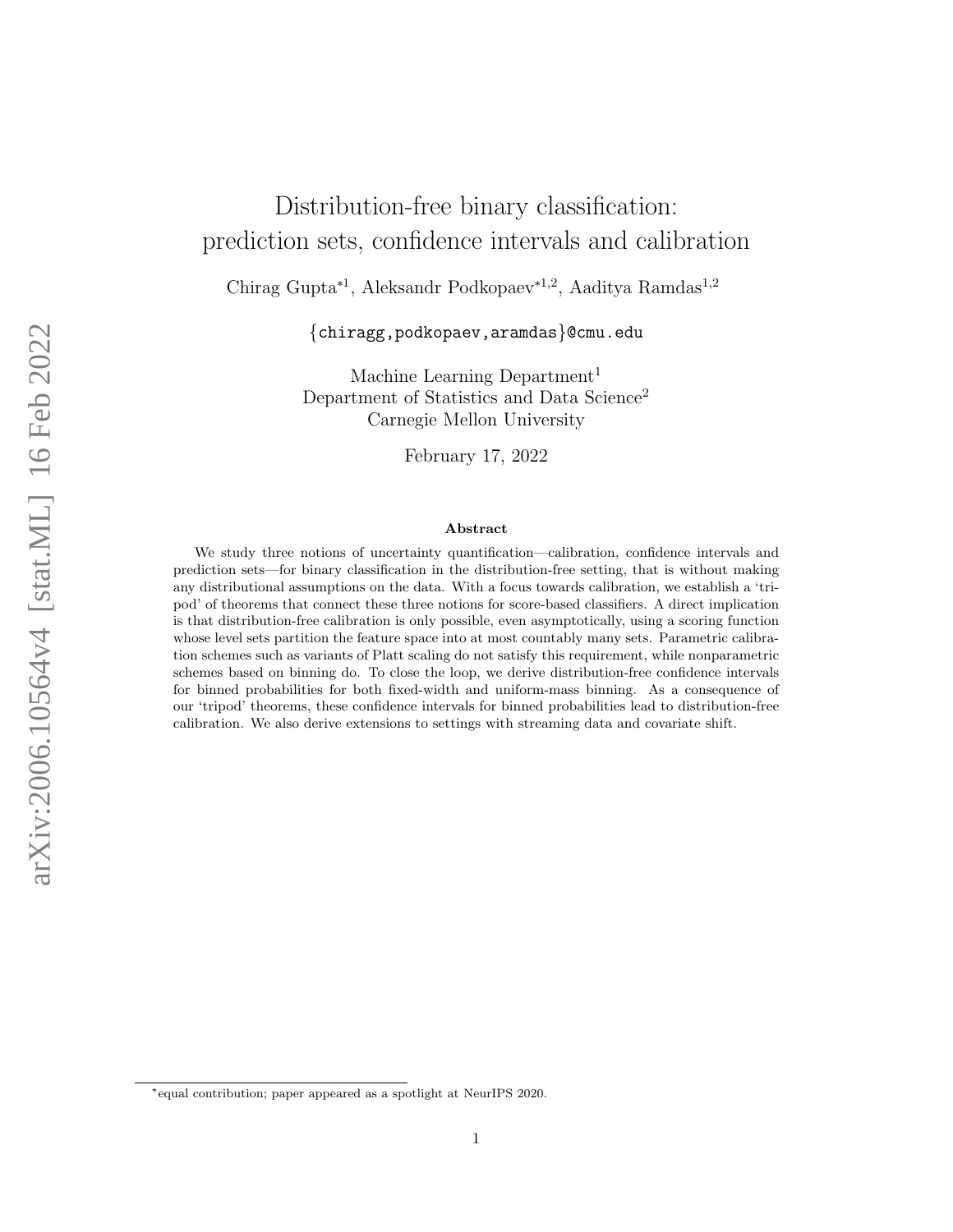## Contents

| 1        | Introduction                                                                                                                                                                                                                                                                                                                                                                      | 3                                                     |
|----------|-----------------------------------------------------------------------------------------------------------------------------------------------------------------------------------------------------------------------------------------------------------------------------------------------------------------------------------------------------------------------------------|-------------------------------------------------------|
| $\bf{2}$ | Calibration, confidence intervals and prediction sets<br>$2.1\,$<br>Prediction sets and confidence intervals with respect to $f \ldots \ldots \ldots \ldots \ldots$<br>2.2<br>When is distribution-free post-hoc uncertainty quantification possible? $\dots \dots$<br>2.3                                                                                                        | $\bf{3}$<br>$\overline{4}$<br>5<br>$\,6\,$            |
| 3        | Relating the notions of uncertainty quantification<br>3.1<br>3.2<br>Relating confidence intervals and prediction sets in the distribution-free setting $\dots$ .<br>3.3<br>Impossibility result for distribution-free post-hoc calibration $\dots \dots \dots \dots \dots$                                                                                                        | $\bf{6}$<br>$\overline{7}$<br>$\overline{7}$<br>$8\,$ |
| 4        | Achieving distribution-free calibration<br>Distribution-free calibration given a fixed sample-space partition $\ldots \ldots \ldots \ldots$<br>4.1<br>Identifying a data-dependent partition using sample splitting $\dots \dots \dots \dots \dots$<br>4.2<br>Distribution-free calibration in the online setting $\dots \dots \dots \dots \dots \dots \dots \dots$<br>4.3<br>4.4 | $\boldsymbol{9}$<br>9<br>10<br>11<br>12               |
| 5        | Other related work                                                                                                                                                                                                                                                                                                                                                                | 13                                                    |
| 6        | Conclusion                                                                                                                                                                                                                                                                                                                                                                        | 13                                                    |
| 7        | <b>Broader Impact</b>                                                                                                                                                                                                                                                                                                                                                             | 14                                                    |
|          | A Proof of Proposition 1                                                                                                                                                                                                                                                                                                                                                          | 18                                                    |
|          | <b>B</b> Proofs of results in Section 3<br>B.5 Characterizing a class of functions f for which $P_f$ is non-empty                                                                                                                                                                                                                                                                 | 18<br>18<br>19<br>21<br>21<br>22                      |
|          | C Proofs of results in Section 4 (other than Section 4.4)                                                                                                                                                                                                                                                                                                                         | 23<br>23<br>23<br>24<br>24                            |
| D        | Calibration under covariate shift (including proofs of results in Section 4.4)                                                                                                                                                                                                                                                                                                    | ${\bf 25}$<br>26<br>28<br>29<br>29                    |
|          | E Venn prediction                                                                                                                                                                                                                                                                                                                                                                 | 33                                                    |
| F        | <b>Auxiliary results</b><br>F.1<br>F.2                                                                                                                                                                                                                                                                                                                                            | 34<br>34<br>34                                        |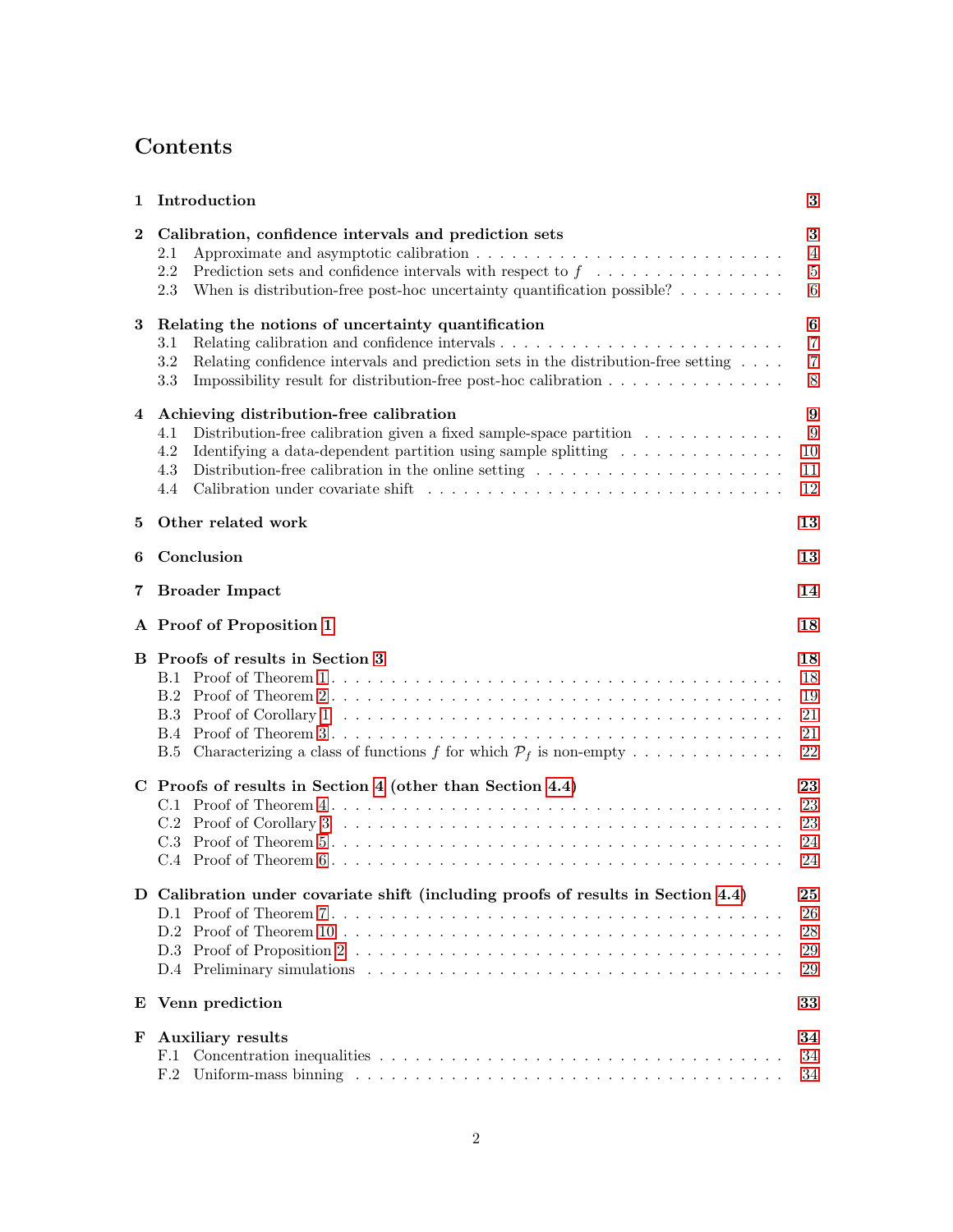### <span id="page-2-0"></span>1 Introduction

Let X and  $\mathcal{Y} = \{0, 1\}$  denote the feature and label spaces for binary classification. Consider a predictor  $f: \mathcal{X} \to \mathcal{Z}$  that produces a prediction in some space Z. If  $\mathcal{Z} = \{0, 1\}$ , f corresponds to a point prediction for the class label, but often class predictions are based on a 'scoring function'. Examples are,  $\mathcal{Z} = \mathbb{R}$  for SVMs, and  $\mathcal{Z} = [0, 1]$  for logistic regression, random forests with class probabilities, or deep models with a softmax top layer. In such cases, a higher value of  $f(X)$  is often interpreted as higher belief that  $Y = 1$ . In particular, if  $\mathcal{Z} = [0, 1]$ , it is tempting to interpret  $f(X)$  as a probability, and hope that

<span id="page-2-2"></span>
$$
f(X) \approx P(Y = 1 | X) = \mathbb{E}[Y | X]. \tag{1}
$$

However, such hope is unfounded, and in general [\(1\)](#page-2-2) will be far from true without strong distributional assumptions, which may not hold in practice. Valid uncertainty estimates that are related to [\(1\)](#page-2-2) can be provided, but ML models do not satisfy these out of the box. This paper discusses three notions of uncertainty quantification: calibration, prediction sets (PS) and confidence intervals (CI), defined next. A function  $f: \mathcal{X} \to [0, 1]$  is said to be (perfectly) calibrated if

<span id="page-2-3"></span>
$$
\mathbb{E}[Y | f(X) = a] = a \quad \text{a.s. for all } a \text{ in the range of } f. \tag{2}
$$

Define the set of all subsets of  $\mathcal{Y}, \mathcal{L} \equiv \{ \{0\}, \{1\}, \{0, 1\}, \emptyset \}$ , and fix  $\alpha \in (0, 1)$ . A function  $S : \mathcal{X} \to \mathcal{L}$  is a  $(1 - \alpha)$ -PS if

<span id="page-2-5"></span>
$$
P(Y \in S(X)) \geq 1 - \alpha. \tag{3}
$$

In practice, PSs are typically studied for larger output sets, such as  $\mathcal{Y}_{\text{regression}} = \mathbb{R}$  or  $\mathcal{Y}_{\text{multiclass}} =$  $\{1, 2, \ldots, L > 2\}$ , but in this paper, we pursue fundamental results for binary classification. Finally, let I denote the set of all subintervals of [0, 1]. A function  $C : \mathcal{X} \to \mathcal{I}$  is a  $(1 - \alpha)$ -CI if

<span id="page-2-4"></span>
$$
P(\mathbb{E}[Y \mid X] \in C(X)) \geq 1 - \alpha. \tag{4}
$$

All three notions are 'natural' in their own sense, but also different at first sight. We show that they are in fact tightly connected (see Figure [1\)](#page-6-3), and focus on the implications of this result for calibration. Most of our results are in the distribution-free setting, where we are concerned with understanding what uncertainty quantification is possible without making distributional assumptions on the data. This paper is based on the statistical setup of post-hoc uncertainty quantification, described next.

**Post-hoc uncertainty quantification setup.** Let  $P$  denote the data-generating distribution over  $\mathcal{X} \times \mathcal{Y}$ , and let  $(X, Y) \sim P$  denote a general data point. Post-hoc uncertainty quantification is a common paradigm where the available labeled data is split into a training set and a calibration set. The training set is used to learn a predictor  $f : \mathcal{X} \to [0, 1]$ , and the calibration set is used to supplement f with uncertainty estimates (CIs or PSs), or learn a new calibrated predictor on top of f. (In practice, the validation set is often used as the calibration set.) All results in this paper are conditional on the training set; thus the randomness is always over the calibration and test data. We denote the calibration set as  $\mathcal{D}_n = \{(X_i, Y_i)\}_{i \in [n]}$ , where n is the number of calibration points, and we use the shorthand  $[n] := \{1, 2, \ldots n\}$ . A prototypical test point is denoted as  $(X_{n+1}, Y_{n+1})$ . The calibration and test data is assumed to be drawn i.i.d. from P, denoted succinctly as  $\{(X_i, Y_i)\}_{i \in [n+1]} \sim P^{n+1}$ . The learner observes realized values of all random variables  $(X_i, Y_i)$ , except  $Y_{n+1}$ . All sets and functions are implicitly assumed to be measurable.

Our work relies on some key ideas in the works of Vovk et al. [\[48,](#page-16-0) Section 5], Barber [\[3\]](#page-14-0), and Zadrozny and Elkan [\[52\]](#page-16-1). Other related work is cited as needed, and further discussed in Section [5.](#page-12-0) All proofs appear ordered in the Appendix.

### <span id="page-2-1"></span>2 Calibration, confidence intervals and prediction sets

A few additional concepts and definitions are needed in order to formally study calibration, CIs and PSs in the distribution-free post-hoc uncertainty quantification setup. These are defined next.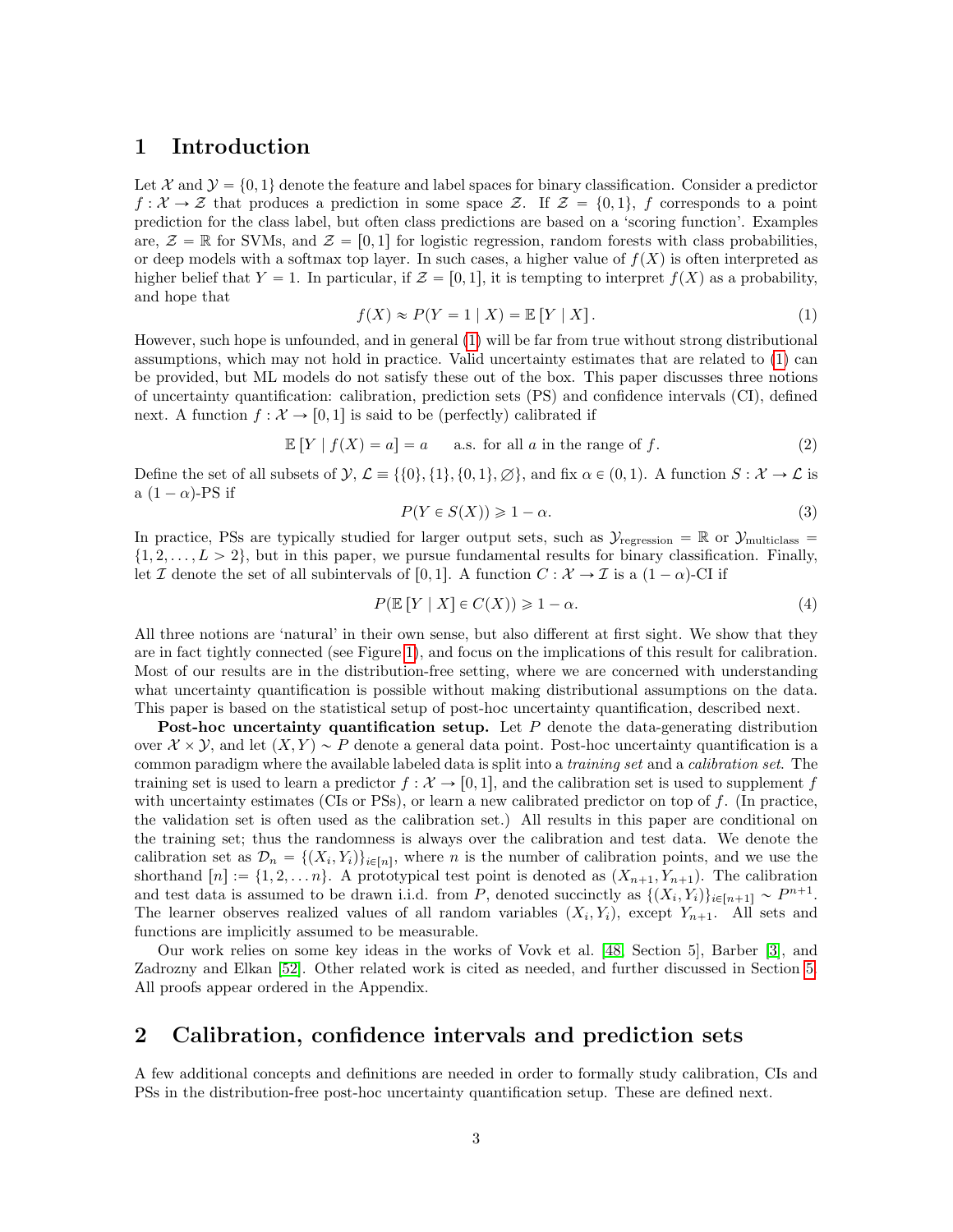#### <span id="page-3-0"></span>2.1 Approximate and asymptotic calibration

Calibration captures the intuition of [\(1\)](#page-2-2) but is a weaker requirement, and was first studied in the meteorological literature for assessing probabilistic rain forecasts [\[5,](#page-14-1) [7,](#page-14-2) [33,](#page-15-0) [40\]](#page-16-2). Murphy and Epstein [\[33\]](#page-15-0) described the ideal notion of calibration, called *perfect calibration* [\(2\)](#page-2-3), which has also been referred to as *calibration in the small* [\[46\]](#page-16-3), or sometimes simply as *calibration* [\[7,](#page-14-2) [13,](#page-14-3) [45\]](#page-16-4). The types of functions that can achieve perfect calibration can be succinctly captured as follows.

<span id="page-3-1"></span>**Proposition 1.** A function  $f : \mathcal{X} \to [0, 1]$  is perfectly calibrated if and only if there exists a space  $\mathcal{Z}$ and a function  $g: \mathcal{X} \to \mathcal{Z}$ , such that

<span id="page-3-2"></span>
$$
f(x) = \mathbb{E}[Y | g(X) = g(x)] \quad almost \ surely \ P_X. \tag{5}
$$

In other words, f is calibrated if and only if there exists another function  $g$  such that  $f$  is the expected value of Y given the output of g. Vaicenavicius et al.  $[45]$  stated and gave a short proof for the 'only if' direction. While the other direction is also straightforward, together they lead to an appealingly simple and complete characterization. The proof of Proposition [1](#page-3-1) is in Appendix [A.](#page-17-0)

It is helpful to consider two extreme cases of Proposition [1.](#page-3-1) First, setting  $g$  to be the identity function yields that the Bayes classifier  $\mathbb{E}[Y|X]$  is perfectly calibrated. Second, setting  $g(\cdot)$  to any constant implies that  $E[Y]$  is also a perfect calibrator. Naturally, we cannot hope to estimate the Bayes classifier without assumptions, but even the simplest calibrator  $\mathbb{E}[Y]$  can only be approximated in finite samples. Since Proposition [1](#page-3-1) states that calibration is possible iff the RHS of [\(5\)](#page-3-2) is known exactly for some  $g$ , perfect calibration is impossible in practice. Thus we resort to satisfying the requirement [\(2\)](#page-2-3) approximately, which is implicitly the goal of many empirical calibration techniques.

<span id="page-3-4"></span>**Definition 1** (Approximate calibration). A predictor  $f : \mathcal{X} \to [0, 1]$  is  $(\varepsilon, \alpha)$ -calibrated for some  $\varepsilon, \alpha \in [0, 1]$  if with probability at least  $1 - \alpha$ ,

$$
|\mathbb{E}\left[Y|f(X)\right] - f(X)| \leq \varepsilon. \tag{6}
$$

Clearly, every predictor f is  $(1, 0)$ -calibrated and  $(0, 1)$ -calibrated. Further, if f is  $(\varepsilon, \alpha)$ -calibrated, then it is also  $(\varepsilon', \alpha)$ -calibrated for  $\varepsilon' > \varepsilon$  and  $(\varepsilon, \alpha')$ -calibrated for  $\alpha' > \alpha$ , and so we are typically only interested in the smallest "pareto optimal boundary" pairs of  $(\varepsilon, \alpha)$  for which approximate calibration holds, or specifically for a fixed  $\alpha$  like 0.1, what is the smallest  $\varepsilon$  for which calibration holds.

Suppose f is not approximately calibrated for small values of  $\varepsilon$  and  $\alpha$ . As mentioned in the Introduction, we can 'recalibrate' f using a post-hoc calibration algorithm  $\mathcal{A}$ . Such an  $\mathcal{A}$  takes f (learnt on the training data) as input along with independent calibration data  $\mathcal{D}_n = \{(X_i, Y_i)\}_{i \in [n]},$ and outputs  $\mathcal{A}(\mathcal{D}_n, f) = h_n : \mathcal{X} \to [0, 1],$  a predictor with presumably improved calibration properties compared to the original f. This setup was popularized by Guo et al. [\[13\]](#page-14-3); in their work, f is a deep neural network and a proposed algorithm  $\mathcal A$  is temperature scaling. In this paper, we study when  $\mathcal A$ can be shown to satisfy distribution-free approximate calibration:

<span id="page-3-3"></span>
$$
P^{n+1}(|\mathbb{E}[Y|h_n(X_{n+1})] - h_n(X_{n+1})| \leq \varepsilon) \geq 1 - \alpha \quad \text{for every } f, P. \tag{7}
$$

Above,  $P^{n+1}$  denotes the product distribution of the i.i.d. calibration and test points:  $\{(X_i, Y_i)\}_{i \in [n+1]}$  $P^{n+1}$ . Note that  $h_n = \mathcal{A}(\mathcal{D}_n, f)$  is random over the calibration data  $\mathcal{D}_n$ ; we reinforce this by writing an  $n$  in the subscript. In the limit of infinite calibration data, a good calibration algorithm should guarantee approximate calibration with vanishing  $\varepsilon$ . This is formalized in the upcoming definition of asymptotic calibration. We use  $(\mathcal{X} \times \mathcal{Y})^* = \bigcup_{n \in \mathbb{N}} (\mathcal{X} \times \mathcal{Y})^n$  to denote the space of the calibration data for arbitrary n, and  $[0, 1]^{\mathcal{X}}$  to denote a function from  $\mathcal{X}$  to  $[0, 1]$  (such as f).

<span id="page-3-5"></span>**Definition 2** (Distribution-free asymptotic calibration). A post-hoc calibration algorithm  $\mathcal{A}: (\mathcal{X} \times$  $(\mathcal{Y})^* \times [0,1]^{\mathcal{X}} \to [0,1]^{\mathcal{X}}$  is said to be distribution-free asymptotically calibrated if there exists an  $\alpha \in \mathcal{Y}$  $p(0, 0.5)$  and a [0, 1]-valued sequence  $\{\varepsilon_n\}_{n\in\mathbb{N}}$  with  $\lim_{n\to\infty} \varepsilon_n = 0$ , such that for every  $n, h_n = A(\mathcal{D}_n, f)$ satisfies condition [\(7\)](#page-3-3) with parameters  $(\varepsilon_n, \alpha)$ .

Note that condition [\(7\)](#page-3-3) requires approximate calibration not only over all P, but also over all f. Thus asymptotic calibration requires  $A$  to calibrate any fixed f over all distributions  $P$ .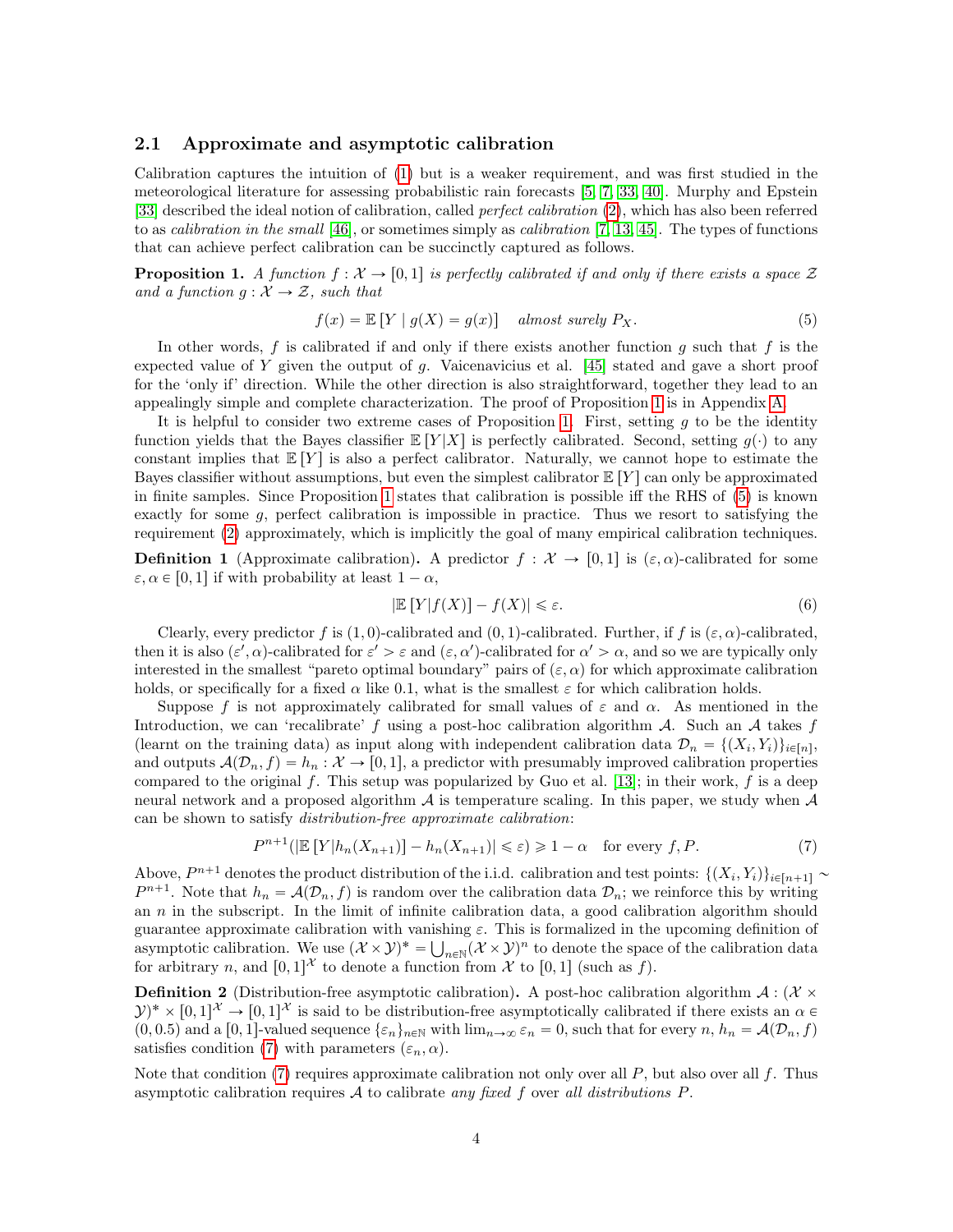### <span id="page-4-0"></span>2.2 Prediction sets and confidence intervals with respect to  $f$

To motivate a new definition of PSs and CIs with respect to  $f$ , we review a recent result on distributionfree CIs by Barber [\[3\]](#page-14-0), where the existence of 'informative' distribution-free CIs was discussed.

PSs and CIs are only 'informative' if the sets or intervals produced by them are small. To quantify this, we measure CIs using their width (denoted as  $|C(\cdot)|$ ), and PSs using their diameter (defined as the width of the convex hull of the PS). For example, in the case of binary classification, the diameter of a PS is 1 if the prediction set is  $\{0, 1\}$ , and 0 otherwise (since  $Y \in \{0, 1\}$  always holds, the set  $\{0, 1\}$  is 'uninformative'). A short CI such as [0.39, 0.41] is more informative than a wider one such as  $[0.3, 0.5]$ .

For a given distribution, one might expect the diameter of a  $(1-\alpha)$ -PS to be larger than the width of a  $(1-\alpha)$ -CI, since we want to cover the actual value of Y and not its conditional expectation. As an example, if  $\mathbb{E}[Y|X=x] = 0.5$  for every x, then the shortest possible CI is  $(0.5, 0.5)$  whose diameter is 0. However, a  $(1 - \alpha)$ -PS has no choice but to output  $\{0, 1\}$  for at least  $(1 - 2\alpha)$  fraction of the points (and a random guess for the other  $2\alpha$  fraction), and thus must have expected diameter  $\geq 1 - 2\alpha$  even in the limit of infinite data.

Recently, Barber [\[3\]](#page-14-0) built on an earlier result of Vovk et al. [\[48\]](#page-16-0) to show that if an algorithm provides  $(1 - \alpha)$ -CI for all product distributions  $P^{n+1}$  (of the training data and test point), then it also provides a  $(1-\alpha)$ -PS whenever the distribution of  $P_X$  is nonatomic, that is, it does not contain any atoms or 'point masses'. (If the CI function is  $C : \mathcal{X} \to \mathcal{I}$ , then the corresponding PS function would be  $S(\cdot) = C(\cdot) \cap \{0, 1\}$ .) Since this implication holds for all nonatomic distributions  $P_X$ , including the ones with  $\mathbb{E}[Y|X] = 0.5$  discussed above, it implies that distribution-free CIs must necessarily be wide. Specifically, their widths cannot shrink to 0 as  $n \to \infty$ . This can be treated as an impossibility result for the existence of informative distribution-free CIs.

One way to circumvent the above impossibility result is to consider CIs at a 'coarser resolution'. We introduce the notion of a CI or PS 'with respect to a function  $f'$  (w.r.t. f).

<span id="page-4-5"></span>**Definition 3** (CI or PS w.r.t. f). Fix a predictor  $f : \mathcal{X} \to [0, 1]$  and let  $(X, Y) \sim P$ . A function  $C : [0, 1] \rightarrow \mathcal{I}$  is said to be a  $(1 - \alpha)$ -CI with respect to f if

<span id="page-4-1"></span>
$$
P(\mathbb{E}\left[Y \mid f(X)\right] \in C(f(X))) \geq 1 - \alpha. \tag{8}
$$

Analogously, a function  $S : [0, 1] \to \mathcal{L}$  is a  $(1 - \alpha)$ -PS with respect to f if

<span id="page-4-2"></span>
$$
P(Y \in S(f(X))) \geq 1 - \alpha.
$$
\n<sup>(9)</sup>

These definitions can be extended in a natural way if  $\text{Range}(f) \neq [0, 1]$ , as we do in the conference version of this paper  $[14]$ . If f is injective (one-to-one), then  $(8)$  and  $(9)$  reduce to  $(4)$  and  $(3)$ . The more interesting (and typical) case is when f is not injective. In this case, the level sets of f partition X at a coarser 'resolution':  $\mathcal{X} = \cup_{z\in[0,1]} \{x : f(x) = z\}$ , and we can ask the (easier) question of producing a single CI or PS with respect to every  $z \in [0, 1]$ , instead of every  $x \in \mathcal{X}$ .

Naturally, for  $(8)$  or  $(9)$  to hold, the functions C and S must depend on P. Similar to the post-hoc calibration setting, we ask if C or S can be learnt using independent calibration data  $\mathcal{D}_n$  drawn from P. Let C denote an algorithm that produces a CI function using f and  $\mathcal{D}_n$ ,  $C_n = \mathcal{C}(\mathcal{D}_n, f) : [0, 1] \to \mathcal{I}$ , where the notation  $C_n$  reinforces the dependence of the CI function on  $\mathcal{D}_n$ . Similarly, let S denote an algorithm that produces a PS function,  $S_n = \mathcal{S}(\mathcal{D}_n, f) : [0, 1] \to \mathcal{L}$ . Akin to distribution-free approximate calibration [\(7\)](#page-3-3), we have the following definitions for distribution-free CIs and PSs.  $C_n$ is said to be a distribution-free CI w.r.t. a fixed  $f$  if

<span id="page-4-3"></span>
$$
P^{n+1}(\mathbb{E}\left[Y_{n+1} \mid f(X_{n+1})\right] \in C_n(f(X_{n+1}))) \geq 1 - \alpha \quad \text{for every } P,\tag{10}
$$

and  $S_n$  is said to be a distribution-free PS w.r.t. a fixed f if

<span id="page-4-4"></span>
$$
P^{n+1}(Y_{n+1} \in S_n(f(X_{n+1}))) \geq 1 - \alpha \quad \text{for every } P. \tag{11}
$$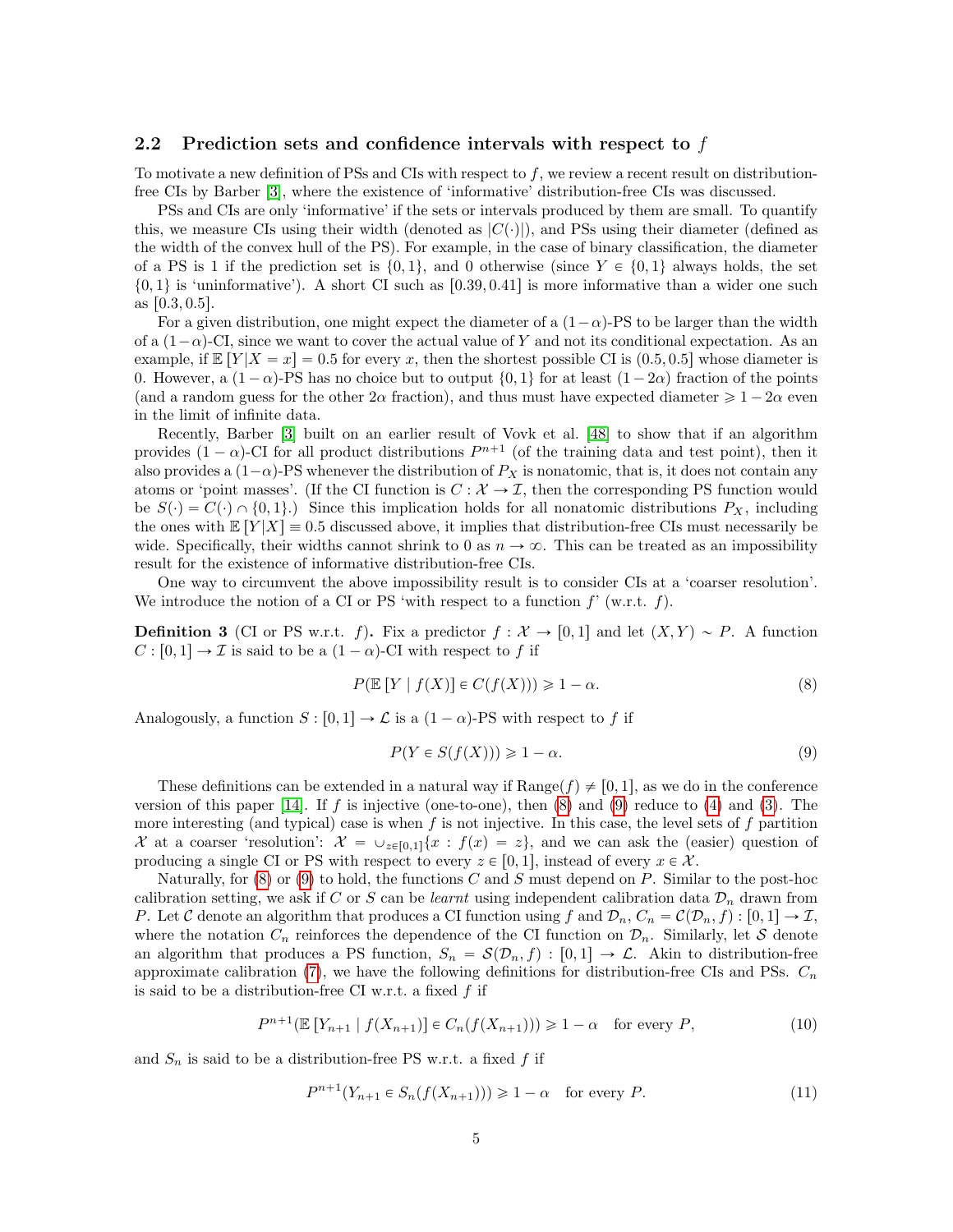<span id="page-5-2"></span>

| Calibration data                                                      | $\mathcal{D}_n = \{(X_i, Y_i)\}_{i \in [n]}$ |
|-----------------------------------------------------------------------|----------------------------------------------|
| Test point                                                            | $(X_{n+1}, Y_{n+1})$                         |
| General data point                                                    | (X, Y)                                       |
| Probability over i.i.d. calibration and test data                     | $\overline{P}$ . $P^{n+1}$                   |
| Predictor learnt on (a split of the) training data                    | $f: \mathcal{X} \rightarrow [0,1]$           |
| General functions with unspecified sources $\overline{of}$ randomness | f, C, S                                      |
| Random functions of the calibration data $\mathcal{D}_n$              | $h_n, C_n, S_n$                              |

Table 1: Notation used in this paper to study post-hoc uncertainty quantification.

Table [1](#page-5-2) summarizes the notation introduced so far. In the rest of the paper, whenever we refer to objects with an 'n' in the subscript such as  $h_n, C_n, S_n$ , they should be understood as the outputs of some algorithms  $A, C, S$  when supplied with input  $\mathcal{D}_n$  and f.

#### <span id="page-5-0"></span>2.3 When is distribution-free post-hoc uncertainty quantification possible?

Are distribution-free guarantees such as [\(7\)](#page-3-3), [\(10\)](#page-4-3), and [\(11\)](#page-4-4) too restrictive, or can they be achieved? We show that the answer for calibration and CIs (roughly) depends on how 'large' the range of  $f$ is. The result of Barber [\[3\]](#page-14-0) implies that if f is injective—that is f maps unique elements to unique elements—then informative distribution-free CIs are impossible. On the other hand, if f maps all of X to a single element, a short interval around the empirical mean of the  $Y_i$ 's achieves [\(10\)](#page-4-3) since  $\mathbb{E}[Y | f(X)] = \mathbb{E}[Y]$ . In this work, we characterize the transition point between these two behaviors.

In Section [3,](#page-5-1) we extend the above impossibility result to all functions  $f$  whose range contains any sub-interval of  $[0, 1]$ , a condition satisfied by all parametric machine learning models. On the other hand, in Section [4](#page-8-0) we propose algorithms that achieve distribution-free CIs for  $f$  with finite range. We also show a close relationship between approximate calibration and CIs w.r.t. f. Based on this relationship, the results for distribution-free CIs extend to distribution-free calibration, and vice-versa. Specifically, no parametric (post-hoc) calibration algorithm, such as Platt scaling [\[38\]](#page-15-1) or temperature scaling [\[13\]](#page-14-3), can be distribution-free calibrated. On the other hand, distribution-free calibration guarantees can be shown for the discrete binning method of histogram binning [\[52\]](#page-16-1).

In contrast to CIs and calibration, it is well known that meaningful and informative distribution-free PSs can be produced for any f, using a technique known as split conformal prediction [\[36\]](#page-15-2). The broader literature on (non-split) conformal prediction also deals with techniques that produce distribution-free PSs without fixing an f learnt on a separate split of the data [\[15,](#page-14-5) [48\]](#page-16-0). We do not discuss algorithmic results for distribution-free PSs in this paper and refer the reader to one of the aforementioned papers on conformal prediction.

### <span id="page-5-1"></span>3 Relating the notions of uncertainty quantification

The relationships between the notions of uncertainty quantification are summarized in Figure [1.](#page-6-3) In this figure, and in the rest of the section, we denote the distribution of the random variable  $Z = f(X)$ as  $P_{f(X)}$ . In Section [3.1,](#page-6-0) we show that if an algorithm provides a CI w.r.t. f, it can be used to provide approximate calibration and vice-versa (Theorem [1\)](#page-6-2). In Section [3.2,](#page-6-1) we show that if an algorithm constructs a distribution-free CI w.r.t.  $f$ , then the constructed CIs must also be PSs for a large class of distributions P for which  $P_{f(X)}$  is nonatomic (Theorem [2\)](#page-7-1). Since we expect the width of CIs to be shorter than the diameter of PSs, this can be interpreted as an impossibility result for informative distribution-free CIs (Corollary [1\)](#page-7-2). Merging these two results, in Section [3.3,](#page-7-0) we show that meaningful distribution-free calibration is not possible for certain scoring functions and post-hoc calibration algorithms (Theorem [3\)](#page-8-2).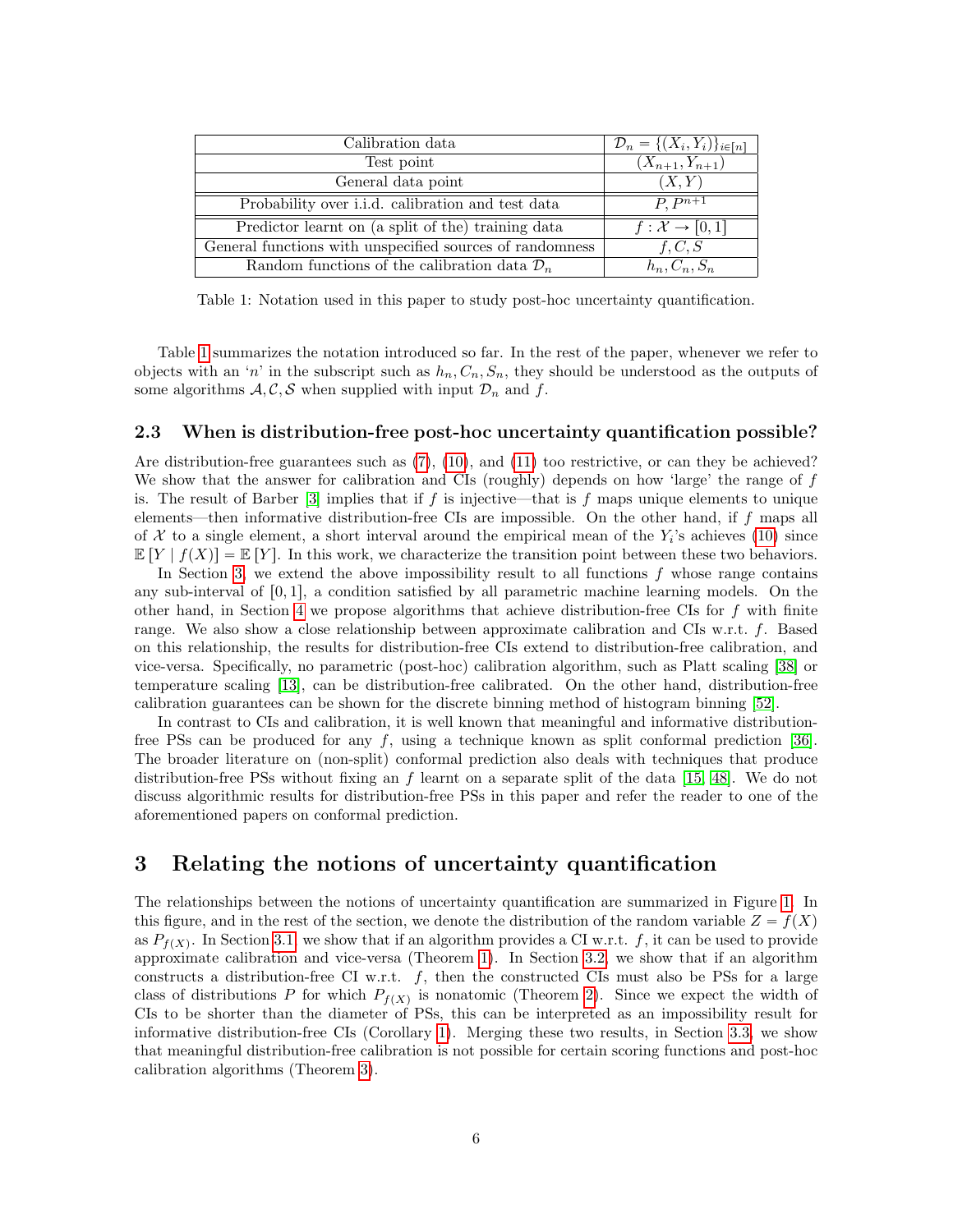<span id="page-6-3"></span>

Figure 1: Relationship between notions of distribution-free uncertainty quantification.

#### <span id="page-6-0"></span>3.1 Relating calibration and confidence intervals

Suppose we are given a predictor  $f : \mathcal{X} \to [0, 1]$  that is  $(\varepsilon, \alpha)$ -calibrated. Then one can construct a function C that is a  $(1 - \alpha)$ -CI: for  $x \in \mathcal{X}$ ,

<span id="page-6-4"></span>
$$
\underbrace{\left|\mathbb{E}\left[Y\mid f(x)\right] - f(x)\right| \leq \varepsilon}_{\text{calibration}} \implies \underbrace{\mathbb{E}\left[Y\mid f(x)\right] \in C(f(x))}_{\text{CI w.r.t. } f} := [f(x) - \varepsilon, f(x) + \varepsilon].
$$
\n(12)

On the other hand, given  $C : [0, 1] \to \mathcal{I}$  that is a  $(1 - \alpha)$ -CI w.r.t. f, define for  $z \in [0, 1]$ , the left-endpoint, right-endpoint, and midpoint functions respectively:

$$
u_C(z) := \sup\{t : t \in C(z)\}, \ l_C(z) := \inf\{t : t \in C(z)\}, \ m_C(z) := (u_C(z) + l_C(z))/2. \tag{13}
$$

Consider the midpoint  $m_C(f(x))$  as a 'corrected' prediction for  $x \in \mathcal{X}$ :

<span id="page-6-5"></span>
$$
\widetilde{f}(x) := m_C(f(x)), \ x \in \mathcal{X},\tag{14}
$$

and let  $\varepsilon = \sup_{z \in \text{Range}(f)} \{|C(z)|/2\}$  be the largest interval radius. Then  $\tilde{f}$  is  $(\varepsilon, \alpha)$ -calibrated. These claims are formalized next.

<span id="page-6-2"></span>**Theorem 1.** Fix any  $\alpha \in (0, 1)$ . Let  $f : \mathcal{X} \to [0, 1]$  be a predictor that is  $(\varepsilon, \alpha)$ -calibrated for some  $\varepsilon \in (0, 1)$ . Then the function C in [\(12\)](#page-6-4) is a  $(1 - \alpha)$ -CI with respect to f.

Conversely, fix a scoring function  $f: \mathcal{X} \to [0, 1]$ . If C is a  $(1 - \alpha)$ -CI with respect to f, then the predictor  $\tilde{f}$  in [\(14\)](#page-6-5) is  $(\varepsilon, \alpha)$ -calibrated for  $\varepsilon = \sup_{z \in [0,1]} \{|C(z)|/2\}.$ 

The proof of the theorem is in Appendix [B.](#page-17-1) Note that Theorem [1](#page-6-2) is not restricted to the post-hoc uncertainty quantification setting and the calibration and CI functions need not satisfy distributionfree guarantees as defined in [\(7\)](#page-3-3) or [\(10\)](#page-4-3). In contrast, the relationship between CIs and PSs stated in the following subsection is specific to the distribution-free setting.

### <span id="page-6-1"></span>3.2 Relating confidence intervals and prediction sets in the distributionfree setting

In this section, we relate CIs and PSs with respect to a fixed function  $f : \mathcal{X} \to [0, 1]$ . Consider the following set of distributions, whose motivation becomes clearly shortly:

$$
\mathcal{P}_f := \{ \text{distributions } P \text{ over } \mathcal{X} \times \mathcal{Y} : P_{f(X)} \text{ is nonatomic} \}. \tag{15}
$$

 $P_{f(X)}$  being nonatomic means that the distribution of  $f(X)$ , when  $(X, Y) \sim P$ , contains no atoms or 'point masses'. Suppose  $C_n$  satisfies [\(10\)](#page-4-3), that is, it provides a CI guarantee w.r.t. f for all distributions P. We show that  $C_n$  can be used to provide a modified PS guarantee which is not distribution-free but holds for all  $P \in \mathcal{P}_f$ :

<span id="page-6-6"></span>
$$
P^{n+1}(Y_{n+1} \in S_n(f(X_{n+1}))) \ge 1 - \alpha \quad \text{for every } P \in \mathcal{P}_f.
$$
 (16)

The following result is proved in Appendix [B.](#page-17-1)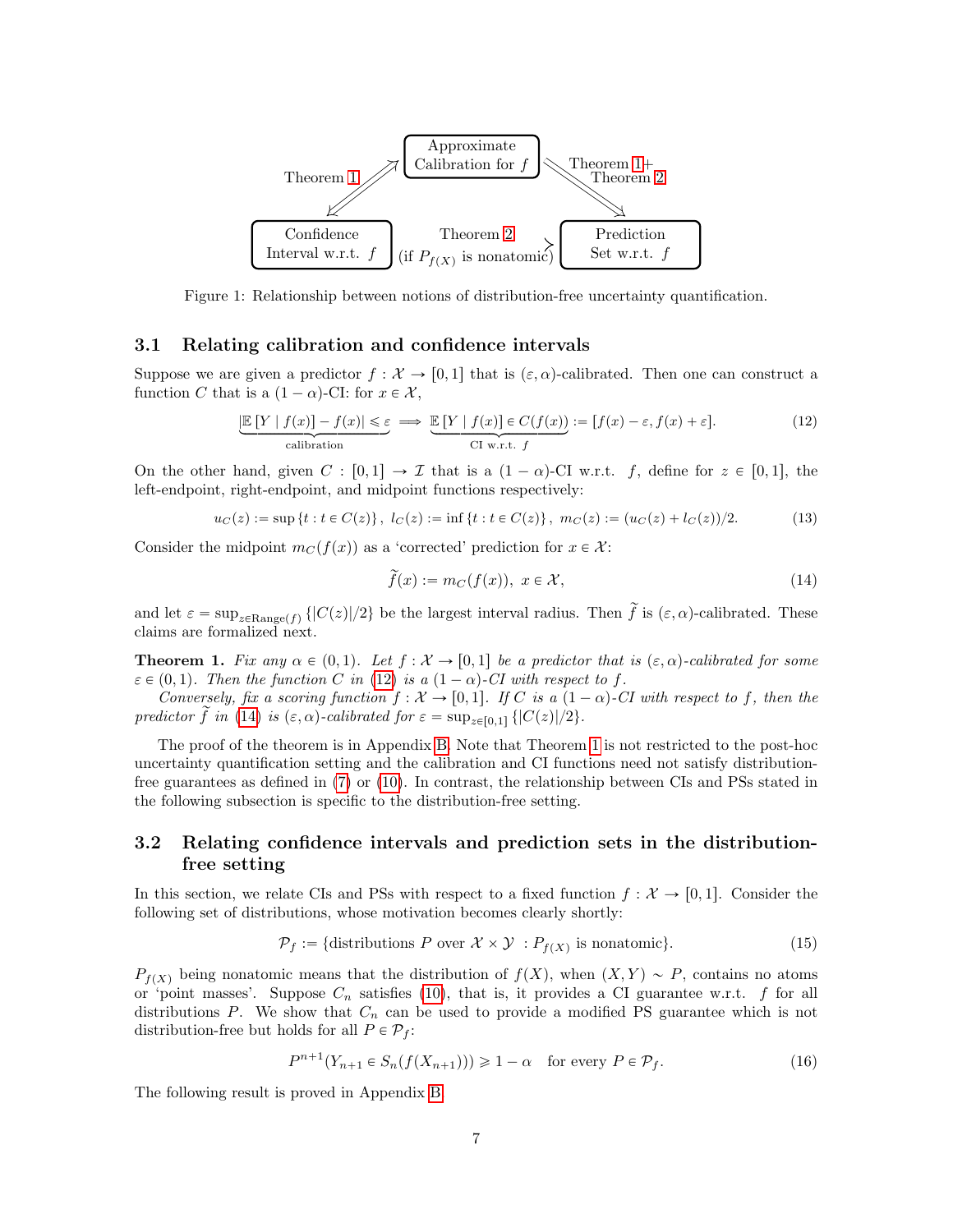<span id="page-7-1"></span>**Theorem 2.** Fix  $f : \mathcal{X} \to [0, 1]$  and  $\alpha \in (0, 1)$ . If  $C_n$  is a distribution-free confidence interval with respect to f, as in [\(10\)](#page-4-3), then  $S_n(\cdot) = C_n(\cdot) \cap \{0,1\}$  is a  $(1-\alpha)$ -prediction set with respect to f for every  $P \in \mathcal{P}_f$ , as in [\(16\)](#page-6-6).

Above we transformed the CI function  $C_n$  to a PS function  $S_n$  by performing an intersection with the  $\{0, 1\}$ . Based on the intuition discussed before Definition [3,](#page-4-5) Theorem [2](#page-7-1) can be interpreted as an impossibility result for distribution-free valid CIs that are 'informative' for all distributions.

<span id="page-7-2"></span>**Corollary 1.** Fix  $f : \mathcal{X} \to [0, 1]$  and  $\alpha \in (0, 0.5)$ . If  $C_n$  is a distribution-free confidence interval with respect to f [\(10\)](#page-4-3), and  $\mathcal{P}_f$  is non-empty, then there exists a distribution  $P \in \mathcal{P}_f$  such that

$$
\mathbb{E}_{P^{n+1}}|C_n(f(X_{n+1}))| \geq 0.5 - \alpha.
$$

Note that for every P, there exists a CI function with expected width equal to zero:  $C_P(\cdot)$  =  $\{\mathbb{E}_P[Y \mid f(X) = \cdot\}$ . A desirable property for  $C_n$  is consistency: given enough samples from P, does  $C_n$  recover  $C_P$ ? Corollary [1](#page-7-2) shows that if  $\mathcal{P}_f$  is non-empty, then no distribution-free CI function can be 'distribution-free consistent' for  $C_P$  — there exist  $P \in \mathcal{P}_f$  for which the average width of the CI is lower bound by a constant independent of n.

Thus we would like to know when  $P_f$  is non-empty. First, note that if the range of f is countable, then for any P,  $P_{f(X)}$  contains atoms (due to the subadditivity of measure, any distribution over a countable set must contain atoms). Thus  $\mathcal{P}_f$  is empty and Corollary [1](#page-7-2) does not apply. On the other hand, Lemma [8](#page-21-1) in Appendix [B.5](#page-21-0) shows that if the range of f is  $[0, 1]$  or contains any sub-interval of  $[0, 1]$ , then  $\mathcal{P}_f$  is non-empty (the proof relies on a technical probability theory result of Ershov [\[10\]](#page-14-6)). Thus Corollary [1](#page-7-2) applies to all standard parametric machine learning models, whose range is usually  $[0, 1]$  $[0, 1]$  $[0, 1]$  or  $(0, 1)$ . In the following subsection, we use Corollary 1 to show an impossibility result for certain post-hoc calibration algorithms.

#### <span id="page-7-0"></span>3.3 Impossibility result for distribution-free post-hoc calibration

Proposition [1](#page-3-1) shows that a function f is calibrated if and only if it takes the form  $(5)$  for some function g. Observe that g essentially provides a partition of  $\mathcal X$  based on the level sets of g. Denote this partition as  $\{\mathcal{X}_z\}_{z\in\mathcal{Z}}$ , where  $\mathcal{X}_z = \{x \in \mathcal{X} : g(x) = z\}$ . Then we may equivalently define f in [\(5\)](#page-3-2) through a set of values  $\{f_z = P(Y = 1 \mid X \in \mathcal{X}_z)\}_{z \in \mathcal{Z}}$ , setting  $f(\cdot) = f_{g(\cdot)}$ . In this sense, calibration can be viewed as a goal with two parts: (A) identify a 'meaningful' partition of  $\mathcal X$  and (B) estimate the conditional probabilities for each partition.

**Corollary 2** (to Proposition [1\)](#page-3-1). Any calibrated classifier f is characterized by an index set  $\mathcal{Z}$ ,

- (A) a partition of X into subsets  $\{\mathcal{X}_z\}_{z\in\mathcal{Z}}$ , and
- (B) corresponding conditional probabilities  $\{f_z\}_{z\in\mathcal{Z}}$ .

This interpretation motivates the underlying principle of post-hoc calibration. Existing ML techniques often implicitly do  $(A)$ . They produce f that, while miscalibrated, may have some rough monotonicity with respect to the true probability:  $f(x_1) \ge f(x_2) \iff P(Y = 1 | X = x_1) \ge P(Y = 1)$  $1 \mid X = x_2$  (see Zadrozny and Elkan [\[53,](#page-16-5) Figures 1 and 2] for examples when such a hypothesis roughly holds on real data). In other words, the partitioning of  $\mathcal X$  induced by the level sets of f,  $\{\mathcal{X}_z = \{x : f(x) = z\}\}_{z \in [0,1]},$  is often informative, but  $|z - P(Y = 1 | X_{n+1} \in \mathcal{X}_z)|$  may be large. Post-hoc calibration techniques leverage the solution of  $(A)$  provided by f, and focus on  $(B)$ ; they use calibration data  $\mathcal{D}_n$  to estimate  $P(Y = 1 | X \in \mathcal{X}_z)$  for every  $z \in \text{Range}(f)$ .

Thus a post-hoc calibration method 'recalibrates' f by mapping its output to a new value in [0, 1]. Let  $h_n = \mathcal{A}(\mathcal{D}_n, f)$  be the output of a post-hoc calibration method A and let  $m_n : [0, 1] \to [0, 1]$  be the implicit mapping function so that  $h_n(x) = m_n(f(x))$ . Consider three popular parametric algorithms for post-hoc calibration: Platt scaling [\[38\]](#page-15-1), temperature scaling [\[13\]](#page-14-3), and beta calibration [\[23\]](#page-15-3). The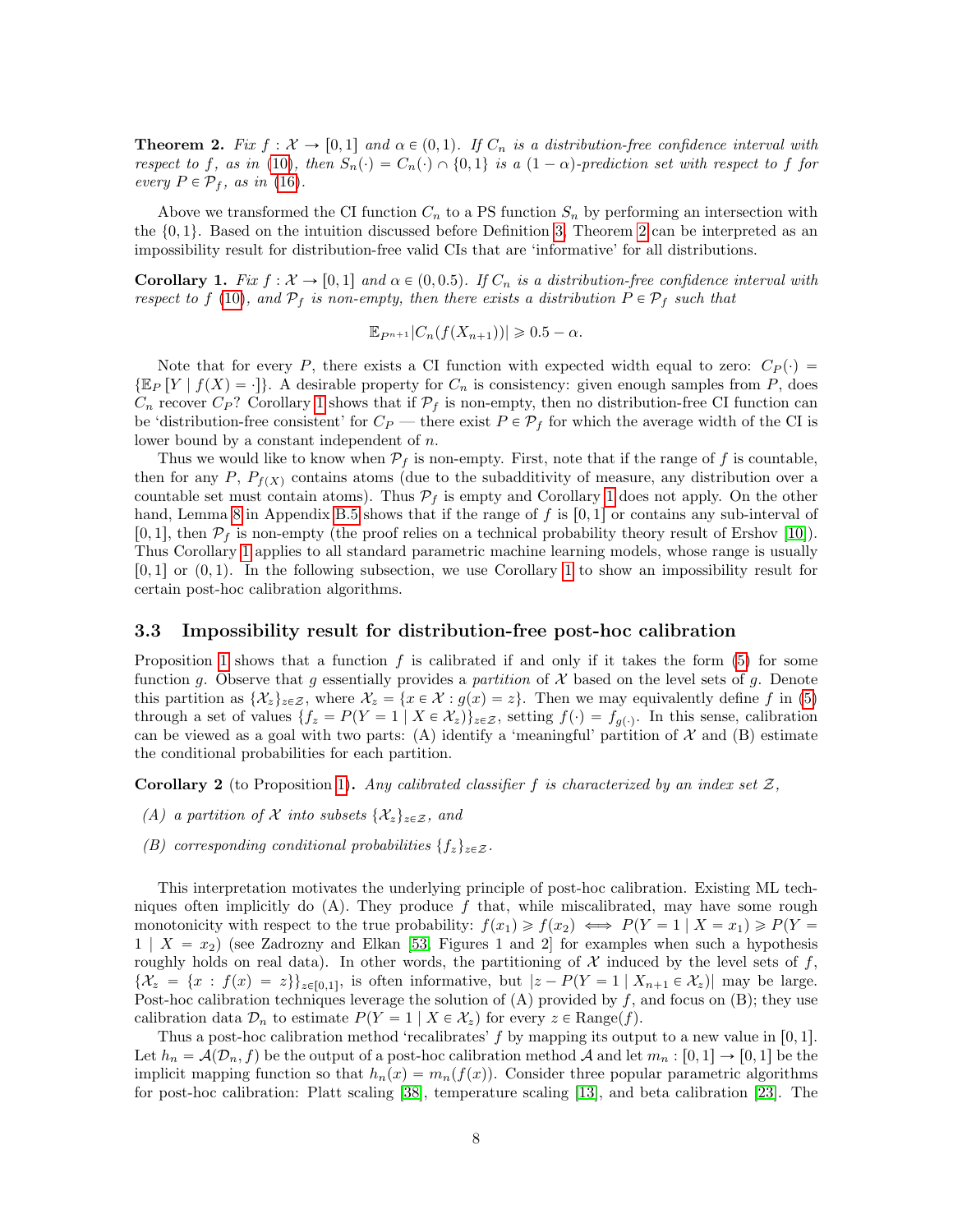mapping  $m_n$  learnt by each of these methods is strictly monotonic, and hence, injective (one-to-one).<sup>[1](#page-8-3)</sup> Let us call these as 'injective' post-hoc calibration algorithms. We now state the impossibility result for distribution-free calibration.

<span id="page-8-2"></span>**Theorem 3.** It is impossible for an injective post-hoc calibration algorithm to be distribution-free asymptotically calibrated.

The proof of Theorem [3](#page-8-2) is in Appendix [B,](#page-17-1) but we briefly sketch its intuition below. Since the mapping  $m_n$  produced by A is injective,  $\mathbb{E}[Y \mid h_n(X)] = \mathbb{E}[Y \mid m_n(f(X))] = \mathbb{E}[Y \mid f(X)]$ . Thus a CI w.r.t.  $h_n$  is also a CI w.r.t. f. As a consequence, if  $h_n$  is distribution-free  $(\varepsilon_n, \alpha)$ -calibrated, then by Theorem [1,](#page-6-2)

$$
C_n(f(X)) := [h_n(X) - \varepsilon_n, h_n(X) + \varepsilon_n] = [m_n(f(X)) - \varepsilon_n, m_n(f(X)) + \varepsilon_n],
$$

is a distribution-free  $(1 - \alpha)$ -CI w.r.t. f. Consider any standard parametric function f. As shown in Appendix [B.5,](#page-21-0)  $\mathcal{P}_f$  is non-empty for such f. We can thus use Corollary [1](#page-7-2) to conclude that the width of any distribution-free CI such as  $C_n$  must be lower bounded by  $0.5-\alpha$  (for all n). Thus,  $2\varepsilon_n \geq 0.5-\alpha$ for all n, which is a constant lower bound on  $\varepsilon_n$  (since  $\alpha < 0.5$ ). We conclude that  $\lim_{n\to\infty} \varepsilon_n > 0$ , and asymptotic calibration is impossible.

The implication of Theorem [3](#page-8-2) is that injective algorithms such as Platt scaling, temperature scaling, and beta scaling cannot satisfy distribution-free calibration in any meaningful way. While all parameteric post-hoc calibration methods we are aware of are injective, we conjecture that a result like Theorem [3](#page-8-2) holds even more generally for any parametric post-hoc calibration method, as long as its output is continuous.

Nonparametric calibration methods of isotonic regression [\[53\]](#page-16-5) and histogram binning [\[52\]](#page-16-1) are not injective, and thus can potentially satisfy distribution-free asymptotic calibration guarantees. In the following section, we analyze histogram binning and show that any scoring function can be 'binned' to achieve distribution-free calibration. We explicitly quantify the finite-sample approximate calibration guarantees that automatically also lead to asymptotic calibration. We also discuss calibration in the online setting and calibration under covariate shift.

### <span id="page-8-0"></span>4 Achieving distribution-free calibration

In Section [4.1,](#page-8-1) we prove a distribution-free approximate calibration guarantee given a fixed partitioning of the feature space into finitely many sets. This calibration guarantee also leads to distribution-free asymptotic calibration. In Section [4.2,](#page-9-0) we discuss a natural method for obtaining such a partition using sample-splitting, called histogram binning. Histogram binning inherits the bound in Section [4.1.](#page-8-1) This shows that binning schemes lead to distribution-free approximate calibration. In Section [4.3](#page-10-0) and [4.4](#page-11-0) we discuss extensions of this scheme for streaming data and covariate shift respectively.

### <span id="page-8-1"></span>4.1 Distribution-free calibration given a fixed sample-space partition

Suppose we have a fixed partition of X into B regions  $\{\mathcal{X}_b\}_{b \in [B]}$ , and let  $\pi_b = \mathbb{E}[Y \mid X \in \mathcal{X}_b]$  be the expected label probability in region  $\mathcal{X}_b$ . Denote the partition-identity function as  $\mathcal{B}: \mathcal{X} \to [B]$  where  $\mathcal{B}(x) = b$  if and only if  $x \in \mathcal{X}_b$ . Given a calibration set  $\{(X_i, Y_i)\}_{i \in [n]}$ , let  $N_b := |\{i \in [n] : \mathcal{B}(X_i) = b\}|$ be the number of points from the calibration set that belong to region  $\mathcal{X}_b$ . In this subsection, we assume that  $N_b \ge 1$  (in Section [4.2](#page-9-0) we show that the partition can be constructed to ensure that  $N_b$ is  $\Omega(n/B)$  with high probability). Define

<span id="page-8-4"></span>
$$
\hat{\pi}_b := \frac{1}{N_b} \sum_{i: B(X_i) = b} Y_i \quad \text{and} \quad \hat{V}_b := \frac{1}{N_b} \sum_{i: B(X_i) = b} (Y_i - \hat{\pi}_b)^2 \tag{17}
$$

<span id="page-8-3"></span><sup>&</sup>lt;sup>1</sup>This assumes that the parameters satisfy natural constraints as discussed in the original papers:  $a, b \geq 0$  for beta scaling with at least one of them nonzero,  $A < 0$  for Platt scaling and  $T > 0$  for temperature scaling.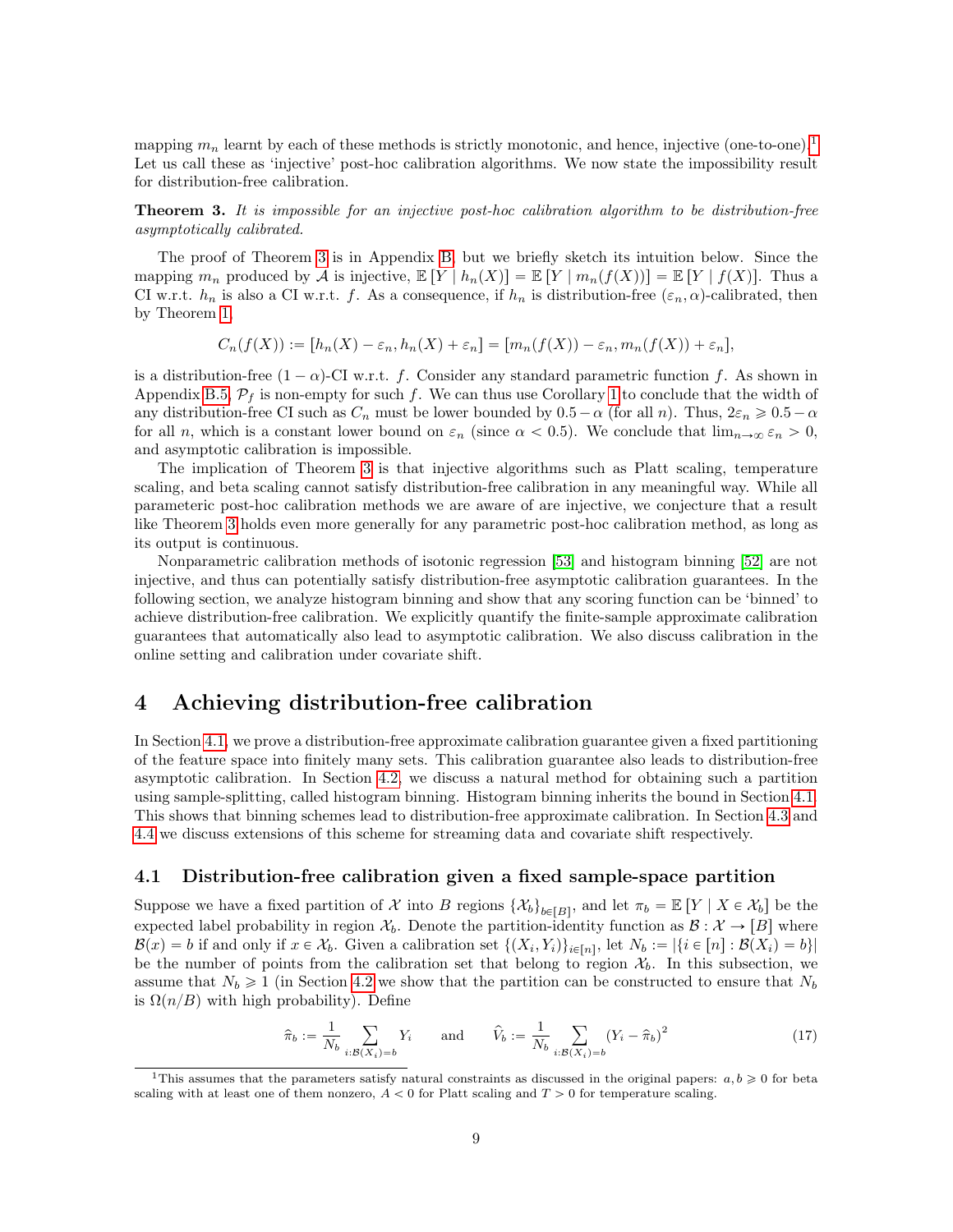as the empirical average and variance of the Y values in a partition. We now deploy an empirical Bernstein bound [\[2\]](#page-13-1) to produce a confidence interval for  $\pi_b$ .

<span id="page-9-1"></span>**Theorem 4.** For any  $\alpha \in (0, 1)$ , with probability at least  $1 - \alpha$ ,

$$
|\pi_b - \hat{\pi}_b| \leqslant \sqrt{\frac{2\hat{V}_b\ln(3B/\alpha)}{N_b} + \frac{3\ln(3B/\alpha)}{N_b}}, \quad simultaneously \; for \; all \; b \in [B].
$$

The theorem is proved in Appendix [C.](#page-22-0) Using the crude deterministic bound  $\hat{V}_b \leq 1$  we get that the width of the confidence interval for partition b is  $O(1/\sqrt{N_b})$ . However, if for some b,  $\mathcal{X}_b$  is highly informative or homogeneous in the sense that  $\pi_b$  is close to 0 or 1, we expect  $V_b \ll 1$ . In this case, Theorem [4](#page-9-1) adapts and provides an  $O(1/N_b)$  width confidence interval for  $\pi_b$ . Let  $b^* = \arg \min_{b \in [B]} N_b$ denote the index of the region with the minimum number of calibration examples.

<span id="page-9-2"></span>**Corollary 3.** For  $\alpha \in (0, 1)$ , the function  $h_n(\cdot) := \hat{\pi}_{\mathcal{B}(\cdot)}$  is distribution-free  $(\varepsilon, \alpha)$ -calibrated with

$$
\varepsilon = \sqrt{\frac{2\hat{V}_{b^{\star}}\ln(3B/\alpha)}{N_{b^{\star}}} + \frac{3\ln(3B/\alpha)}{N_{b^{\star}}}}
$$

Thus,  $\{h_n\}_{n\in\mathbb{N}}$  is distribution-free asymptotically calibrated for any  $\alpha$ .

The proof is in Appendix [C.](#page-22-0) Thus, any finite partition of  $\mathcal X$  leads to asymptotic calibration. However, the finite sample guarantee of Corollary [3](#page-9-2) can be unsatisfactory if the sample-space partition is chosen poorly, since it might lead to small  $N_{b^*}$ . In Section [4.2,](#page-9-0) we present a data-dependent partitioning scheme that provably guarantees that  $N_{b^*}$  scales as  $\Omega(n/B)$  with high probability. The calibration guarantee of Corollary [3](#page-9-2) can also be stated conditional on a given test point:

<span id="page-9-4"></span>
$$
|\mathbb{E}[Y | f(X)] - f(X)| \le \varepsilon, \text{ almost surely } P_X . \tag{18}
$$

.

This holds since Theorem [4](#page-9-1) provides simultaneously valid CIs for all regions  $\mathcal{X}_b$ .

#### <span id="page-9-0"></span>4.2 Identifying a data-dependent partition using sample splitting

Here, we describe ways of constructing the partition  $\{\mathcal{X}_b\}_{b \in [B]}$  through histogram binning [\[52\]](#page-16-1), or simply, binning. Binning uses a sample splitting strategy to learn the partition of  $\mathcal X$  as described in Section [4.1.](#page-8-1) A split of the data is used to learn the partition and an independent split is used to estimate  $\{\hat{\pi}_b\}_{b \in [B]}$ . Formally, the labeled data is split at random into a training set  $\mathcal{D}_{tr}$  and a calibration set  $\mathcal{D}_{\text{cal}}$ . Then  $\mathcal{D}_{\text{tr}}$  is used to train a scoring function  $g: \mathcal{X} \to [0, 1]$  (in general the range of g could be any interval of R but for simplicity we describe it for  $[0, 1]$ . The scoring function g usually does not satisfy a calibration guarantee out-of-the-box but can be calibrated using binning.

A binning scheme B is any partition of [0, 1] into B non-overlapping intervals  $I_1, \ldots, I_B$ , such that  $b \in [B]$   $I_b = [0, 1]$  and  $I_b \cap I_{b'} = \emptyset$  for  $b \neq b'$ .  $\emptyset$  and g induce a partition of X as follows:

<span id="page-9-3"></span>
$$
\mathcal{X}_b = \{ x \in \mathcal{X} : g(x) \in I_b \}, \ b \in [B]. \tag{19}
$$

The simplest binning scheme corresponds to *fixed-width binning*. In this case, bins have the form

$$
I_i = \left[\frac{i-1}{B}, \frac{i}{B}\right), i = 1, \dots, B-1 \text{ and } I_B = \left[\frac{B-1}{B}, 1\right].
$$

However, fixed-width binning suffers from the drawback that there may exist bins with very few calibration points (low  $N_b$ ), while other bins may get many calibration points. For bins with low  $N_b$ , the  $\hat{\pi}_b$  estimates cannot be guaranteed to be well calibrated, since the bound of Theorem [4](#page-9-1) could be large. To remedy this, we consider uniform-mass binning, which aims to guarantee that each region  $\mathcal{X}_b$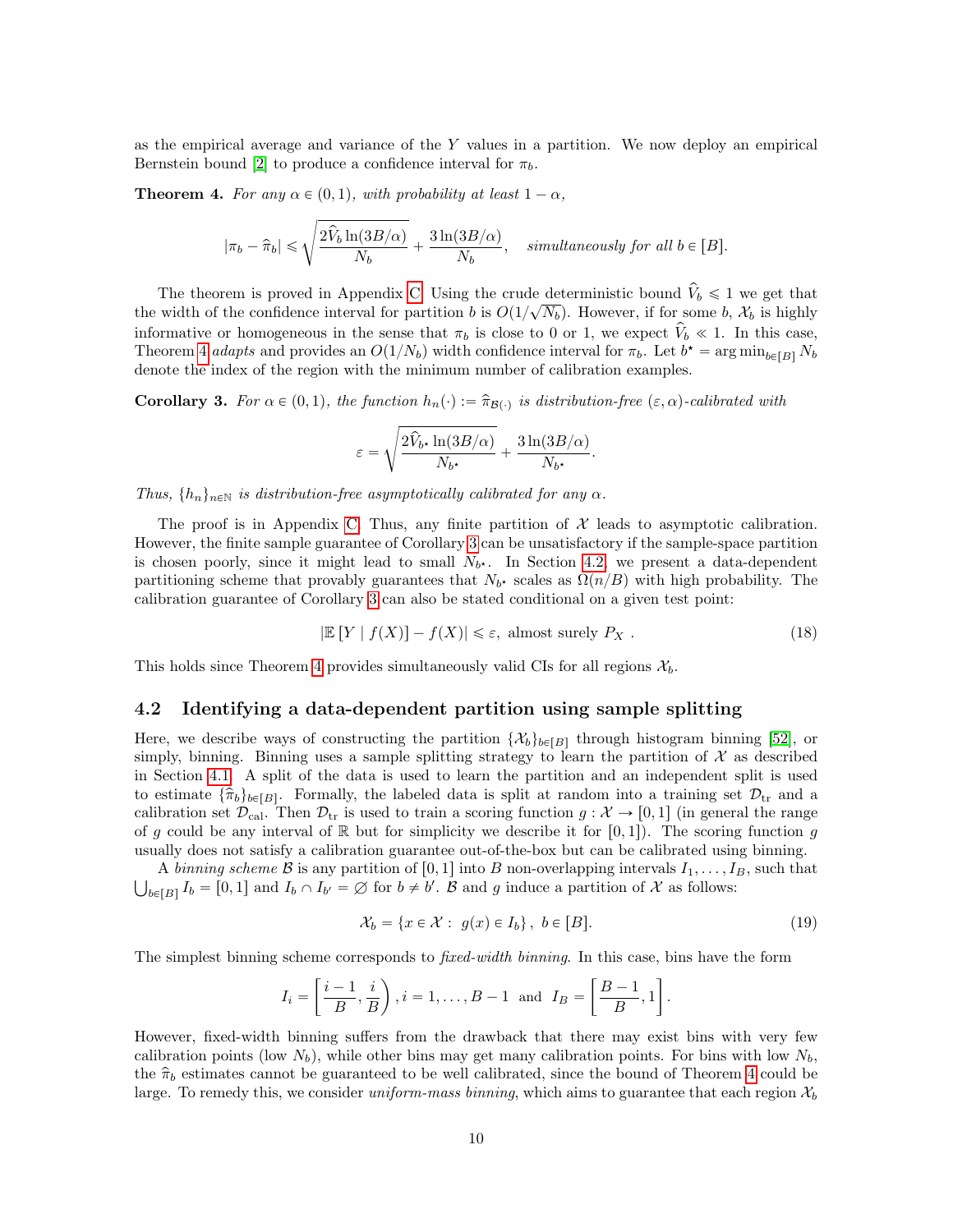contains approximately equal number of calibration points. This is done by estimating the empirical quantiles of  $g(X)$ . First, the calibration set  $\mathcal{D}_{\text{cal}}$  is randomly split into two parts,  $\mathcal{D}_{\text{cal}}^1$  and  $\mathcal{D}_{\text{cal}}^2$ . For  $j \in [B-1]$ , the  $(j/B)$ -th quantile of  $g(X)$  is estimated from  $\{g(X_i), i \in \mathcal{D}_{\text{cal}}^1\}$ . Let us denote the empirical quantile estimates as  $\hat{q}_i$ . Then, the bins are defined as:

$$
I_1 = [0, \hat{q}_1), I_i = [\hat{q}_{i-1}, \hat{q}_i], i = 2, ..., B - 1
$$
 and  $I_B = (\hat{q}_{B-1}, 1].$ 

This induces a partition of X as per [\(19\)](#page-9-3). Now, only  $\mathcal{D}_{\text{cal}}^2$  is used for calibrating the underlying classifier, as per the calibration scheme defined in Section [4.1.](#page-8-1) Kumar et al. [\[24\]](#page-15-4) showed that uniform-mass binning provably controls the number of calibration samples that fall into each bin (see Appendix [F.2\)](#page-33-2). Building on their result and Corollary [3,](#page-9-2) we show the following guarantee.

<span id="page-10-1"></span>**Theorem 5.** Fix  $g: \mathcal{X} \to [0, 1]$  and  $\alpha \in (0, 1)$ . There exists a universal constant c such that if  $|\mathcal{D}_{cal}^{1}| \geq cB \ln(2B/\alpha)$ , then with probability at least  $1-\alpha$ ,

$$
N_{b^*} \geqslant \left| \mathcal{D}_{cal}^2 \right| / 2B - \sqrt{|\mathcal{D}_{cal}^2| \ln(2B/\alpha) / 2}.
$$

Thus even if  $|\mathcal{D}_{cal}^1|$  does not grow with n, as long as  $|\mathcal{D}_{cal}^2| = \Omega(n)$ , uniform-mass binning is distributionfree  $(\widetilde{O}(\sqrt{B\ln(1/\alpha)/n}), \alpha)$ -calibrated, and hence distribution-free asymptotically calibrated for any  $\alpha$ .

The proof is in Appendix [C.](#page-22-0) In words, if we use a small number of points (independent of  $n$ ) for uniform-mass binning, and the rest to estimate bin probabilities, we achieve approximate/asymptotic distribution-free calibration. Note that the probability is conditional on a fixed predictor  $g$ , and hence also conditional on the training data  $\mathcal{D}_{tr}$ . Since Theorem [5](#page-10-1) uses Corollary [3,](#page-9-2) the calibration guarantee can also be stated conditionally on a fixed test point, akin to equation [\(18\)](#page-9-4).

#### <span id="page-10-0"></span>4.3 Distribution-free calibration in the online setting

So far, we have considered the batch setting with a fixed calibration set of size  $n$ . However, often a practitioner might want to query additional calibration data until a desired confidence level is achieved. This is called the online or streaming setting. In this case, the results of Section [4](#page-8-0) are no longer valid since the number of calibration samples is unknown a priori and may even be dependent on the data. In order to quantify uncertainty in the online setting, we use time-uniform concentration bounds [\[17,](#page-14-7) [18\]](#page-14-8); these hold simultaneously for all possible values of the calibration set size  $n \in \mathbb{N}$ .

Fix a partition of  $\mathcal{X}, \{\mathcal{X}_b\}_{b \in [B]}$ . For some value of n, let the calibration data be given as  $\mathcal{D}_{\text{cal}}^{(n)}$ . We use the superscript notation to emphasize the dependence on the current size of the calibration set. Let  $\{(X_i^b, Y_i^b)\}_{i \in [N_b^{(n)}]}$  be examples from the calibration set that fall into the partition  $\mathcal{X}_b$ , where  $N_b^{(n)} := |\{i \in [n]: \mathcal{B}(X_i) = b\}|$  is the total number of points that are mapped to  $\mathcal{X}_b$ . Let the empirical label average and cumulative (unnormalized) empirical variance be denoted as

$$
\hat{V}_b^+ = 1 \vee \sum_{i=1}^{N_b^{(n)}} \left( Y_i^b - \overline{Y}_{i-1}^b \right)^2, \text{ where } \overline{Y}_i^b := \frac{1}{i} \sum_{j=1}^i Y_j^b \text{ for } i \in [N_b^{(n)}]. \tag{20}
$$

Note the normalization difference between  $\hat{V}_b^+$  and  $\hat{V}^b$  used in the batch setting. The following theorem constructs confidence intervals for  $\{\pi_b\}_{b \in [B]}$  that are valid uniformly for any value of n.

<span id="page-10-2"></span>**Theorem 6.** For any  $\alpha \in (0, 1)$ , with probability at least  $1 - \alpha$ ,

$$
|\pi_b - \hat{\pi}_b| \leq \frac{7\sqrt{\hat{V}_b^+ \ln\left(1 + \ln \hat{V}_b^+\right)} + 5.3 \ln\left(\frac{6.3B}{\alpha}\right)}{N_b^{(n)}}, \quad simultaneously \text{ for all } b \in [B] \text{ and all } n \in \mathbb{N}.
$$
 (21)

The proof is in Appendix [C.](#page-22-0) Due to the crude bound:  $\hat{V}_b^+ \leq N_b^{(n)}$ , we can see that the width of confidence intervals roughly scales as  $O(\sqrt{\ln(1+\ln N_b^{(n)})/N_b^{(n)}})$ . In comparison to the batch setting, only a small price is paid for not knowing beforehand how many examples will be used for calibration.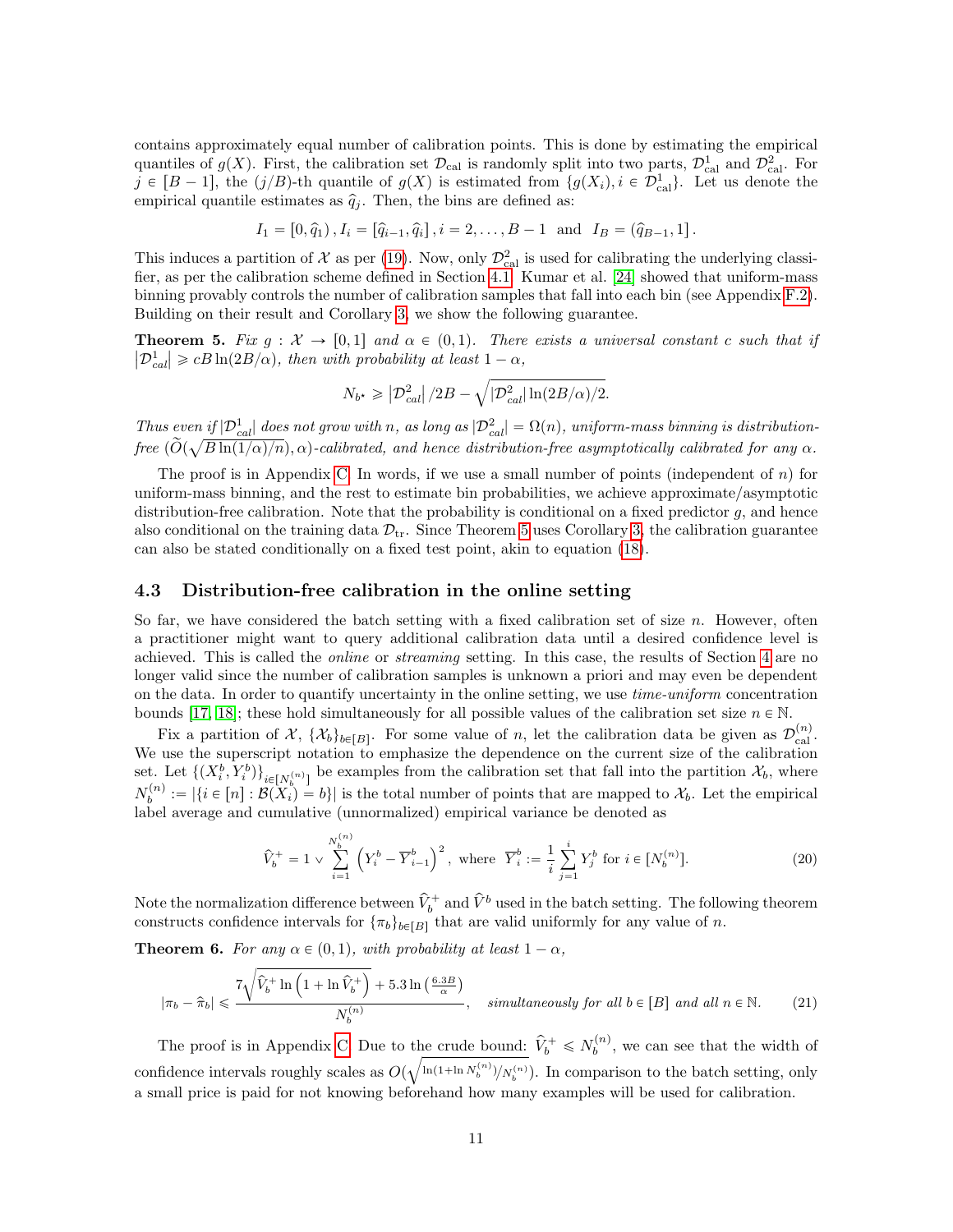#### <span id="page-11-0"></span>4.4 Calibration under covariate shift

Here, we briefly consider the problem of calibration under covariate shift [\[42\]](#page-16-6). In this setting, calibration data  $\{(X_i, Y_i)\}_{i \in [n]} \sim P^n$  is from a 'source' distribution P, while the test point is from a shifted 'target' distribution  $(X_{n+1}, Y_{n+1}) \sim \widetilde{P} = \widetilde{P}_X \times P_{Y | X}$ , meaning that the 'shift' occurs only in the covariate distribution while  $P_{Y|X}$  does not change. We assume the likelihood ratio (LR)

$$
w: \mathcal{X} \to \mathbb{R}; \quad w(x) := d\widetilde{P}_X(x)/dP_X(x)
$$

is well-defined. The following is unambiguous: if w is arbitrarily ill-behaved and unknown, the covariate shift problem is hopeless, and one should not expect any distribution-free guarantees. Nevertheless, one can still make nontrivial claims using a 'modular' approach towards assumptions:

Condition (A):  $w(x)$  is known exactly and is bounded.

Condition (B): an asymptotically consistent estimator  $\hat{w}(x)$  for  $w(x)$  can be constructed.

We show the following: under Condition  $(A)$ , a weighted estimator using w delivers approximate and asymptotic distribution-free calibration; under Condition (B), weighting with a plug-in estimator for w continues to deliver asymptotic distribution-free calibration. It is clear that Condition  $(B)$ will always require distributional assumptions: asymptotic consistency is nontrivial for ill-behaved w. Nevertheless, the above two-step approach makes it clear where the burden of assumptions lie: not with calibration step, but with the  $w$  estimation step. Estimation of  $w$  is a well studied problem in the covariate-shift literature and there is some understanding of what assumptions are needed to accomplish it, but there has been less work on recognizing the resulting implications for calibration. Luckily, many practical methods exist for estimating w given unlabeled samples from  $\tilde{P}_X$  [\[4,](#page-14-9) [19,](#page-14-10) [20\]](#page-14-11). In summary, if Condition (B) is possible, then distribution-free calibration is realizable, and if Condition (B) is not met (even with infinite samples), then it implies that w is probably very ill-behaved, and so distribution-free calibration is also likely to be impossible.

For a fixed partition  $\{\mathcal{X}_b\}_{b \in [B]}$ , one can use the labeled data from the source distribution to estimate  $\mathbb{E}_{\widetilde{P}}[Y \mid X \in \mathcal{X}_b]$  (unlike  $\mathbb{E}_P[Y \mid X \in \mathcal{X}_b]$  as before), given oracle access to w:

<span id="page-11-3"></span>
$$
\widetilde{\pi}_b^{(w)} := \frac{\sum_{i:B(X_i)=b} w(X_i) Y_i}{\sum_{i:B(X_i)=b} w(X_i)}.
$$
\n(22)

As preluded to earlier, assume that

<span id="page-11-2"></span>
$$
\text{for all } x \in \mathcal{X}, \ L \leq w(x) \leq U \text{ for some } 0 < L \leq 1 \leq U < \infty. \tag{23}
$$

The 'standard' i.i.d. assumption on the test point equivalently assumes w is known and  $L = U = 1$ . We now present our first claim:  $\breve{\pi}_b^{(w)}$  satisfies a distribution-free approximate calibration guarantee. To show the result, we assume that the sample-space partition was constructed via uniform-mass binning (on the source domain) with sufficiently many points, as required by Theorem [5.](#page-10-1) This guarantees that all regions satisfy  $|\{i : \mathcal{B}(X_i) = b\}| = \Omega(n/B)$  with high probability.

<span id="page-11-1"></span>**Theorem 7.** Assume w is known and bounded [\(23\)](#page-11-2). Then for an explicit universal constant  $c > 0$ , with probability at least  $1 - \alpha$ ,

$$
\left|\breve{\pi}_{b}^{(w)}-\mathbb{E}_{\tilde{P}}\left[Y\mid X\in\mathcal{X}_{b}\right]\right|\leqslant c\left(\frac{U}{L}\right)^{2}\sqrt{\frac{B\ln(6B/\alpha)}{2n}},\quad\textit{simultaneously for all }b\in[B],
$$

as long as  $n \geq c(U/L)^2 B \ln^2(6B/\alpha)$ . Thus  $h_n(\cdot) = \breve{\pi}_{\mathcal{B}(\cdot)}^{(w)}$  is distribution-free asymptotically calibrated for any  $\alpha$ .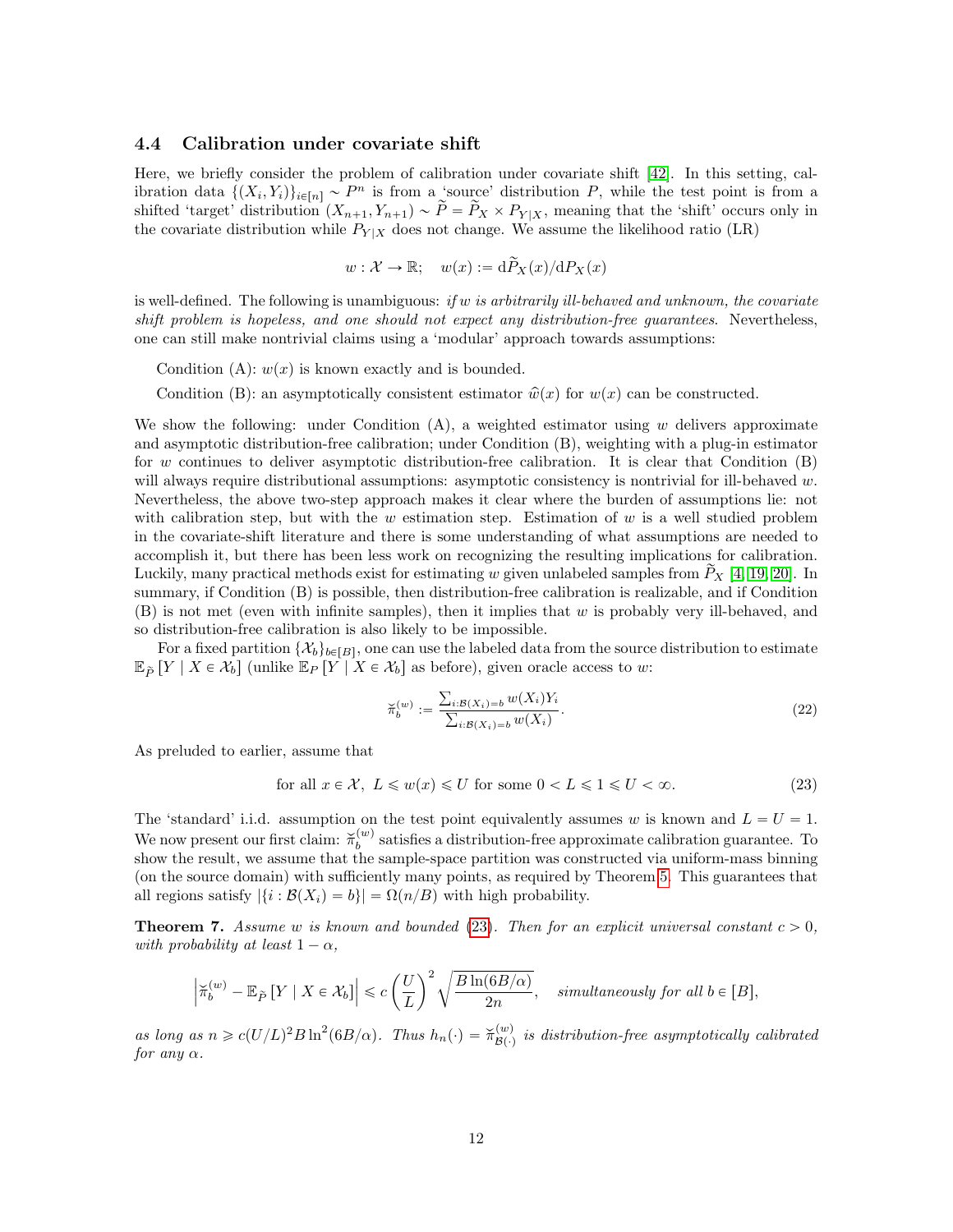The proof is in Appendix [D.](#page-24-0) Theorem [7](#page-11-1) establishes distribution-free calibration under Condition  $(A)$ . For Condition  $(B)$ , using k unlabeled samples from the source and target domains, assume that we construct an estimator  $\hat{w}_k$  of w that is consistent, meaning

<span id="page-12-3"></span>
$$
\sup_{x \in \mathcal{X}} |\hat{w}_k(x) - w(x)| \stackrel{P}{\to} 0. \tag{24}
$$

We now define an estimator  $\tilde{\pi}_b^{(\hat{w}_k)}$  by plugging in  $\hat{w}_k$  for w in the right hand side of [\(22\)](#page-11-3):

$$
\widecheck{\pi}_{b}^{(\widehat{w}_k)} := \frac{\sum_{i: \mathcal{B}(X_i) = b} \widehat{w}_k(X_i) Y_i}{\sum_{i: \mathcal{B}(X_i) = b} \widehat{w}_k(X_i)}.
$$

<span id="page-12-2"></span>**Proposition 2.** If  $\hat{w}_k$  is consistent [\(24\)](#page-12-3), then  $h_n(\cdot) = \breve{\pi}_{\mathcal{B}(\cdot)}^{(\hat{w}_k)}$  is distribution-free asymptotically calibrated for any  $\alpha \in (0, 0.5)$ .

In Appendix [D,](#page-24-0) we illustrate through preliminary simulations that  $w$  can be estimated using unlabeled data from the target distribution, and consequently approximate calibration can be achieved on the target domain. Recently, Park et al. [\[37\]](#page-15-5) also considered calibration under covariate shift through importance weighting, but they do not show validity guarantees in the same sense as Theorem [7.](#page-11-1) For real-valued regression, distribution-free prediction sets under covariate shift were constructed using conformal prediction [\[43\]](#page-16-7) under Condition (A), and is thus a precursor to our modular approach.

### <span id="page-12-0"></span>5 Other related work

The problem of assessing the calibration of binary classifiers was first studied in the meteorological and statistics literature [\[5–](#page-14-1)[7,](#page-14-2) [9,](#page-14-12) [11,](#page-14-13) [30](#page-15-6)[–33,](#page-15-0) [40\]](#page-16-2); we refer the reader to the review by Dawid [\[8\]](#page-14-14) for more details. These works resulted in two common ways of measuring calibration: reliability diagrams [\[9\]](#page-14-12) and estimates of the squared expected calibration error (ECE) [\[40\]](#page-16-2):  $\mathbb{E}(f(X) - \mathbb{E}[Y | f(X)])^2$ . Squared ECE can easily be generalized to multiclass settings and some related notions such as absolute deviation ECE and top-label ECE have also been considered, for instance [\[13,](#page-14-3) [34\]](#page-15-7). ECE is typically estimated through binning, which provably leads to underestimation of ECE for calibrators with continuous output [\[24,](#page-15-4) [45\]](#page-16-4). Certain methods have been proposed to estimate ECE without binning [\[51,](#page-16-8) [54\]](#page-16-9), but they require distributional assumptions for provability.

While these papers have focused on the difficulty of *estimating* calibration error, ours is the first formal impossibility result for achieving calibration. In particular, Kumar et al. [\[24,](#page-15-4) Theorem 4.1] show that the scaling-binning procedure achieves calibration error close to the best within a fixed, regular, injective parametric class. However, as discussed in Section [3.3](#page-7-0) (after Theorem [3\)](#page-8-2), we show that the best predictor in such an injective parametric class is itself not distribution-free calibrated. In summary, our results show not only that (some form of) binning is necessary for distribution-free calibration (Theorem [3\)](#page-8-2), but also sufficient (Corollary [3\)](#page-9-2).

Apart from classical methods for calibration [\[35,](#page-15-8) [38,](#page-15-1) [52,](#page-16-1) [53\]](#page-16-5), some new methods have been proposed recently, primarily for calibration of deep neural networks [\[13,](#page-14-3) [21,](#page-14-15) [22,](#page-15-9) [25,](#page-15-10) [26,](#page-15-11) [29,](#page-15-12) [41,](#page-16-10) [44,](#page-16-11) [50\]](#page-16-12). These calibration methods perform well in practice but do not have distribution-free guarantees. A calibration framework that generalizes binning and isotonic regression is Venn prediction [\[27,](#page-15-13) [46–](#page-16-3)[49\]](#page-16-13); we briefly discuss this framework and show some connections to our work in Appendix [E.](#page-32-0)

Calibration has natural applications in numerous sensitive domains where uncertainty estimation is desirable (healthcare, finance, forecasting). Recently, calibrated classifiers have been used as a part of the pipeline for anomaly detection [\[16,](#page-14-16) [28\]](#page-15-14) and label shift estimation [\[1,](#page-13-2) [12,](#page-14-17) [39\]](#page-15-15).

### <span id="page-12-1"></span>6 Conclusion

We analyzed post-hoc uncertainty quantification for binary classification problems from the standpoint of robustness to distributional assumptions. By connecting calibration to confidence intervals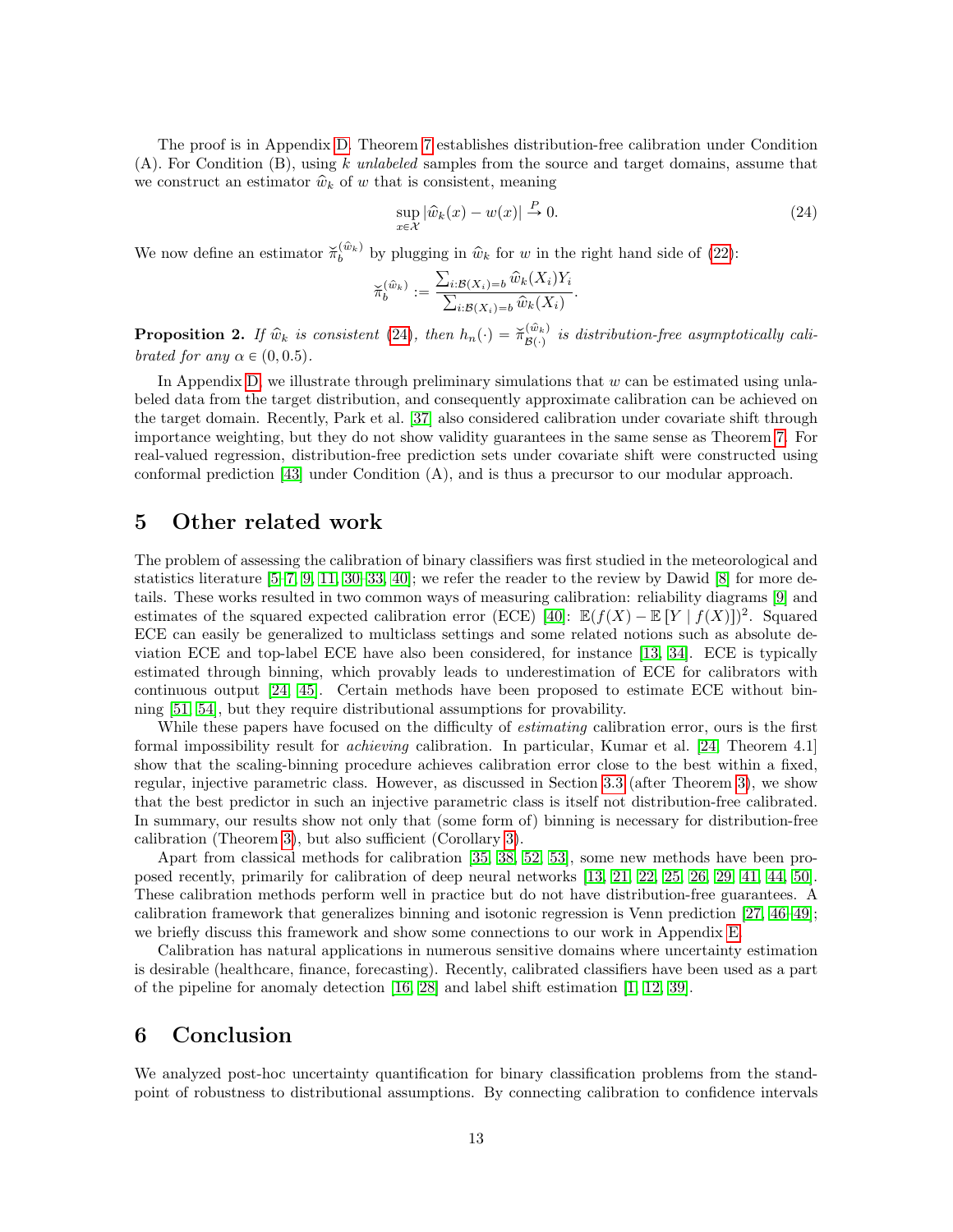and prediction sets, we established that popular parametric 'scaling' methods cannot provide informative calibration in the distribution-free setting. In contrast, we showed that a nonparametric 'binning' method — histogram binning — satisfies approximate and asymptotic calibration guarantees without distributional assumptions. We also established guarantees for the cases of streaming data and covariate shift.

Takeaway message. Recent calibration methods that perform binning on top of parametric methods (Platt-binning [\[24\]](#page-15-4) and IROvA-TS [\[54\]](#page-16-9)) have achieved strong empirical performance. In light of the theoretical findings in our paper, we recommend some form of binning as the last step of calibrated prediction due to the robust distribution-free guarantees provided by Theorem [4.](#page-9-1)

### <span id="page-13-0"></span>7 Broader Impact

Machine learning is regularly deployed in real-world settings, including areas having high impact on individual lives such as granting of loans, pricing of insurance and diagnosis of medical conditions. Often, instead of hard  $0/1$  classifications, these systems are required to produce soft probabilistic predictions, for example of the probability that a startup may go bankrupt in the next few years (in order to determine whether to give it a loan) or the probability that a person will recover from a disease (in order to price an insurance product). Unfortunately, even though classifiers produce numbers between 0 and 1, these are well known to not be 'calibrated' and hence not be interpreted as probabilities in any real sense, and using them in lieu of probabilities can be both misleading (to the bank granting the loan) and unfair (to the individual at the receiving end of the decision).

Thus, following early research in meteorology and statistics, in the last couple of decades the ML community has embraced the formal goal of calibration as a way to quantify uncertainty as well as to interpret classifier outputs. However, there exist other alternatives to quantify uncertainty, such as confidence intervals for the regression function and prediction sets for the binary label. There is not much guidance on which of these should be employed in practice, and what the relationship between them is, if any. Further, while there are many post-hoc calibration techniques, it is unclear which of these require distributional assumptions to work and which do not—this is critical because making distributional assumptions (for convenience) on financial or medical data is highly suspect.

This paper explicitly relates the three aforementioned notions of uncertainty quantification without making distributional assumptions, describes what is possible and what is not. Importantly, by providing distribution-free guarantees on well-known variants of binning, we identify a conceptually simple and theoretically rigorous way to ensure calibration in high-risk real-world settings. Our tools are thus likely to lead to fairer systems, better estimates of risks of high-stakes decisions, and more human-interpretable outputs of classifiers that apply out-of-the-box in many real-world settings because of the assumption-free guarantees.

### Acknowledgements

The authors would like to thank Anurag Sahay, Tudor Manole, Charvi Rastogi, Michael Cooper Stanley, and the anonymous Neurips 2020 reviewers for comments on an initial version of this paper.

### References

- <span id="page-13-2"></span>[1] Amr Alexandari, Anshul Kundaje, and Avanti Shrikumar. Adapting to label shift with biascorrected calibration. In International Conference on Machine Learning, 2020.
- <span id="page-13-1"></span>[2] Jean-Yves Audibert, Rémi Munos, and Csaba Szepesvári. Tuning bandit algorithms in stochastic environments. In International Conference on Algorithmic Learning Theory, 2007.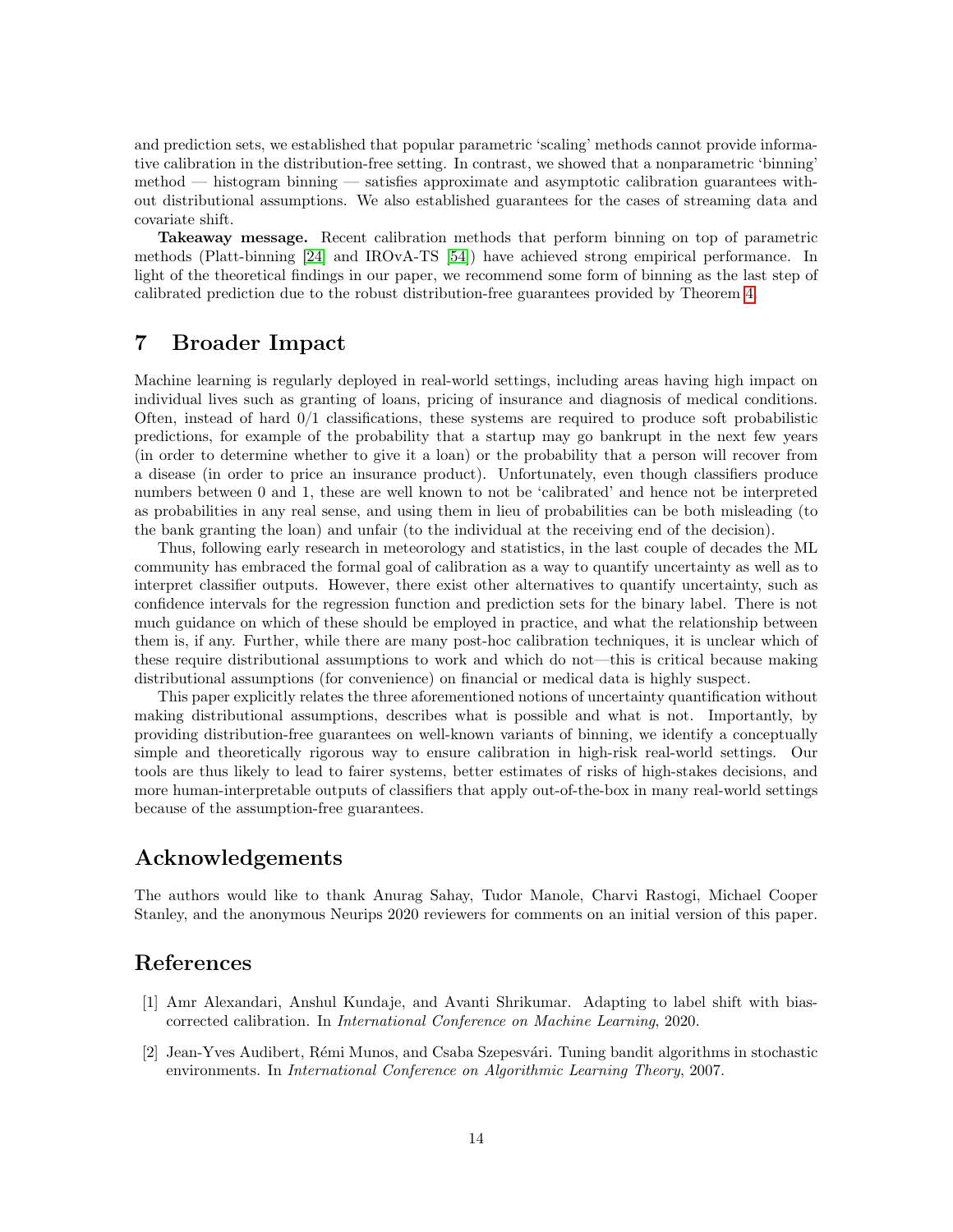- <span id="page-14-0"></span>[3] Rina Foygel Barber. Is distribution-free inference possible for binary regression? Electronic Journal of Statistics, 14(2):3487–3524, 2020.
- <span id="page-14-9"></span>[4] Steffen Bickel, Michael Brückner, and Tobias Scheffer. Discriminative learning for differing training and test distributions. In International Conference on Machine Learning, 2007.
- <span id="page-14-1"></span>[5] Glenn W Brier. Verification of forecasts expressed in terms of probability. Monthly Weather Review, 78(1):1–3, 1950.
- [6] Jochen Bröcker. Estimating reliability and resolution of probability forecasts through decomposition of the empirical score. Climate dynamics, 39(3-4):655–667, 2012.
- <span id="page-14-2"></span>[7] A Philip Dawid. The well-calibrated Bayesian. Journal of the American Statistical Association, 77(379):605–610, 1982.
- <span id="page-14-14"></span>[8] A Philip Dawid. Probability forecasting. Wiley StatsRef: Statistics Reference Online, 2014.
- <span id="page-14-12"></span>[9] Morris H DeGroot and Stephen E Fienberg. The comparison and evaluation of forecasters. Journal of the Royal Statistical Society: Series D (The Statistician), 32(1-2):12–22, 1983.
- <span id="page-14-6"></span>[10] M. P. Ershov. Extension of measures and stochastic equations. Theory of Probability  $\mathcal{C}$  Its Applications, 19(3):431–444, 1975.
- <span id="page-14-13"></span>[11] Christopher AT Ferro and Thomas E Fricker. A bias-corrected decomposition of the Brier score. Quarterly Journal of the Royal Meteorological Society, 138(668):1954–1960, 2012.
- <span id="page-14-17"></span>[12] Saurabh Garg, Yifan Wu, Sivaraman Balakrishnan, and Zachary C Lipton. A unified view of label shift estimation. In Advances in Neural Information Processing Systems, 2020.
- <span id="page-14-3"></span>[13] Chuan Guo, Geoff Pleiss, Yu Sun, and Kilian Q. Weinberger. On calibration of modern neural networks. In International Conference on Machine Learning, 2017.
- <span id="page-14-4"></span>[14] Chirag Gupta, Aleksandr Podkopaev, and Aaditya Ramdas. Distribution-free binary classification: prediction sets, confidence intervals and calibration. In Advances in Neural Information Processing Systems, 2020.
- <span id="page-14-5"></span>[15] Chirag Gupta, Arun K Kuchibhotla, and Aaditya K Ramdas. Nested conformal prediction and quantile out-of-bag ensemble methods. Pattern Recognition, 2021.
- <span id="page-14-16"></span>[16] Dan Hendrycks, Mantas Mazeika, and Thomas Dietterich. Deep anomaly detection with outlier exposure. In International Conference on Learning Representations, 2019.
- <span id="page-14-7"></span>[17] Steven R. Howard, Aaditya Ramdas, Jon McAuliffe, and Jasjeet Sekhon. Time-uniform chernoff bounds via nonnegative supermartingales. Probability Surveys, 17:257–317, 2020.
- <span id="page-14-8"></span>[18] Steven R Howard, Aaditya Ramdas, Jon McAuliffe, and Jasjeet Sekhon. Time-uniform, nonparametric, non-asymptotic confidence sequences. The Annals of Statistics, 2021.
- <span id="page-14-10"></span>[19] Jiayuan Huang, Arthur Gretton, Karsten Borgwardt, Bernhard Schölkopf, and Alex J. Smola. Correcting sample selection bias by unlabeled data. In Advances in Neural Information Processing Systems, 2007.
- <span id="page-14-11"></span>[20] Takafumi Kanamori, Shohei Hido, and Masashi Sugiyama. A least-squares approach to direct importance estimation. Journal of Machine Learning Research, 10:1391–1445, 2009.
- <span id="page-14-15"></span>[21] Alex Kendall and Yarin Gal. What uncertainties do we need in bayesian deep learning for computer vision? In Advances in Neural Information Processing Systems, 2017.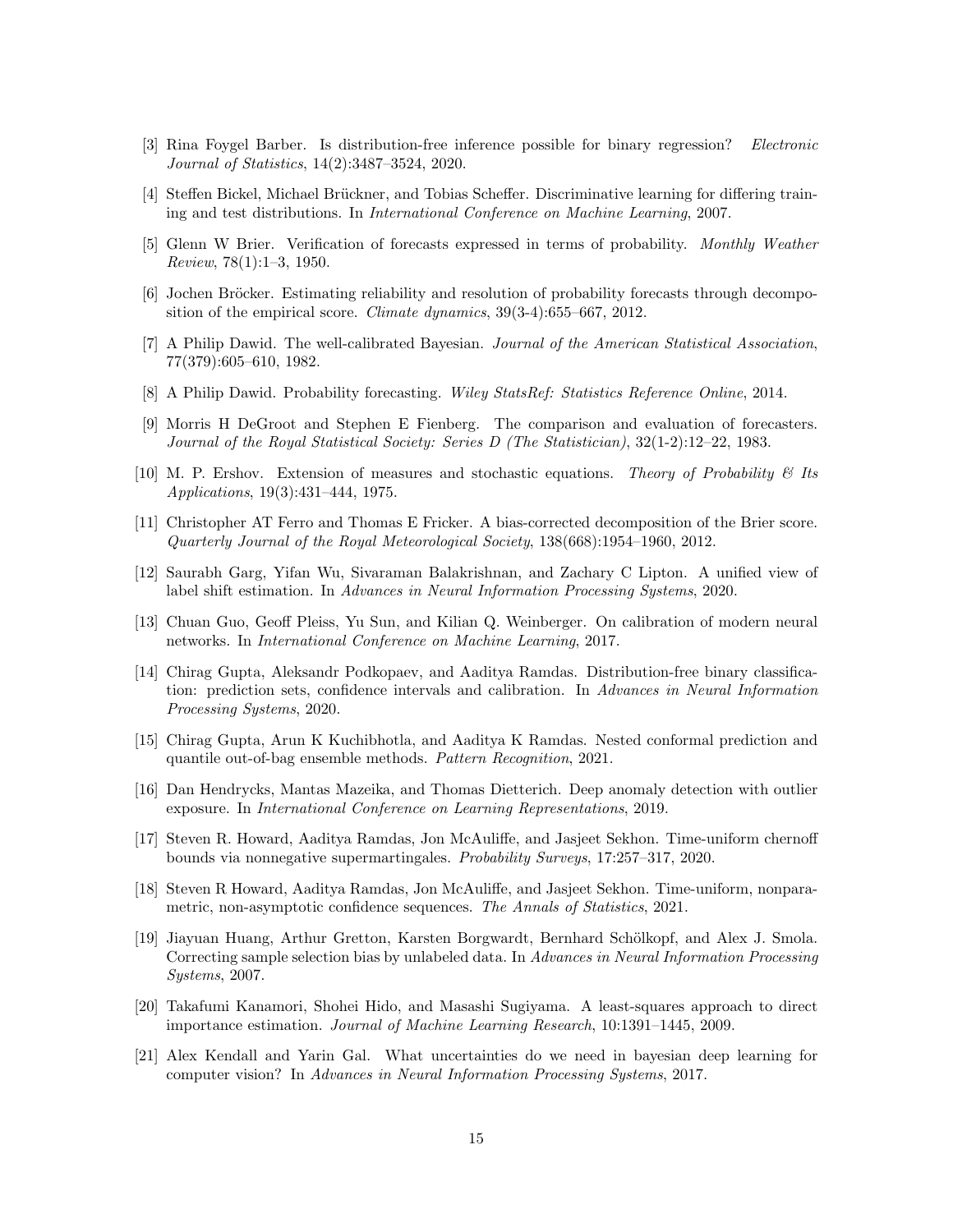- <span id="page-15-9"></span>[22] Volodymyr Kuleshov, Nathan Fenner, and Stefano Ermon. Accurate uncertainties for deep learning using calibrated regression. In International Conference on Machine Learning, 2018.
- <span id="page-15-3"></span>[23] Meelis Kull, Telmo M. Silva Filho, and Peter Flach. Beyond sigmoids: How to obtain wellcalibrated probabilities from binary classifiers with beta calibration. Electronic Journal of Statistics,  $11(2):5052-5080$ ,  $2017$ .
- <span id="page-15-4"></span>[24] Ananya Kumar, Percy S Liang, and Tengyu Ma. Verified uncertainty calibration. In Advances in Neural Information Processing Systems, 2019.
- <span id="page-15-10"></span>[25] Aviral Kumar, Sunita Sarawagi, and Ujjwal Jain. Trainable calibration measures for neural networks from kernel mean embeddings. In International Conference on Machine Learning, 2018.
- <span id="page-15-11"></span>[26] Balaji Lakshminarayanan, Alexander Pritzel, and Charles Blundell. Simple and scalable predictive uncertainty estimation using deep ensembles. In Advances in Neural Information Processing Systems, 2017.
- <span id="page-15-13"></span>[27] Antonis Lambrou, Ilia Nouretdinov, and Harris Papadopoulos. Inductive Venn prediction. Annals of Mathematics and Artificial Intelligence, 74(1-2):181–201, 2015.
- <span id="page-15-14"></span>[28] Kimin Lee, Honglak Lee, Kibok Lee, and Jinwoo Shin. Training confidence-calibrated classifiers for detecting out-of-distribution samples. In International Conference on Learning Representations, 2018.
- <span id="page-15-12"></span>[29] Dimitrios Milios, Raffaello Camoriano, Pietro Michiardi, Lorenzo Rosasco, and Maurizio Filippone. Dirichlet-based gaussian processes for large-scale calibrated classification. In Advances in Neural Information Processing Systems, 2018.
- <span id="page-15-6"></span>[30] Allan H Murphy. Scalar and vector partitions of the probability score: Part i. two-state situation. Journal of Applied Meteorology, 11(2):273–282, 1972.
- [31] Allan H Murphy. Scalar and vector partitions of the probability score: Part ii. n-state situation. Journal of Applied Meteorology, 11(8):1183–1192, 1972.
- [32] Allan H Murphy. A new vector partition of the probability score. Journal of applied Meteorology, 12(4):595–600, 1973.
- <span id="page-15-0"></span>[33] Allan H Murphy and Edward S Epstein. Verification of probabilistic predictions: A brief review. Journal of Applied Meteorology, 6(5):748–755, 1967.
- <span id="page-15-7"></span>[34] Mahdi Pakdaman Naeini, Gregory Cooper, and Milos Hauskrecht. Obtaining well calibrated probabilities using Bayesian binning. In AAAI Conference on Artificial Intelligence, 2015.
- <span id="page-15-8"></span>[35] Alexandru Niculescu-Mizil and Rich Caruana. Predicting good probabilities with supervised learning. In International Conference on Machine Learning, 2005.
- <span id="page-15-2"></span>[36] Harris Papadopoulos, Kostas Proedrou, Volodya Vovk, and Alex Gammerman. Inductive confidence machines for regression. In European Conference on Machine Learning, 2002.
- <span id="page-15-5"></span>[37] Sangdon Park, Osbert Bastani, James Weimer, and Insup Lee. Calibrated prediction with covariate shift via unsupervised domain adaptation. In International Conference on Artificial Intelligence and Statistics, 2020.
- <span id="page-15-1"></span>[38] John C. Platt. Probabilistic outputs for support vector machines and comparisons to regularized likelihood methods. In Advances in Large Margin Classifiers, pages 61–74. MIT Press, 1999.
- <span id="page-15-15"></span>[39] Marco Saerens, Patrice Latinne, and Christine Decaestecker. Adjusting the outputs of a classifier to new a priori probabilities: a simple procedure. Neural computation, 14(1):21–41, 2002.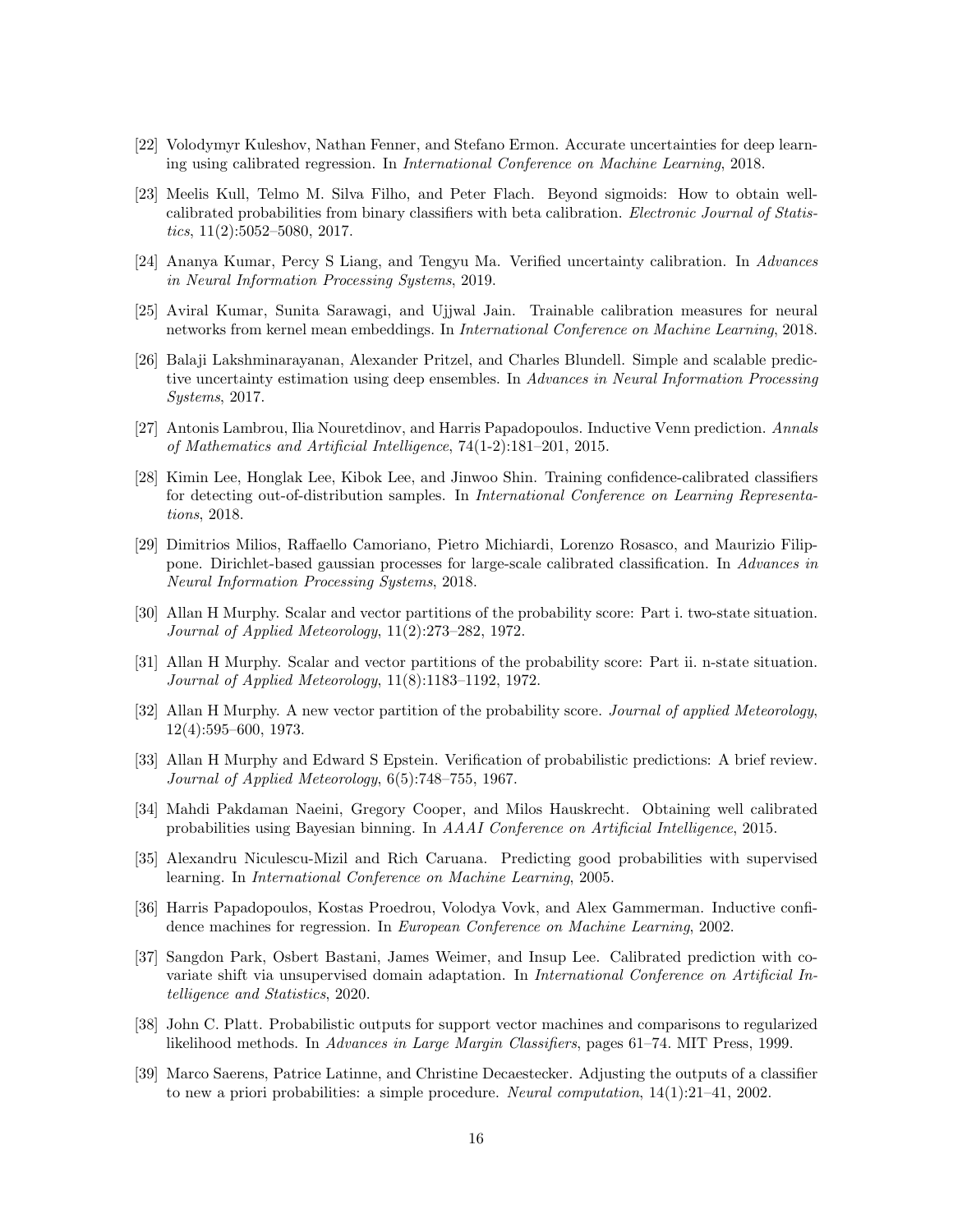- <span id="page-16-2"></span>[40] Frederick Sanders. On subjective probability forecasting. Journal of Applied Meteorology, 2(2): 191–201, 1963.
- <span id="page-16-10"></span>[41] Seonguk Seo, Paul Hongsuck Seo, and Bohyung Han. Learning for single-shot confidence calibration in deep neural networks through stochastic inferences. In Proceedings of the IEEE Conference on Computer Vision and Pattern Recognition, 2019.
- <span id="page-16-6"></span>[42] Hidetoshi Shimodaira. Improving predictive inference under covariate shift by weighting the log-likelihood function. Journal of Statistical Planning and Inference, 90(2):227–244, 2000.
- <span id="page-16-7"></span>[43] Ryan J Tibshirani, Rina Foygel Barber, Emmanuel Candes, and Aaditya Ramdas. Conformal prediction under covariate shift. In Advances in Neural Information Processing Systems, 2019.
- <span id="page-16-11"></span>[44] Gia-Lac Tran, Edwin V Bonilla, John Cunningham, Pietro Michiardi, and Maurizio Filippone. Calibrating deep convolutional gaussian processes. In International Conference on Artificial Intelligence and Statistics, 2019.
- <span id="page-16-4"></span>[45] Juozas Vaicenavicius, David Widmann, Carl Andersson, Fredrik Lindsten, Jacob Roll, and Thomas B Schön. Evaluating model calibration in classification. In International Conference on Artificial Intelligence and Statistics, 2019.
- <span id="page-16-3"></span>[46] Vladimir Vovk and Ivan Petej. Venn-Abers predictors. In Conference on Uncertainty in Artificial Intelligence, 2014.
- [47] Vladimir Vovk, Glenn Shafer, and Ilia Nouretdinov. Self-calibrating probability forecasting. In Advances in Neural Information Processing Systems, 2004.
- <span id="page-16-0"></span>[48] Vladimir Vovk, Alex Gammerman, and Glenn Shafer. Algorithmic learning in a random world. 2005.
- <span id="page-16-13"></span>[49] Vladimir Vovk, Ivan Petej, and Valentina Fedorova. Large-scale probabilistic predictors with and without guarantees of validity. In Advances in Neural Information Processing Systems, 2015.
- <span id="page-16-12"></span>[50] Jonathan Wenger, Hedvig Kjellström, and Rudolph Triebel. Non-parametric calibration for classification. In International Conference on Artificial Intelligence and Statistics, 2020.
- <span id="page-16-8"></span>[51] David Widmann, Fredrik Lindsten, and Dave Zachariah. Calibration tests in multi-class classification: a unifying framework. In Advances in Neural Information Processing Systems, 2019.
- <span id="page-16-1"></span>[52] Bianca Zadrozny and Charles Elkan. Obtaining calibrated probability estimates from decision trees and naive Bayesian classifiers. In International Conference on Machine Learning, 2001.
- <span id="page-16-5"></span>[53] Bianca Zadrozny and Charles Elkan. Transforming classifier scores into accurate multiclass probability estimates. In International Conference on Knowledge Discovery and Data Mining, 2002.
- <span id="page-16-9"></span>[54] Jize Zhang, Bhavya Kailkhura, and T Han. Mix-n-match: Ensemble and compositional methods for uncertainty calibration in deep learning. In International Conference on Machine Learning, 2020.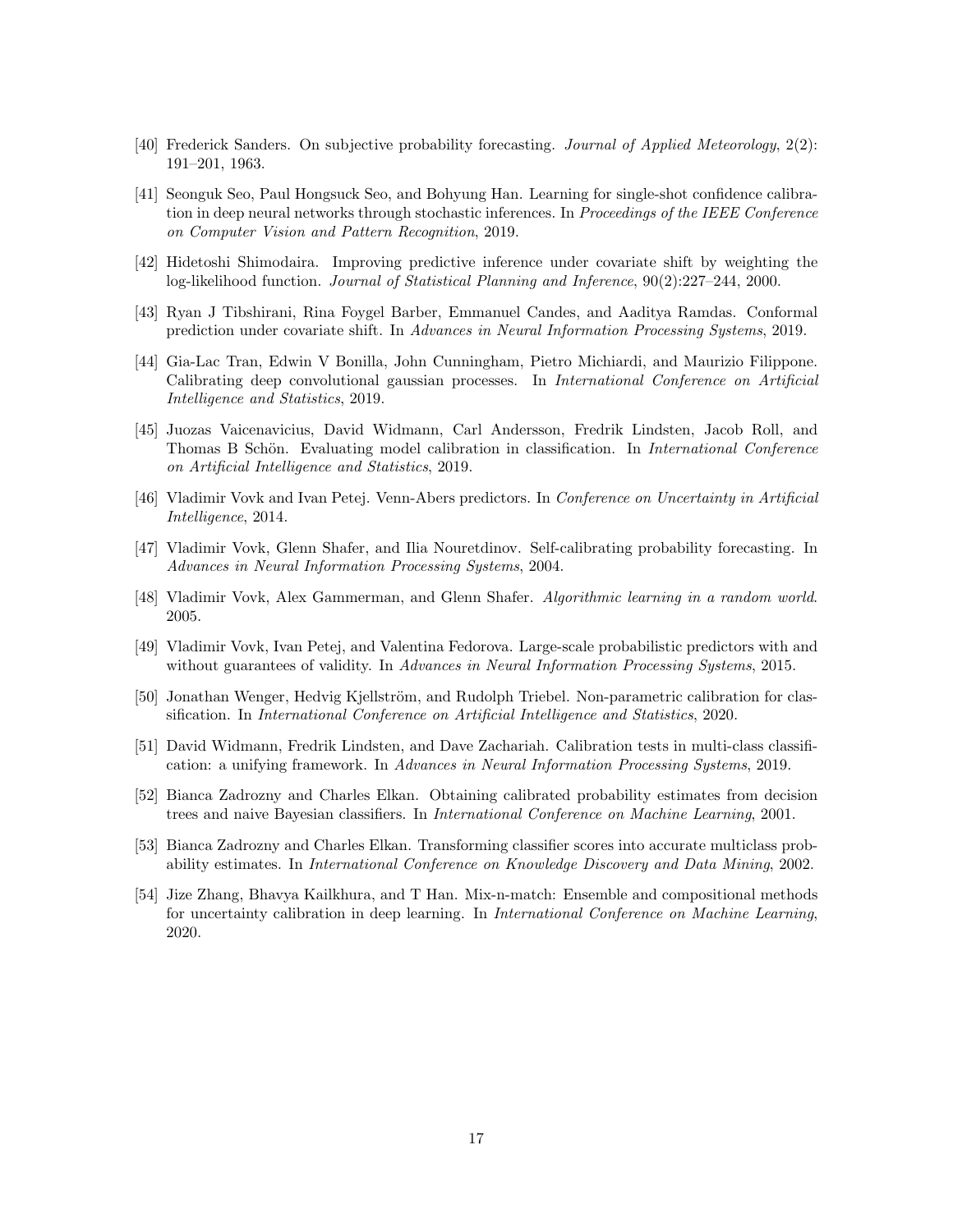# Appendix

The Appendix contains proofs of results in the main paper ordered as they appear. Auxiliary results needed for some of the proofs are stated in Appendix [F.](#page-33-0)

### <span id="page-17-0"></span>A Proof of Proposition [1](#page-3-1)

The 'if' part of the theorem is due to Vaicenavicius et al. [\[45,](#page-16-4) Proposition 1]; we reproduce it for completeness. Let  $\sigma(q)$ ,  $\sigma(f)$  be the sub  $\sigma$ -algebras generated by g and f respectively. By definition of f, we know that f is  $\sigma(g)$ -measurable and, hence,  $\sigma(f) \subseteq \sigma(g)$ . We now have:

$$
\mathbb{E}[Y | f(X)] = \mathbb{E}[\mathbb{E}[Y | g(X)] | f(X)]
$$
 (by tower rule since  $\sigma(f) \subseteq \sigma(g)$ )  
=  $\mathbb{E}[f(X) | f(X)]$  (by property (5))  
=  $f(X)$ .

The 'only if' part can be verified for  $g = f$ . Since f is perfectly calibrated,

$$
\mathbb{E}[Y \mid f(X) = f(x)] = f(x),
$$

almost surely  $P_X$ .

### <span id="page-17-1"></span>B Proofs of results in Section [3](#page-5-1)

### <span id="page-17-2"></span>B.1 Proof of Theorem [1](#page-6-2)

Assume that one is given a predictor f that is  $(\varepsilon, \alpha)$ -calibrated. Then the assertion follows from the definition of  $(\varepsilon, \alpha)$ -calibration since:

$$
|\mathbb{E}[Y \mid f(X)] - f(X)| \leq \varepsilon \implies \mathbb{E}[Y \mid f(X)] \in C(f(X)).
$$

Now we show the proof in the other direction. If  $m<sub>C</sub>$  was injective,  $\mathbb{E}[Y | m<sub>C</sub>(f(X))] = \mathbb{E}[Y | f(X)]$ and thus if  $\mathbb{E}[Y | f(X)] \in C(f(X))$  (which happens with probability at least  $1 - \alpha$ ), we would have  $\mathbb{E}[Y \mid m_C(f(X))] \in C(f(X))$  and so

$$
|\mathbb{E}[Y \mid m_C(f(X))] - m_C(f(X))| \leq \sup_{z \in \text{Range}(f)} \{|C(z)|/2\} = \varepsilon.
$$

This serves as an intuition for the proof in the general case, when  $m<sub>C</sub>$  need not be injective. Note that,

$$
|\mathbb{E}[Y \mid mc(f(X))] - mc(f(X))| = |\mathbb{E}[Y \mid mc(f(X))] - \mathbb{E}[mc(f(X)) \mid mc(f(X))]|
$$
  
\n
$$
\stackrel{(1)}{=} |\mathbb{E}[E[Y \mid f(X)] \mid mc(f(X))] - \mathbb{E}[mc(f(X)) \mid mc(f(X))]|
$$
  
\n
$$
\stackrel{(2)}{=} |\mathbb{E}[E[Y \mid f(X)] - mc(f(X)) \mid mc(f(X))]|
$$
  
\n
$$
\stackrel{(3)}{\leq} \mathbb{E}[|\mathbb{E}[Y \mid f(X)] - mc(f(X)) \mid mc(f(X))],
$$
  
\n(25)

where we use the tower rule in (1) (since  $m<sub>C</sub>$  is a function of f), linearity of expectation in (2) and Jensen's inequality in (3). To be clear, the outermost expectation above is over  $f(X)$  (conditioned on  $m<sub>C</sub>(f(X))$ . Consider the event

<span id="page-17-3"></span>
$$
A: \mathbb{E}[Y \mid f(X)] \in C(f(X)).
$$

 $\Box$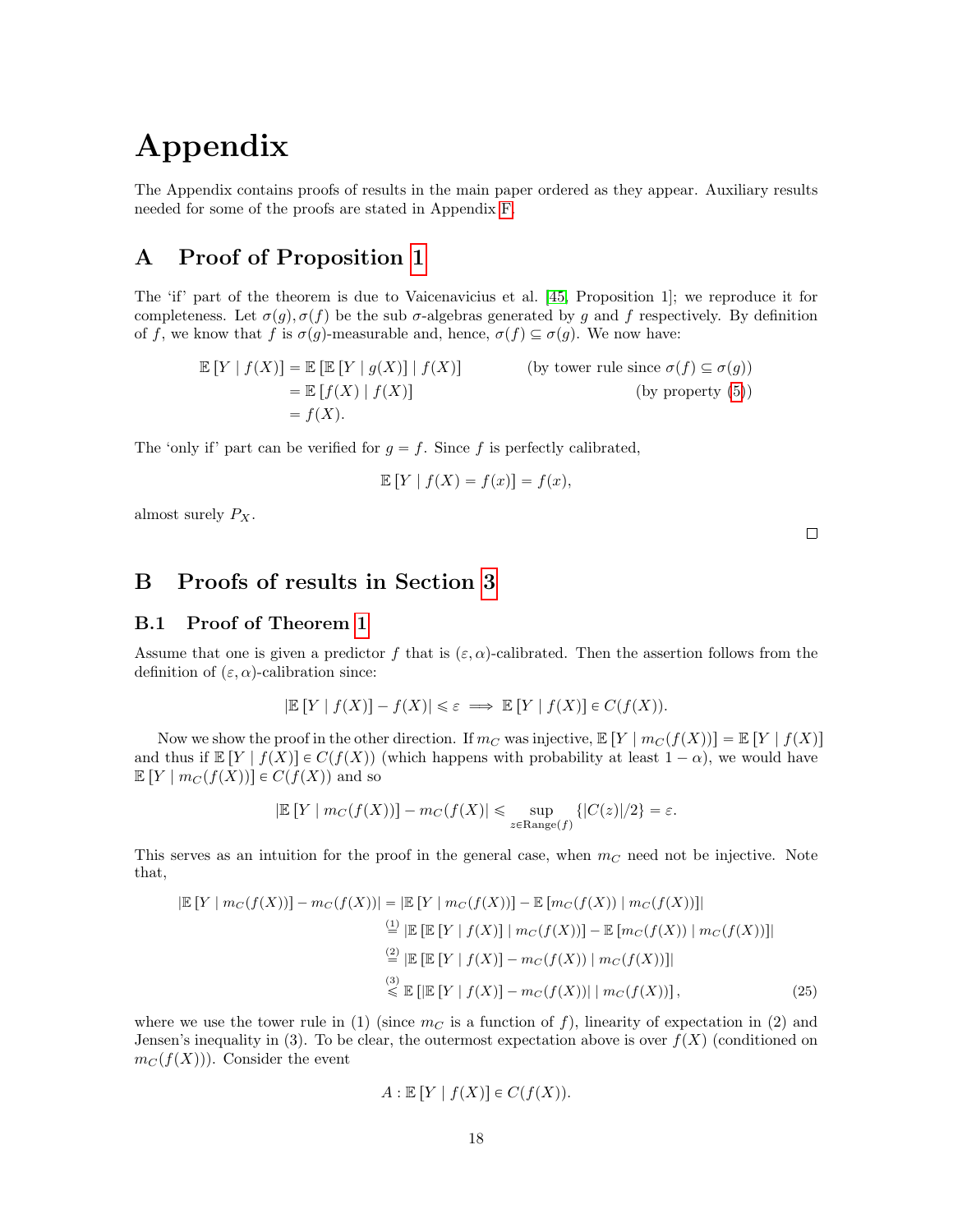On A, by definition we have:

$$
|\mathbb{E}[Y | f(X)] - m_C(f(X))| = \frac{u_C(f(X)) - l_C(f(X))}{2} \leq \sup_{z \in \text{Range}(f)} \left( \frac{|C(z)|}{2} \right) = \varepsilon.
$$

By monotonicity property of conditional expectation, we also have that conditioned on  $A$ ,

$$
\mathbb{E}\left[\left|\mathbb{E}\left[Y\mid f(X)\right]-m_C(f(X))\right|\mid m_C(f(X))\right]\leq \mathbb{E}\left[\varepsilon\mid m_C(f(X))\right]=\varepsilon,
$$

with probability 1. Thus by the relationship proved in the series of equations ending in [\(25\)](#page-17-3), we have that conditioned on A, with probability 1,

$$
|\mathbb{E}[Y \mid m_C(f(X))] - m_C(f(X))| \leq \varepsilon.
$$

Since we are given that C is a  $(1 - \alpha)$ -CI with respect to f,  $P(A) \geq 1 - \alpha$ . For any event B, it holds that  $P(B) \geqslant P(B|A)P(A)$ . Setting

$$
B: |\mathbb{E}[Y | m_C(f(X))] - m_C(f(X))| \leq \varepsilon,
$$

we obtain:

$$
P\left(\left|\mathbb{E}\left[Y \mid m_C(f(X))\right] - m_C(f(X))\right| \leq \varepsilon\right) \geq 1 - \alpha.
$$

Thus, we conclude that  $m_C(f(\cdot))$  is  $(\varepsilon, \alpha)$ -calibrated.

### <span id="page-18-0"></span>B.2 Proof of Theorem [2](#page-7-1)

In the proof, we denote the operation  $C(\cdot) \cap \{0, 1\}$  as disc(C) (for 'discretize'). Suppose  $C_n$  is a  $(1 - \alpha)$ -CI with respect to f for all distributions P. We show that  $C_n$  covers the label  $Y_{n+1}$  itself for distributions  $P \in \mathcal{P}_f$  (and thus disc $(C_n)$  would also cover the labels).

Consider any distribution  $P \in \mathcal{P}_f$  is nonatomic. Fix a set of  $m \geq n + 1$  samples from the distribution P denoted as  $\mathcal{T} = \{(A^{(j)}, B^{(j)})\}_{j \in [m]}$ . Given T, consider a distribution Q corresponding to the following sampling procedure for  $(X, Y) \sim Q$ :

sample an index j uniformly at random from  $[m]$  and set  $(X, Y) = (A^{(j)}, B^{(j)})$ .

The distribution function for Q is given by

$$
m^{-1}\sum_{j=1}^m \delta_{(A^{(j)},B^{(j)})}.
$$

where  $\delta_{(a,b)}$  denotes the points mass at  $(a, b)$ . Note that Q is only defined conditional on T. Observe the following facts about Q:

- $supp(Q) = \{(A^{(j)}, B^{(j)})\}_{j \in [m]}.$
- Consider any  $(x, y) \in \text{supp}(Q)$ . Let  $(x, y) = (A^{(j)}, B^{(j)})$  for some  $j \in [m]$ . Then " ı

$$
\mathbb{E}_{Q}[Y | f(X) = f(x)] = \mathbb{E}_{Q}\left[Y | f(X) = f(A^{(j)})\right]
$$

$$
\stackrel{\underline{\xi_{1}}}{=} \mathbb{E}_{Q}\left[Y | X = A^{(j)}\right]
$$

$$
\stackrel{\underline{\xi_{2}}}{=} B^{(j)} = y.
$$

Above  $\xi_1$  holds since  $P_{f(X)}$  is nonatomic so that the  $f(X^{(i)})$ 's are unique almost surely. Note that  $P_{f(X)}$  is nonatomic only if  $P_X$  itself is nonatomic. Thus the  $A^{(j)}$ 's are unique almost surely, and  $\xi_2$  follow. In other words, if  $(X, Y) \sim Q$ , then we have

<span id="page-18-1"></span>
$$
Y = \mathbb{E}_Q \left[ Y \mid f(X) \right]. \tag{26}
$$

 $\Box$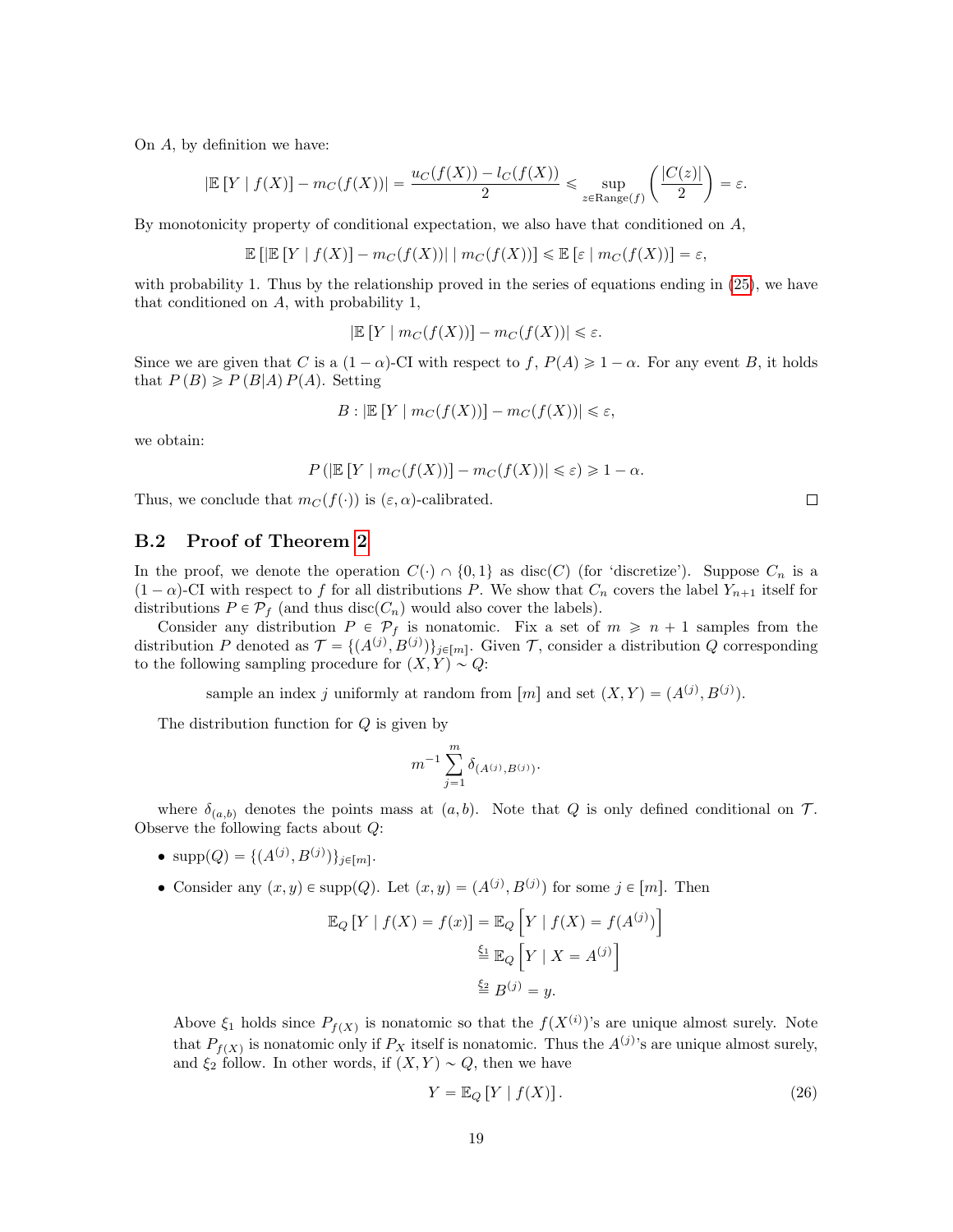Suppose the data distribution was Q, that is  $\{(X_i, Y_i)\}_{i \in [n+1]} \sim Q^{n+1}$ . Define the event that the CI guarantee holds as

$$
E_1: \mathbb{E}\left[Y_{n+1} \mid f(X_{n+1})\right] \in C_n(f(X_{n+1})),\tag{27}
$$

and the event that the PS guarantee holds as

<span id="page-19-0"></span>
$$
E_2: Y_{n+1} \in C_n(f(X_{n+1})).
$$
\n(28)

Then due to  $(26)$ , the events are exactly the same under  $Q$ :

$$
E_1 \stackrel{Q}{=} E_2. \tag{29}
$$

In particular, this means

$$
Q^{n+1}(\mathbb{E}\left[Y_{n+1} \mid f(X_{n+1})\right] \in C_n(f(X_{n+1}))) = Q^{n+1}(Y_{n+1} \in C_n(f(X_{n+1}))).\tag{30}
$$

If  $C_n$  is a distribution-free CI, then  $Q^{n+1}(E_1) \geq 1-\alpha$  and thus  $Q^{n+1}(E_2) \geq 1-\alpha$ . This shows that for Q, disc $(C_n)$  is a  $(1 - \alpha)$ -PI.

Note that  $Q$  corresponds to sampling with replacement from a fixed set  $\mathcal{T}$ , where each element of T is drawn with respect to P. Although  $Q \neq P$ , we expect that as  $m \to \infty$  (while n is fixed), Q and P coincide. This would prove the result for general P. To formalize this intuition, we describe a distribution which is close to Q but corresponds to sampling *without replacement* from  $\mathcal{T}$  instead.

For this, now suppose that  $\{(X_i, Y_i)\}_{i \in [n+1]} \sim R^{n+1}$  where  $R^{n+1}$  corresponds to sampling without replacement from T. Formally, to draw from  $R^{n+1}$ , we first draw a surjective mapping  $\lambda : [n+1] \to [m]$ as

 $\lambda \sim$  Unif (*n*-sized ordered subsets of  $[m]$ ),

and set  $(X_i, Y_i) = (A^{(\lambda(i))}, B^{(\lambda(i))})$  for  $i \in [n + 1]$ .

First we quantify precisely the intuition that as  $m \to \infty$ ,  $Q^{n+1}$  and  $R^{n+1}$  are essentially identical. Consider the event "T : no index is repeated when sampling from  $Q^{n+1}$ ". Let  $\mathbb{P}(T) = \tau_m$  for some m and note that  $\lim_{m\to\infty} \tau_m = 1$ . Now consider any probability event E over  $\{(X_i, Y_i)\}_{i\in[n+1]}$  (such as  $E_1$  or  $E_2$ ). We have

$$
Q^{n+1}(E) = Q^{n+1}(E|T) \cdot \mathbb{P}(T) + Q^{n+1}(E|T^c) \cdot \mathbb{P}(T^c)
$$
  
\n
$$
\in [Q^{n+1}(E|T) \cdot \mathbb{P}(T), Q^{n+1}(E|T) \cdot \mathbb{P}(T) + \mathbb{P}(T^c)].
$$

Now observe that  $Q^{n+1}(E|T) = R^{n+1}(E)$  to conclude

$$
Q^{n+1}(E) \in [R^{n+1}(E) \cdot \mathbb{P}(T), R^{n+1}(E) \cdot \mathbb{P}(T) + \mathbb{P}(T^{c})].
$$

Since  $m \geq n + 1$ ,  $\mathbb{P}(T) \neq 0$  so we can invert the above and substitute  $\tau_m = \mathbb{P}(T)$  to get

<span id="page-19-1"></span>
$$
R^{n+1}(E) \in \left[\tau_m^{-1}(Q^{n+1}(E) - (1 - \tau_m)), \ \tau_m^{-1}Q^{n+1}(E)\right].\tag{31}
$$

Consider  $E = E_2$  defined in equation [\(28\)](#page-19-0). We showed that  $Q^{n+1}(E_2) \geq 1 - \alpha$ . Thus from [\(31\)](#page-19-1),

$$
R^{n+1}(E_2) \geq \tau_m^{-1}(1 - \alpha - (1 - \tau_m)).
$$

The above is with respect to  $R^{n+1}$  which is conditional on a fixed draw T. However since the right hand side is independent of  $\mathcal T$ , we can also include the randomness in  $\mathcal T$  to say:

<span id="page-19-2"></span>
$$
\mathbb{P}_{R^{n+1},\mathcal{T}}(E_2) \geq \tau_m^{-1}(1-\alpha - (1-\tau_m)).
$$
\n(32)

Observe that if we consider the marginal distribution over  $R^{n+1}$  and T (that is we include the randomness in  $\mathcal T$  as above),  $\{(X_i,Y_i)\}_{i\in[n+1]} \stackrel{iid}{\sim} P$ . (This is not true if we do not marginalize over  $\mathcal T$ ,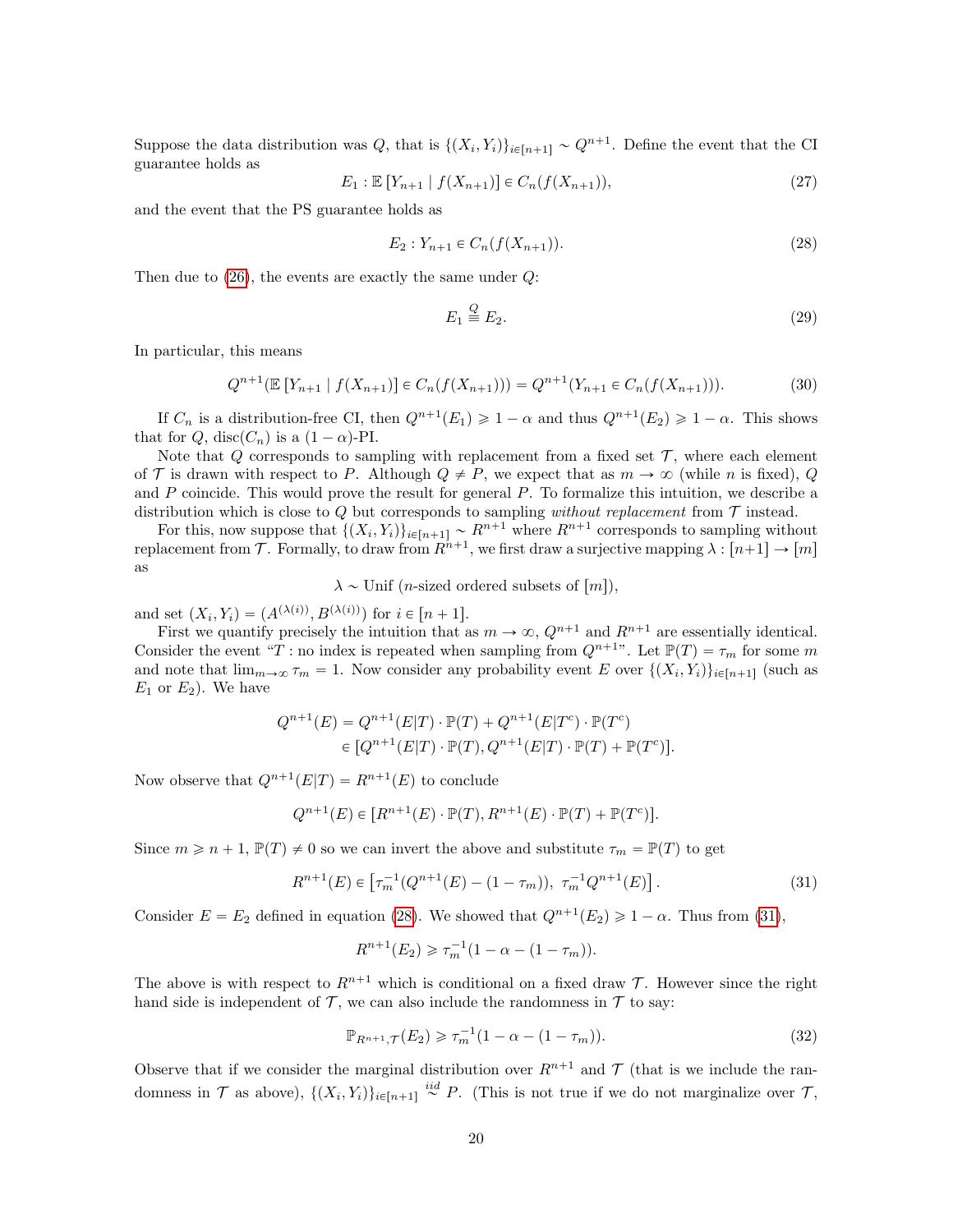since due to sampling without replacement, the  $(X_i, Y_i)$ 's are not independent.) Thus equation [\(32\)](#page-19-2) can be restated as

$$
P^{n+1}(E_2) \geq \tau_m^{-1}(1 - \alpha - (1 - \tau_m)),
$$

Since m can be set to any number and  $\lim_{m\to\infty} \tau_m = 1$ , we can indeed conclude

$$
P^{n+1}(E_2) \geq 1 - \alpha.
$$

Recall that  $E_2$  is the event that  $Y_{n+1} \in C_n(X_{n+1})$ ; equivalently  $Y_{n+1} \in \text{disc}(C_n(X_{n+1}))$ . Thus  $\text{disc}(C_n)$ provides a  $(1 - \alpha)$ -PI for all  $P \in \mathcal{P}_f$ . П

### <span id="page-20-0"></span>B.3 Proof of Corollary [1](#page-7-2)

Consider any distribution  $Q \in \mathcal{P}_f$  such that  $Q_{f(X)}$  is nonatomic. Then define P such that  $P_X = Q_X$ and  $P(Y = 1 | X) = 0.5$  a.s.  $Q_X$ . Clearly,  $P_{f(X)} = Q_{f(X)}$  is nonatomic, so that  $P \in \mathcal{P}_f$ . Further,  $\mathbb{E}_P \left[ Y_{n+1} \mid f(X) \right] = 0.5 \text{ a.s. } P_{f(X)}$ .

Since  $C_n$  is a distribution-free CI w.r.t. f and  $P \in \mathcal{P}_f$ , by Theorem [2,](#page-7-1)  $C_n$  must provide both a prediction set and a confidence interval for P:

$$
P^{n+1}(\mathbb{E}[Y_{n+1} | f(X_{n+1})] \in C_n(f(X_{n+1}))) \geq 1 - \alpha,
$$

and

$$
P^{n+1}(Y_{n+1} \in C_n(f(X_{n+1}))) \geq 1 - \alpha.
$$

Thus by a union bound

$$
P^{n+1}(\{Y_{n+1}, \mathbb{E}\left[Y_{n+1} \mid f(X_{n+1})\right]\} \subseteq C_n(f(X_{n+1}))) \ge 1 - 2\alpha. \tag{33}
$$

Note that if

$$
\{Y_{n+1}, \mathbb{E}\left[Y_{n+1} \mid f(X_{n+1})\right]\} \subseteq C_n(f(X_{n+1})),
$$
 then  $|C_n(X_{n+1})| \ge |Y_{n+1} - \mathbb{E}\left[Y_{n+1} \mid f(X_{n+1})\right]| \ge 0.5$ . Thus

$$
P^{n+1}(|C_n(f(X_{n+1}))| \ge 0.5) \ge 1 - 2\alpha.
$$

Consequently we have

$$
\mathbb{E}_{P^{n+1}}|C_n(f(X_{n+1}))| \ge 0.5(1-2\alpha) = 0.5 - \alpha.
$$

This concludes the proof.

#### <span id="page-20-1"></span>B.4 Proof of Theorem [3](#page-8-2)

Suppose A is distribution-free asymptotically calibrated for some  $\alpha \in (0, 0.5)$  and some  $\{\varepsilon_n \in [0, 1]\}_{n\in\mathbb{N}}$ with  $\lim_{n\to\infty} \varepsilon_n = 0$ . We show that this assumption leads to a contradiction to Corollary [1.](#page-7-2)

Consider any function  $f: \mathcal{X} \to [0, 1]$ . By the definition of asymptotic calibration,  $h_n = \mathcal{A}(\mathcal{D}_n, f)$ is  $(\varepsilon_n, \alpha)$ -calibrated for every  $n \in \mathbb{N}$ . Approximate calibration implies that for the event  $E_1$ :  $|\mathbb{E}[Y \mid h_n(X)] - h_n(X)| \leq \varepsilon_n$ , we have  $P^{n+1}(E_1) \geq 1 - \alpha$ . Following the intuition of Theorem [1,](#page-6-2) observe that the event  $E_1$  is clearly identical to the event  $E_2 : \mathbb{E}[Y \mid h_n(X)] \in [h_n(X) - \varepsilon_n, h_n(X) + \varepsilon_n].$ Thus  $P^{n+1}(E_2) \geq 1 - \alpha$ . Next, note that since the mapping  $m_n$  produced by A is injective,  $\mathbb{E}[Y \mid h_n(X)] = \mathbb{E}[Y \mid m_n(f(X))] = \mathbb{E}[Y \mid f(X)].$  Thus, defining  $C_n(f(X)) := [m_n(f(X))]$  $\varepsilon_n, m_n(f(X)) + \varepsilon_n] = [h_n(X) - \varepsilon_n, h_n(X) + \varepsilon_n]$ , we have that

$$
1 - \alpha \leqslant P^{n+1}(E_2)
$$

 $\Box$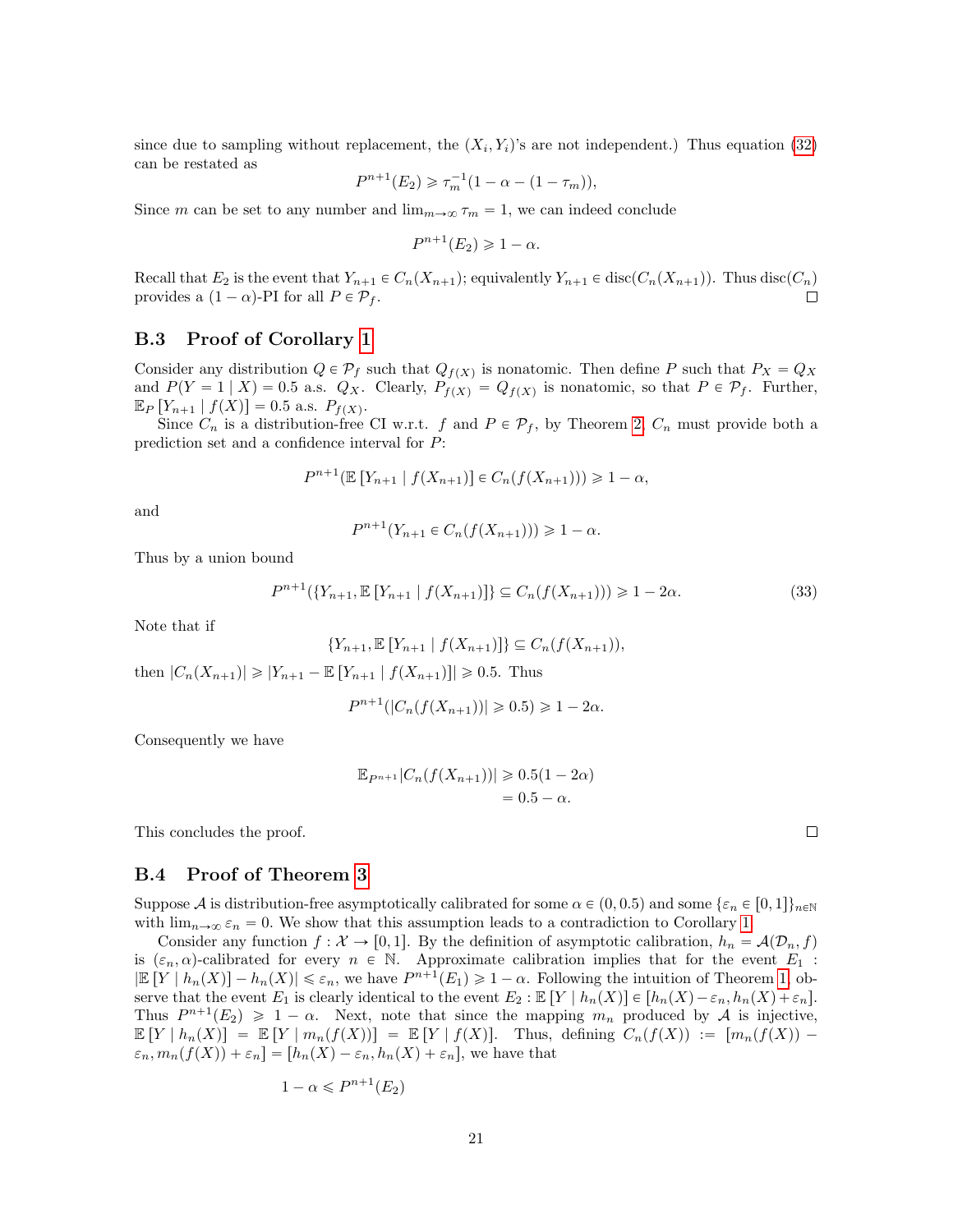$$
= P^{n+1}(\mathbb{E}[Y | h_n(X)] \in [h_n(X) - \varepsilon_n, h_n(X) + \varepsilon_n])
$$

$$
= P^{n+1}(\mathbb{E}[Y | f(X)] \in [h_n(X) - \varepsilon_n, h_n(X) + \varepsilon_n])
$$

$$
= P^{n+1}(\mathbb{E}[Y | f(X)] \in C_n(f(X))),
$$

showing that the defined  $C_n$  is a distribution-free  $(1-\alpha)$ -CI w.r.t. f. Further, since  $\sup_{z\in[0,1]}|C_n(z)| =$  $2\varepsilon_n$ , for any distribution P, we have

$$
\lim_{n \to \infty} \mathbb{E}_{P^{n+1}} |C_n(f(X_{n+1}))| \leq 2 \lim_{n \to \infty} \varepsilon_n = 0.
$$

Thus, there exists a constant m such that for all  $n \geq m$  and any distribution P,

<span id="page-21-2"></span>
$$
\mathbb{E}_{P^{n+1}}|C_n(f(X_{n+1}))| < 0.5 - \alpha. \tag{34}
$$

(Note that this requires  $0.5 - \alpha > 0$ , which is true since  $\alpha \in (0, 0.5)$ .)

Clearly, Corollary [1](#page-7-2) is in contradiction to [\(34\)](#page-21-2), as long as the assumptions required for Corollary [1](#page-7-2) hold. We already have that  $C_n$  is a distribution-free  $(1 - \alpha)$ -CI w.r.t. f. All we need to do is exhibit a function f such that  $\mathcal{P}_f \neq \emptyset$ . Indeed, Lemma [8](#page-21-1) shows that any f whose range contains an interval of  $[0, 1]$  suffices.

Having satisfied the assumptions of Corollary [1,](#page-7-2) we conclude that there exists a distribution  $Q \in \mathcal{P}_f$ such that

$$
\mathbb{E}_{Q^{n+1}}|C_n(f(X_{n+1}))| \geq 0.5-\alpha.
$$

This contradicts  $(34)$ . Hence our hypothesis that  $\mathcal A$  is distribution-free asymptotically calibrated must be false, concluding the proof. П

### <span id="page-21-0"></span>B.5 Characterizing a class of functions f for which  $P_f$  is non-empty

<span id="page-21-1"></span>**Lemma 8.** If Range(f) contains a sub-interval of  $[0, 1]$ , then  $\mathcal{P}_f$  is non-empty.

*Proof.* Let the interval  $I = [a, b]$  with  $a < b \in [0, 1]$  be contained in Range(f), that is,

<span id="page-21-3"></span>
$$
\forall z \in I, \exists x \in \mathcal{X} : f(x) = z. \tag{35}
$$

Let  $\lambda$  denote the Lebesgue measure on [0, 1] and  $\mathcal{B}_{[0,1]}$  the Borel  $\sigma$ -algebra on [0, 1]. Define the uniform probability measure  $I$  on  $P'$ :

$$
P'(S) = \lambda(S \cap I) / \lambda(I); \quad S \in \mathcal{B}_{[0,1]}.
$$
\n(36)

This is well defined since  $\lambda(I) = b - a > 0$ . Clearly, P' does not have atoms on  $\mathcal{B}_{[0,1]}$ .

We now want to construct a measure  $P^*$  on the Borel  $\sigma$ -algebra on X such that the push-forward We now want to construct a measure  $P^*$  on the Borel  $\sigma$ -algebra on X such that the push-forward<br>of  $P^*$  under f is P'. One can easily check that  $\{f^{-1}(S) : S \in \mathcal{B}_{[0,1]}\}\$  defines a  $\sigma$ -algebra on X. Then, one can define a measure  $P^*$  over this  $\sigma$ -algebra as  $P^*(f^{-1}(S)) = P'(S)$ . Can  $P^*$  be extended to the Borel  $\sigma$ -algebra over X? Ershov [\[10\]](#page-14-6) studied this problem, leading to the following result.

**Theorem 9** (Theorem 2.5 by Ershov [\[10\]](#page-14-6), adapted). Let  $\mathcal{X}$  and  $\mathcal{Y}$  be complete and separable metric spaces with  $B_\chi$  and  $B_\gamma$  being the corresponding Borel  $\sigma$ -algebras. Let  $f : (\mathcal{X}, B_\mathcal{X}) \to (\mathcal{Y}, B_\mathcal{Y})$  be a measurable mapping and  $\nu$  a probability measure on  $(\mathcal{Y}, \mathcal{B}_{\mathcal{Y}})$ . If f satisfies

<span id="page-21-4"></span>
$$
f^{-1}(B) \neq \emptyset \quad \text{for all } B \in \mathcal{B}_{\mathcal{Y}} : \nu(B) > 0,
$$
\n
$$
(37)
$$

then there exists a probability measure  $\mu$  on  $(\mathcal{X}, \mathcal{B}_{\mathcal{X}})$  satisfying

$$
\mu(f^{-1}(B)) = \nu(B), \quad \forall B \in \mathcal{B}_{\mathcal{Y}}.
$$

We invoke Ershov's result with  $\mathcal{Y} = [0, 1]$  and  $\nu = P'$ . Assumption [\(35\)](#page-21-3) guarantees that condi-tion [\(37\)](#page-21-4) is fulfilled. We conclude that there exists a probability measure  $P^*$  on  $(\mathcal{X}, \mathcal{B}_{\mathcal{X}})$ , for which  $P_{f(X)}^* = P'$  is non-atomic. Thus  $P^* \in \mathcal{P}_f$ , concluding the proof.

 $\Box$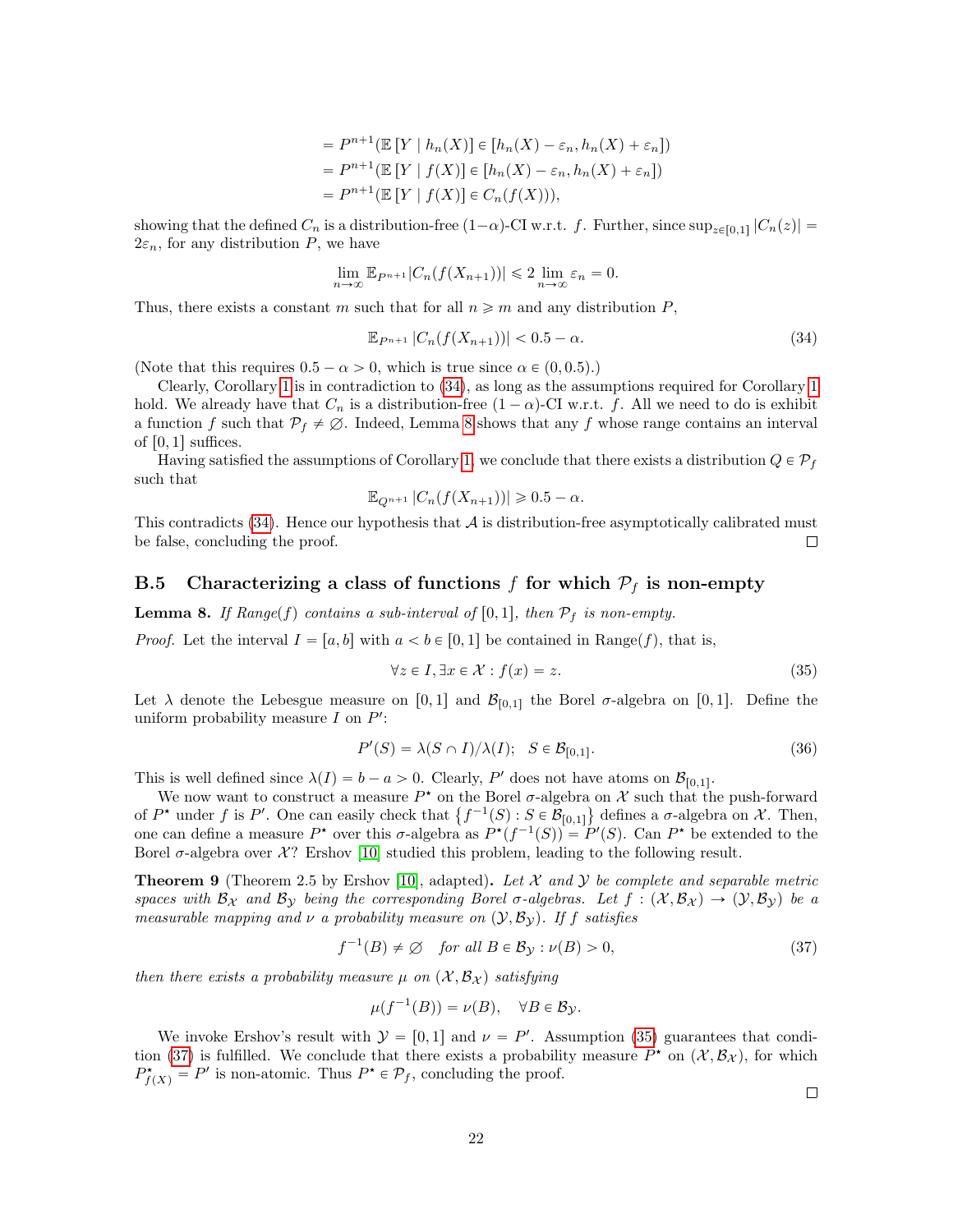### <span id="page-22-0"></span>C Proofs of results in Section [4](#page-8-0) (other than Section [4.4\)](#page-11-0)

#### <span id="page-22-1"></span>C.1 Proof of Theorem [4](#page-9-1)

Let  $E_{\mathcal{B}(x)}$  be the event that  $(\mathcal{B}(X_1), \ldots, \mathcal{B}(X_n)) = (\mathcal{B}(x_1), \ldots, \mathcal{B}(x_n)).$  On the event  $E_{\mathcal{B}(x)}$ , within each region  $\mathcal{X}_b$ , the number of point from the calibration set is known and the  $Y_i$ 's in each bin represent independent Bernoulli random variables that share the same mean  $\pi_b = \mathbb{E}[Y | X \in \mathcal{X}_b]$ . Consider any fixed region  $\mathcal{X}_b$ ,  $b \in [B]$ . Using Theorem [12,](#page-33-3) we obtain that:

$$
P\left(|\pi_b - \hat{\pi}_b| > \sqrt{\frac{2\hat{V}_b\ln(3B/\alpha)}{N_b}} + \frac{3\ln(3B/\alpha)}{N_b}\;\Big|\;E_{\mathcal{B}(x)}\right) \leq \alpha/B.
$$

Applying union bound across all regions of the sample-space partition, we get that:

$$
P\left(\forall b\in[B]:\ |\pi_b-\widehat{\pi}_b|\leqslant \sqrt{\frac{2\widehat{V}_b\ln(3B/\alpha)}{N_b}}+\frac{3\ln(3B/\alpha)}{N_b}\bigg|\ E_{\mathcal{B}(x)}\right)\geqslant 1-\alpha.
$$

Because this is true for any  $E_{\mathcal{B}(x)}$ , we can marginalize to obtain the assertion of the theorem in unconditional form.  $\Box$ 

### <span id="page-22-2"></span>C.2 Proof of Corollary [3](#page-9-2)

We convert the per-bin confidence interval of Theorem [4](#page-9-1) to a calibration guarantee using the same intuition as that of Theorem [1.](#page-6-2) Define the function  $C : [B] \to \mathcal{I}$  given by

$$
C_n(b) = \left[\widehat{\pi}_b - \left(\sqrt{\frac{2\widehat{V}_b\ln(3B/\alpha)}{N_b}} + \frac{3\ln(3B/\alpha)}{N_b}\right), \widehat{\pi}_b + \sqrt{\frac{2\widehat{V}_b\ln(3B/\alpha)}{N_b}} + \frac{3\ln(3B/\alpha)}{N_b}\right], b \in [B].
$$

Then by Theorem [4,](#page-9-1)  $C_n$  provides a ' $(1 - \alpha)$ -CI with respect to  $\mathcal{B}: \mathcal{X} \to [B]'$ . While Definition [3](#page-4-5) defined CIs with respect to a function whose range is  $[0, 1]$ , it can be naturally extended for CIs with respect to functions with another range such as  $\mathcal{B}$ . In Section [3.1,](#page-6-0) the calibrated function constructed from C was defined as  $\tilde{f}(x) := m_C(f(x))$ ; the same construction applies even if Range $(f) \neq [0, 1]$ . Specifically, for the C defined above,  $\tilde{f}(x) = \hat{\pi}_{\mathcal{B}(x)}$ . The arguments in the proof of the CI-to-calibration part of Theorem [1](#page-6-2) give that  $\tilde{f}$  is  $(\varepsilon, \alpha)$ -calibrated with

$$
\varepsilon = \sup_{b \in [B]} |C(b)|/2 = \sqrt{\frac{2\hat{V}_{b^*} \ln(3B/\alpha)}{N_{b^*}} + \frac{3\ln(3B/\alpha)}{N_{b^*}}}.
$$

This shows the approximate calibration result. Next, we show the asymptotic calibration result.

de la construcción de la construcción de la construcción de la construcción de la construcción de la construcc

Suppose some bin b has  $P(\mathcal{B}(X) = b) = 0$ . Then, a test point  $X_{n+1}$  almost surely does not belong to the bin, and the bin can be ignored for our calibration guarantee. Thus without loss of generality, suppose every  $b \in [B]$  satisfies

$$
P(\mathcal{B}(X) = b) > 0.
$$

Let  $\min_{b\in [B]} P(B(X) = b) = \tau > 0$ . Then for a fixed number of samples n, any particular bin b, and any constant  $\alpha \in (0, 1)$  we have by Hoeffding's inequality with probability  $1 - \alpha/B$ 

$$
N_b \geqslant n\tau - \sqrt{\frac{n\ln(B/\alpha)}{2}}.
$$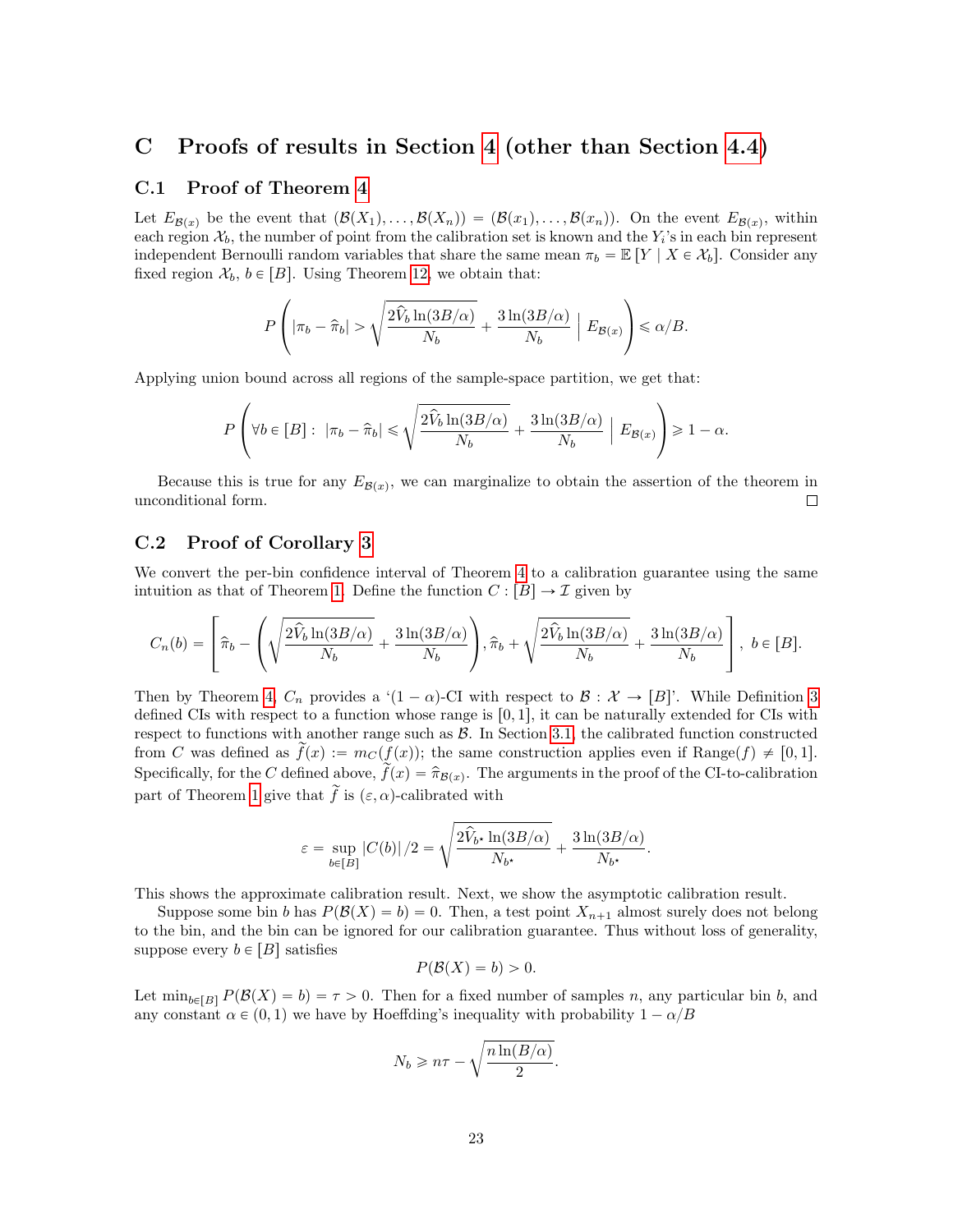Taking a union bound, we have with probability  $1 - \alpha$ , simultaneously for every  $b \in [B]$ ,

$$
N_b \geqslant n\tau - \sqrt{\frac{n\ln(B/\alpha)}{2}} = \Omega(n),
$$

and in particular  $N_{b^*} = \Omega(n)$  where  $b^* = \arg \min_{b \in [B]} N_b$ . Thus by the first part of this corollary,  $h_n$ is  $\varepsilon_n$  calibrated where  $\varepsilon_n = O(\sqrt{n^{-1}}) = o(1)$ . This concludes the proof.  $\Box$ 

#### <span id="page-23-0"></span>C.3 Proof of Theorem [5](#page-10-1)

Denote  $|\mathcal{D}_{cal}^2| = n$ . Let  $p_j = P(g(X) \in I_j)$  be the true probability that a random point falls into partition  $\mathcal{X}_i$ . Assume c is such that we can use Lemma [13](#page-33-4) to guarantee that with probability at least  $1 - \alpha/2$ , uniform mass binning scheme is 2-well-balanced. Hence, with probability at least  $1 - \alpha/2$ :

<span id="page-23-2"></span>
$$
\frac{1}{2B} \leqslant p_j \leqslant \frac{2}{B}, \ \forall j \in [B]. \tag{38}
$$

Moreover, by Hoeffding's inequality we get that for any fixed region of sample-space partition, with probability at least  $1 - \alpha/2B$ , for a fixed  $j \in [B]$ ,

$$
N_j \geqslant np_j - \sqrt{\frac{n \ln(2B/\alpha)}{2}}.\tag{39}
$$

Hence, by union bound across applied accross all regions and using [\(38\)](#page-23-2), we get that with probability at least  $1 - \alpha/2$ :

$$
N_{b^*} \geqslant \frac{n}{2B} - \sqrt{\frac{n \ln(2B/\alpha)}{2}},
$$

where the first term dominates asymptotically (for fixed  $B$ ). Hence, we get that with probability at least  $1 - \alpha$ ,  $N_{b^*} = \Omega(n/B)$ . By invoking the result of Corollary [3](#page-9-2) and observing that  $V_b \le 1$ , we conclude that uniform mass binning is  $(\varepsilon, \alpha)$ -calibrated with  $\varepsilon = O(\sqrt{B \ln(B/\alpha)}/n)$  as desired. This also leads to asymptotic calibration by Corollary [3.](#page-9-2) П

### <span id="page-23-1"></span>C.4 Proof of Theorem [6](#page-10-2)

The proof is based on the result for an empirical-Bernstein confidence sequences for bounded observa-tions [\[18\]](#page-14-8). We condition on the event  $E_{\mathcal{B}(x)}^{\infty}$  defined as  $(\mathcal{B}(X_1), \mathcal{B}(X_1), \dots) = (\mathcal{B}(x_1), \mathcal{B}(x_2), \dots)$ , that is the random variables denoting which partition the infinite stream of samples fall in (thus allowing our bound to hold for every possible value of n). On  $E_{\mathcal{B}(x)}^{\infty}$ , the label values within each partition of the sample-space partition represent independent Bernoulli random variable that share the same mean  $\pi_b = \mathbb{E}[Y \mid X \in \mathcal{X}_b], b \in [B]$ . Consequently, the bound obtained can be marginalized over  $E_{\mathcal{B}(x)}^{\infty}$ to obtain the assertion of the theorem in unconditional form. Now we show the bound that applies conditionally on  $E_{\mathcal{B}(x)}^{\infty}$ .

Consider any fixed region of the sample-space partition  $\mathcal{X}_b$  and corresponding points  $\left\{\left(X_i^b, Y_i^b\right)\right\}_{i=1}^{N_b}$ I region of the sample-space partition  $\mathcal{X}_b$  and corresponding points  $\left\{ \left( X_i^b, Y_i^b \right) \right\}_{i=1}^{N_b}$ .  $\text{Consider any } \Gamma \text{ then } S_t = \left( \sum_{i=1}^t \mathbf{f}_i \right)$  $\binom{t}{i-1} Y_i^b$   $- t\pi_b$  is a sub-exponential process with variance process:

$$
\widehat{V}_t^+ = \sum_{i=1}^t \left( Y_i^b - \overline{Y}_{i-1}^b \right)^2.
$$

Howard et al. [\[17,](#page-14-7) Proposition 2] implies that  $S_t$  is also a sub-gamma process with variance process  $V_t$  and the same scale  $c = 1$ . Since the theorem holds for any sub-exponential uniform boundary, we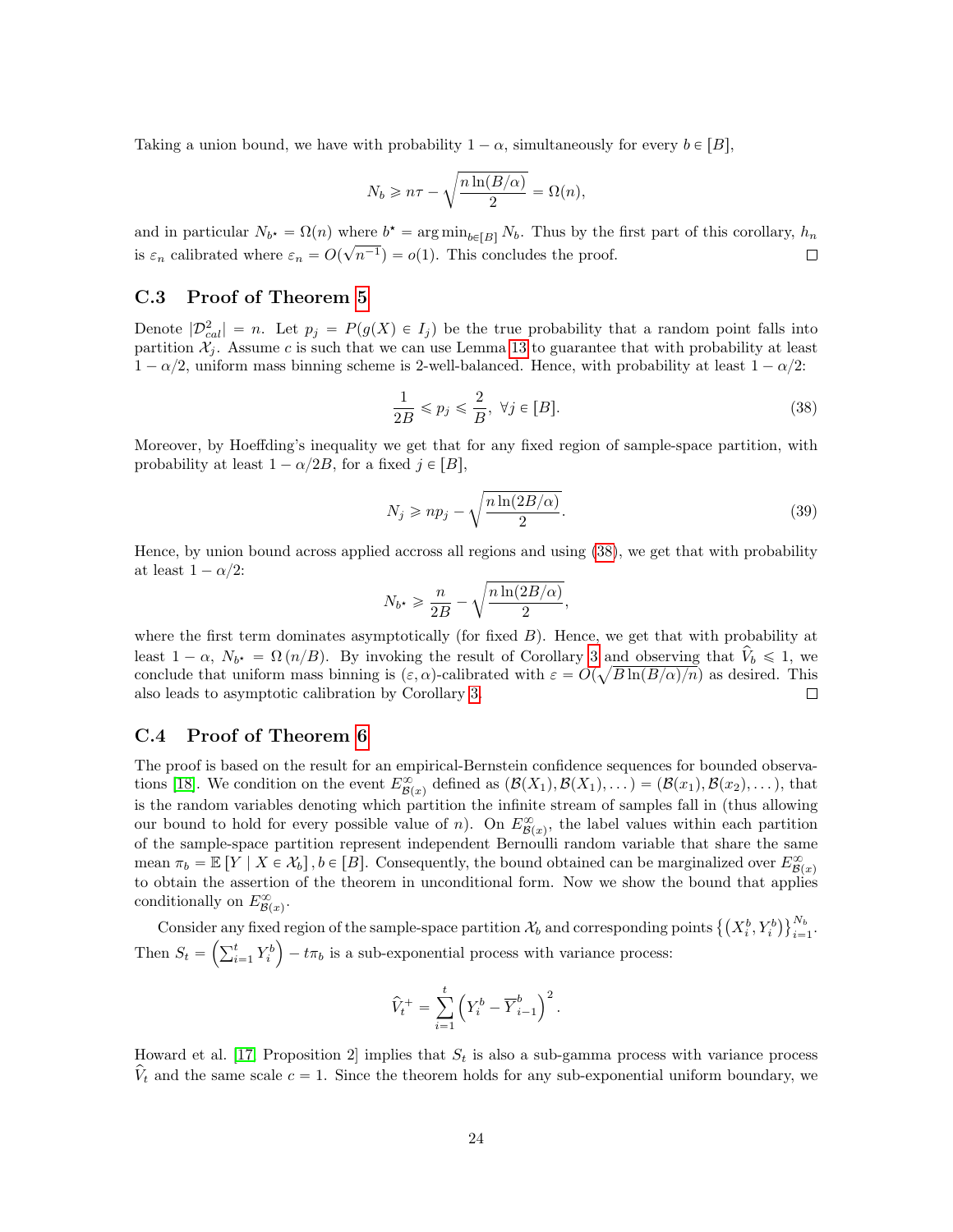choose one based on analytical convenience. Recall definition of the polynomial stitching function

$$
\mathcal{S}_{\alpha}(v) := \sqrt{k_1^2 v l(v) + k_2^2 c^2 l^2(v)} + k_2 c l(v), \text{ where } \begin{cases} l(v) := \ln h(\ln_{\eta}(v/m)) + \ln(l_0/\alpha), \\ k_1 := (\eta^{1/4} + \eta^{-1/4})/\sqrt{2}, \\ k_2 := (\sqrt{\eta} + 1)/\sqrt{2}. \end{cases}
$$

where  $l_0 = 1$  for the scalar case. Note that for  $c > 0$  it holds that  $\mathcal{S}_{\alpha}(v) \leq k_1 \sqrt{vl(v)} + 2ck_2l(v)$ .

From Howard et al. [\[18,](#page-14-8) Theorem 1], it follows that  $u(v) = S_\alpha(v \vee m)$  is a sub-gamma uniform boundary with scale c and crossing probability  $\alpha$ . Applying Theorem [11](#page-33-5) with  $h(k) \leftarrow (k+1)^s \zeta(s)$ where  $\zeta(\cdot)$  is Riemann zeta function and parameters  $\eta \leftarrow e$ ,  $s \leftarrow 1.4$ ,  $c \leftarrow 1$ ,  $m \leftarrow 1$  and  $\alpha \leftarrow \alpha/(2B)$ , yields that  $k_2 \le 1.88$ ,  $k_1 \le 1.46$  and  $l(v) = 1.4 \cdot \ln \ln{(ev)} + \ln(2\zeta(1.4)B/\alpha)$ . Since Theorem [11](#page-33-5) provides a bound that holds uniformly across time t, then it provides a guarantee for  $t = N_b$ , in particular. Hence, with probability at least  $1 - \alpha/B$ ,

$$
\begin{aligned} \left|\pi_{b}-\widehat{\pi}_{b}\right| &\leqslant \frac{1.46\sqrt{\widehat{V}_{b}^{+}\cdot1.4\cdot\ln\ln\left(e\left(\widehat{V}_{b}^{+}\vee1\right)\right)+\ln(6.3B/\alpha)}}{N_{b}}+\frac{5.27\cdot\ln\ln\left(e\left(\widehat{V}_{b}^{+}\vee1\right)\right)+3.76\ln(6.3B/\alpha)}{N_{b}}\\ &\leqslant \frac{7\sqrt{\widehat{V}_{b}^{+}\cdot\ln\ln\left(e\left(\widehat{V}_{b}^{+}\vee1\right)\right)+5.3\ln(6.3B/\alpha)}}{N_{b}}. \end{aligned}
$$

using that  $\sqrt{x+y} \le \sqrt{x} + \sqrt{y}$  and  $\ln \ln(ex) \le \sqrt{x \ln \ln ex}$  for  $x \ge 1$ . Finally, we apply a union bound to get a guarantee that holds simultaneously for all regions of the sample-space partition.  $\Box$ 

### <span id="page-24-0"></span>D Calibration under covariate shift (including proofs of results in Section [4.4\)](#page-11-0)

The results from Section [4.4](#page-11-0) are proved in Appendix [D.1](#page-25-0) (Theorem [7\)](#page-11-1) and [D.3](#page-28-0) (Proposition [2\)](#page-12-2). To show Theorem [7,](#page-11-1) we first propose and analyze a slightly different estimator than [\(46\)](#page-29-0) that is unbiased for  $\pi_b^{(w)}$ , but needs additional oracle access to the parameters  $\{m_b\}_{b \in [B]}$  defined as

$$
m_b = P(X \in \mathcal{X}_b) / \widetilde{P}(X \in \mathcal{X}_b).
$$

The ratio  $m_b$  denotes the 'relative mass' of region  $\mathcal{X}_b$ . (For simplicity, we assume that  $\widetilde{P}(X \in \mathcal{X}_b) > 0$ for every b since otherwise the test-point almost surely does not belong to  $\mathcal{X}_b$  and estimation in that bin is not relevant for a calibration guarantee.) We then show that  $m_b$  can be estimated using w, which would lead to the proposed estimator  $\breve{\pi}_b^{(w)}$ . First, we establish the following relationship between  $\mathbb{E}_{\widetilde{P}}[Y \mid X \in \mathcal{X}_b]$  and  $\mathbb{E}_P[Y \mid X \in \mathcal{X}_b]$ .

<span id="page-24-1"></span>**Proposition 3.** Under the covariate shift assumption, for any  $b \in [B]$ ,

$$
\mathbb{E}_{\widetilde{P}}\left[Y \mid X \in \mathcal{X}_b\right] = m_b \cdot \mathbb{E}_P\left[w(X)Y \mid X \in \mathcal{X}_b\right].
$$

Proof. Observe that

$$
\frac{d\widetilde{P}(X \mid X \in \mathcal{X}_b)}{dP(X \mid X \in \mathcal{X}_b)} = \frac{d\widetilde{P}(X)}{dP(X)} \cdot \frac{P(X \in \mathcal{X}_b)}{\widetilde{P}(X \in \mathcal{X}_b)} = w(X) \cdot m_b.
$$

Thus we have,

$$
\mathbb{E}_{\widetilde{P}}\left[Y \mid X \in \mathcal{X}_b\right] \stackrel{(1)}{=} \mathbb{E}_{\widetilde{P}}\left[\mathbb{E}_{\widetilde{P}}\left[Y \mid X\right] \mid X \in \mathcal{X}_b\right]
$$

$$
\stackrel{(2)}{=} \mathbb{E}_{\widetilde{P}}\left[\mathbb{E}_{P}\left[Y \mid X\right] \mid X \in \mathcal{X}_b\right]
$$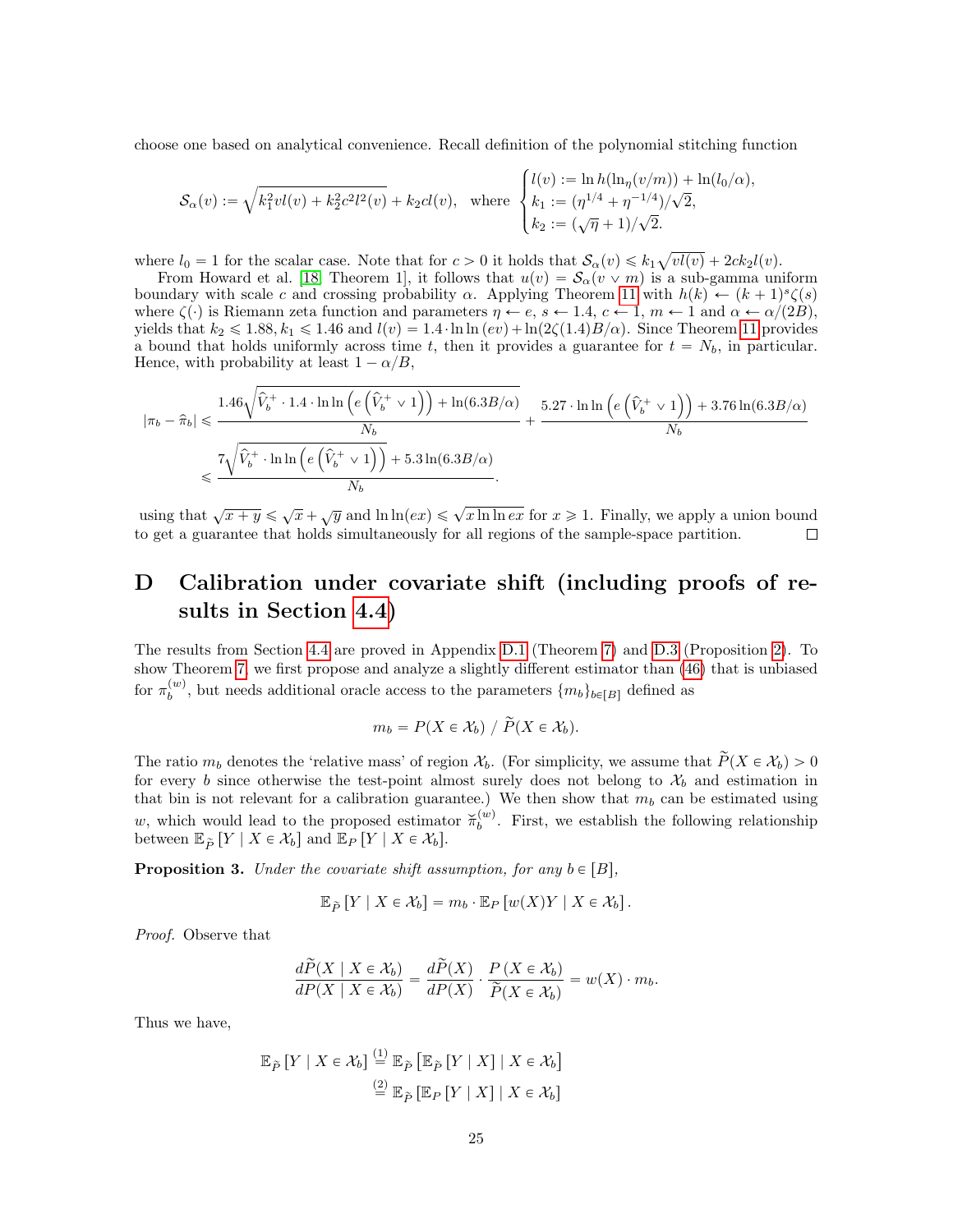$$
\begin{aligned}\n&\stackrel{\text{(3)}}{=} \mathbb{E}_P \left[ \frac{d\widetilde{P}(X \mid X \in \mathcal{X}_b)}{dP(X \mid X \in \mathcal{X}_b)} \cdot \mathbb{E}_P \left[ Y \mid X \right] \mid X \in \mathcal{X}_b \right] \\
&\stackrel{\text{(4)}}{=} m_b \cdot \mathbb{E}_P \left[ w(X) \mathbb{E}_P \left[ Y \mid X \right] \mid X \in \mathcal{X}_b \right] \\
&\stackrel{\text{(5)}}{=} m_b \cdot \mathbb{E}_P \left[ \mathbb{E}_P \left[ w(X)Y \mid X \right] \mid X \in \mathcal{X}_b \right] \\
&\stackrel{\text{(6)}}{=} m_b \cdot \mathbb{E}_P \left[ w(X)Y \mid X \in \mathcal{X}_b \right],\n\end{aligned}
$$

where in  $(1)$  we use the tower rule, in  $(2)$  we use the covariate shift assumption,  $(3)$  can be seen by using the integral form of the expectation, (4) uses the observation at the beginning of the proof, (5) uses that  $w(X)$  is a function of X and finally, (6) uses the tower rule.  $\Box$ 

Let  $N_b$  denote the number of calibration points from the source domain that belong to bin b. Given Proposition [3,](#page-24-1) a natural estimator for  $\mathbb{E}_{\widetilde{P}}[Y \mid X \in \mathcal{X}_b]$  is given by:

<span id="page-25-2"></span>
$$
\hat{\pi}_b^{(w)} := \frac{1}{N_b} \sum_{i: \mathcal{B}(X_i) = b} m_b w(X_i) Y_i.
$$
\n(40)

Estimation properties of  $\hat{\pi}_b^{(w)}$  are given by the following theorem.

<span id="page-25-1"></span>**Theorem 10.** Assume that  $\sup_x w(x) = U < \infty$ . For any  $\alpha \in (0, 1)$ , with probability at least  $1 - \alpha$ ,

$$
\left|\hat{\pi}_b^{(w)} - \mathbb{E}_{\tilde{P}}\left[Y \mid X \in \mathcal{X}_b\right]\right| \leqslant \sqrt{\frac{2\hat{V}_b^{(w)}\ln(3B/\alpha)}{N_b}} + \frac{3m_bU\ln(3B/\alpha)}{N_b}, \quad simultaneously \text{ for all } b \in [B],
$$
\n
$$
where \ \hat{V}_b^{(w)} = \frac{1}{N_b} \sum_{i:B(X_i) = b} (m_b w(X_i)Y_i - \hat{\pi}_b^{(w)})^2.
$$

The proof is given in Appendix [D.2.](#page-27-0) Next, we discuss a way of estimating  $m_b$  using likelihood ratio w instead of relying on oracle access. Observe that

$$
\frac{d\widetilde{P}(X \mid X \in \mathcal{X}_b)}{dP(X \mid X \in \mathcal{X}_b)} = \frac{d\widetilde{P}(X)}{dP(X)} \cdot \frac{P(X \in \mathcal{X}_b)}{\widetilde{P}(X \in \mathcal{X}_b)} = w(X) \cdot m_b.
$$

«

Thus we have,

<span id="page-25-4"></span>
$$
\mathbb{E}_P\left[w(X) \mid X \in \mathcal{X}_b\right] = m_b^{-1} \mathbb{E}_P\left[\frac{d\widetilde{P}(X \mid X \in \mathcal{X}_b)}{dP(X \mid X \in \mathcal{X}_b)} \mid X \in \mathcal{X}_b\right] = m_b^{-1},\tag{41}
$$

which suggests a possible estimator for  $m_b$  given by

<span id="page-25-5"></span>
$$
\widehat{m}_b = \left(\frac{\sum_{i:B(X_i) = b} w(X_i)}{N_b}\right)^{-1}, \quad b \in [B].
$$
\n(42)

ff

On substituting this estimate for  $m_b$  in [\(40\)](#page-25-2), we get a new estimator

$$
\frac{\sum_{i:\mathcal{B}(X_i)=b}w(X_i)Y_i}{\sum_{i:\mathcal{B}(X_i)=b}w(X_i)},
$$

which is exactly  $\check{\pi}_b^{(w)}$ . With this observation, we now prove Theorem [7.](#page-11-1)

### <span id="page-25-0"></span>D.1 Proof of Theorem [7](#page-11-1)

Let us define  $r_b := 1/m_b$  and

<span id="page-25-3"></span>
$$
\widehat{r}_b = \frac{\sum_{i:B(X_i) = b} w(X_i)}{N_b}.
$$
\n(43)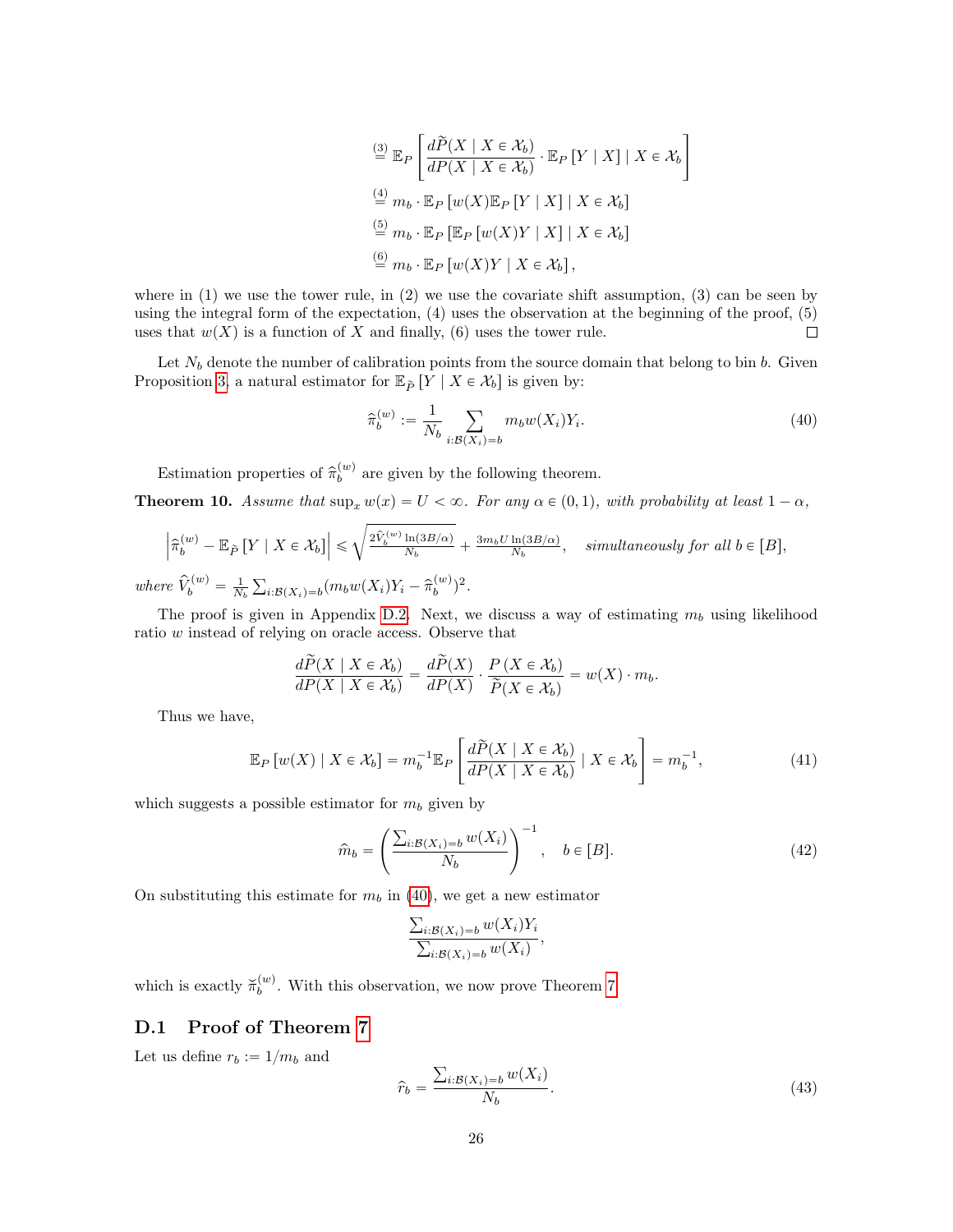**Step 1 (Uniform lower bound for**  $N_b$ **).** Since the regions of the sample-space partition were constructed using uniform-mass binning, the guarantee of Theorem [5](#page-10-1) holds. Precisely, we have that with probability at least  $1 - \alpha/3$ , simultaneously for every  $b \in [B]$ ,

$$
N_b \geqslant \frac{n}{2B} - \sqrt{\frac{n \ln(6B/\alpha)}{2}}.
$$

**Step 2 (Approximating**  $r<sub>b</sub>$ ). Observe that the estimator [\(43\)](#page-25-3) is an average of  $N<sub>b</sub>$  random variables bounded by the interval  $[0, U]$ . Let  $E_{\mathcal{B}(x)}$  be the event that  $(\mathcal{B}(X_1), \ldots, \mathcal{B}(X_n)) = (\mathcal{B}(x_1), \ldots, \mathcal{B}(x_n)).$ On the event  $E_{\mathcal{B}(x)}$ , within each region  $\mathcal{X}_b$ , the number of point from the calibration set is known and the  $Y_i$ 's in each bin represent independent Bernoulli random variables that share the same mean  $\mathbb{E}[w(X) | X \in \mathcal{X}_b]$ . Consider any fixed region  $\mathcal{X}_b$ ,  $b \in [B]$ . By Hoeffding's inequality, it holds that

$$
P\left(|r_b - \widehat{r}_b| > \sqrt{\frac{U^2 \ln(6B/\alpha)}{2N_b}} \mid E_{\mathcal{B}(x)}\right) \le \alpha/(3B).
$$

Applying union bound across all regions of the sample-space partition, we get that:

$$
P\left(\exists b\in[B]:\ |r_b-\widehat{r}_b|>\sqrt{\frac{U^2\ln(6B/\alpha)}{2N_b}}\ \Big|\ E_{\mathcal{B}(x)}\right)\leq \alpha/3.
$$

Because this is true for any  $E_{\mathcal{B}(x)}$ , we can marginalize to obtain that with probability at least  $1 - \alpha/3$ ,

<span id="page-26-0"></span>
$$
\forall b \in [B], \ |r_b - \hat{r}_b| \le \sqrt{\frac{U^2 \ln(6B/\alpha)}{2N_b}}.\tag{44}
$$

.

**Step 3 (Going from**  $r_b$  to  $m_b$ ). Define  $r^* = \min_{b \in [B]} \mathbb{E}[w(X) | X \in \mathcal{X}_b]$ . Suppose  $\forall b \in [B]$ ,  $|r_b - \hat{r}_b| \leq \varepsilon$  and  $\varepsilon < r^{\star}/2$ . Then, we have with probability at least  $1 - \alpha/3$ :

<span id="page-26-1"></span>
$$
|m_b - \hat{m}_b| = \left| \frac{1}{r_b} - \frac{1}{\hat{r}_b} \right| = \left| \frac{r_b - \hat{r}_b}{r_b \cdot \hat{r}_b} \right| \le \frac{\varepsilon}{r_b^2 |1 - \varepsilon/r_b|} \le \frac{2\varepsilon}{r_b^2} = 2m_b^2 \varepsilon, \quad \forall b \in [B].
$$
 (45)

We now set  $\varepsilon =$  $U^2\ln(6B/\alpha)$  $\frac{\ln(6B/\alpha)}{2N_b}$  as specified in equation [\(44\)](#page-26-0) and verify that  $\varepsilon < r^{\star}/2$ .

- First, from step 1, with probability at least  $1 \alpha/3$ ,  $N_{b^*} = \Omega(n/B)$  and thus  $N_b = \Omega(n/B)$  for every  $b \in [B]$ .
- By the condition in the theorem statement, for every  $b \in [B]$ , ¨

$$
\varepsilon = \sqrt{\frac{U^2 \ln(6B/\alpha)}{2N_b}} = O\left(\sqrt{\frac{U^2 B \ln(6B/\alpha)}{n}}\right) = O\left(\sqrt{\frac{U^2 B \ln(6B/\alpha)}{\left(\frac{U^2 B \ln(6B/\alpha)}{L^2}\right)}}\right) = O\left(L\right).
$$

Finally recall that  $L \leq r^*$ . Thus we can pick c in the theorem statement to be large enough such that  $\varepsilon < L/2 \leqslant r^{\star}/2$ .

Thus for  $\varepsilon = \sqrt{\frac{U^2 \ln(6B/\alpha)}{2N_b}}$  $\frac{n(6B/\alpha)}{2N_b}$ , by a union bound over the event in [\(44\)](#page-26-0) and step 1, the conditions for [\(45\)](#page-26-1) are satisfied with probability at least  $1 - 2\alpha/3$ . Hence we have for some large enough constant  $c > 0$ ,

$$
|m_b - \hat{m}_b| \le cm_b^2 \cdot \sqrt{\frac{U^2 B \ln(6B/\alpha)}{2n}} \le c \cdot \frac{U}{L^2} \sqrt{\frac{B \ln(6B/\alpha)}{2n}}
$$

The final inequality holds by observing that  $m_b \leq 1/L$  which follows from relationship [\(41\)](#page-25-4) and the assumption that  $\inf_x w(x) \geq L$ .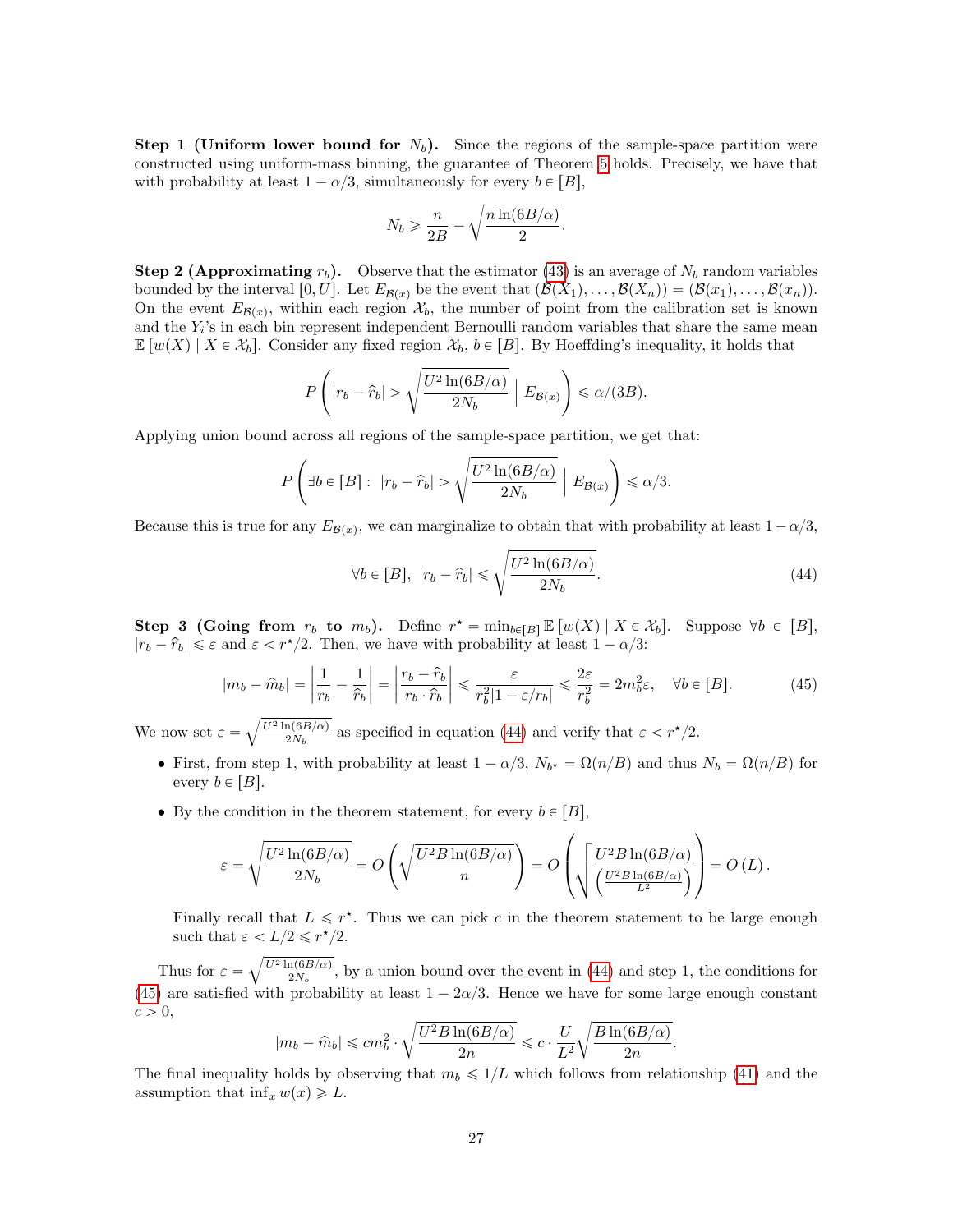Step 4 (Computing the final deviation inequality for  $\breve{\pi}_b^{(w)}$ ). Recall the definitions of the two estimators:

$$
\widehat{\pi}_b^{(w)} := \frac{1}{N_b} \sum_{i: \mathcal{B}(X_i) = b} m_b w(X_i) Y_i,
$$

and

$$
\breve{\pi}_b^{(w)} := \frac{1}{N_b} \sum_{i: \mathcal{B}(X_i) = b} \widehat{m}_b w(X_i) Y_i,
$$

which differ by replacing  $m_b$  by its estimator  $\hat{m}_b$  defined in [\(42\)](#page-25-5). By triangle inequality,

$$
|\breve{\pi}_b - \mathbb{E}[Y \mid X \in \mathcal{X}_b]| \leq |\breve{\pi}_b^{(w)} - \widehat{\pi}_b^{(w)}| + |\widehat{\pi}_b^{(w)} - \mathbb{E}[Y \mid X \in \mathcal{X}_b]|.
$$

Theorem [10](#page-25-1) bounds the term  $\left|\hat{\pi}_{b}^{(w)} - \mathbb{E}\left[Y \mid X \in \mathcal{X}_{b}\right]\right|$  with high probability. In the proof of Theorem [10,](#page-25-1) we can replace the empirical Bernstein's inequality by Hoeffding's inequality to obtain with probability at least  $1 - \alpha/3$ ,

$$
\left|\widehat{\pi}_b^{(w)} - \mathbb{E}\left[Y \mid X \in \mathcal{X}_b\right]\right| \leqslant \sqrt{\frac{U^2\ln(6B/\alpha)}{2N_b}} \leqslant \left(\frac{U}{L}\right)^2\sqrt{\frac{\ln(6B/\alpha)}{2N_b}},
$$

simultaneously for all  $b \in [B]$  (the last inequality follows since  $L \leq 1 \leq U$ ). To bound  $\left| \hat{\pi}_b^{(w)} - \check{\pi}_b^{(w)} \right|$ , first note that:

$$
\left| \hat{\pi}_b^{(w)} - \check{\pi}_b^{(w)} \right| = \left| \frac{1}{N_b} \sum_{i:B(X_i) = b} (\hat{m}_b - m_b) w(X_i) Y_i \right|
$$
  

$$
\leq U \cdot \left| \frac{1}{N_b} \sum_{i:B(X_i) = b} (\hat{m}_b - m_b) \right|
$$
  

$$
= U \cdot |\hat{m}_b - m_b|.
$$

Then we use the results from steps 1 and 3 to conclude that with probability at least  $1 - 2\alpha/3$ ,

$$
\left|\widecheck{\pi}_{b}^{(w)}-\widehat{\pi}_{b}^{(w)}\right|\leqslant c\cdot\left(\frac{U}{L}\right)^2\sqrt{\frac{B\ln(6B/\alpha)}{2n}},\quad\text{and}\quad N_{b}\geqslant n/B-\sqrt{\frac{n\ln(6B/\alpha)}{2}}.
$$

simultaneously for all  $b \in [B]$ . Thus by union bound, we get that it holds with probability at least  $1 - \alpha$ ,  $\sqrt{2}$  /

$$
|\breve{\pi}_b - \mathbb{E}[Y \mid X \in \mathcal{X}_b]| \leqslant c \cdot \left(\frac{U}{L}\right)^2 \sqrt{\frac{B \ln(6B/\alpha)}{2n}},
$$

simultaneously for all  $b \in [B]$  and large enough absolute constant  $c > 0$ . This concludes the proof.  $\Box$ 

### <span id="page-27-0"></span>D.2 Proof of Theorem [10](#page-25-1)

Consider the event  $E_{\mathcal{B}(x)}$  defined as  $(\mathcal{B}(X_1), \ldots, \mathcal{B}(X_n)) = (\mathcal{B}(x_1), \ldots, \mathcal{B}(x_n))$ . Conditioned on  $E_{\mathcal{B}(x)}$ , since  $\sup_x w(x) \leq U$ , we get that  $\hat{\pi}_b^{(w)}$  is an average of independent nonnegative random variables  $m_bw(X_i)Y_i$  that are bounded by  $m_bU$  and share the same mean  $m_b E_P [w(X)Y | X \in \mathcal{X}_b] =$  $\mathbb{E}_{\tilde{P}}[Y \mid X \in \mathcal{X}_b]$  (by Proposition [3\)](#page-24-1).Using Theorem [12](#page-33-3) for a fixed  $b \in [B]$ , we obtain:

$$
P\left(\left|\widehat{\pi}_{b}^{(w)} - \mathbb{E}_{\widetilde{P}}\left[Y \mid X \in \mathcal{X}_{b}\right]\right| > \sqrt{\frac{2\widehat{V}_{b}\ln(3B/\alpha)}{N_{b}}} + \frac{3m_{b}U\ln(3B/\alpha)}{N_{b}}\left(\mathbb{E}_{\mathcal{B}(x)}\right) \le \alpha/B.
$$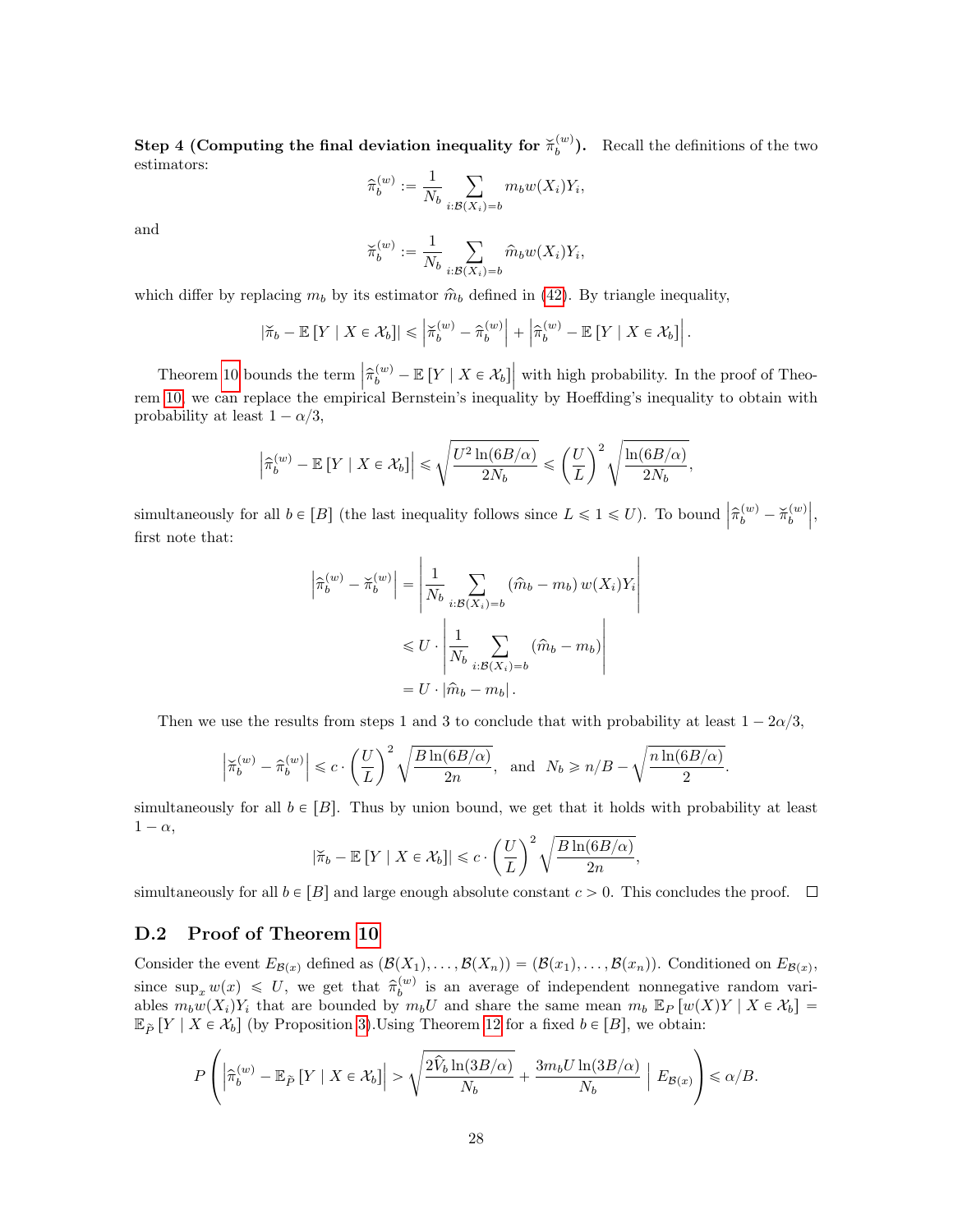Applying a union bound over all  $b \in [B]$ , we get:

$$
P\left(\forall b\in[B]:\ \left|\widehat{\pi}_{b}^{(w)}-\mathbb{E}_{\widetilde{P}}\left[Y\mid X\in\mathcal{X}_{b}\right]\right|\leq\sqrt{\frac{2\widehat{V}_{b}\ln(3B/\alpha)}{N_{b}}}+\frac{3m_{b}U\ln(3B/\alpha)}{N_{b}}\ \bigg|\ E_{\mathcal{B}(x)}\right)\geq 1-\alpha.
$$

Because this is true for any  $E_{\mathcal{B}(x)}$ , we can marginalize to obtain the assertion of the theorem in unconditional form.  $\Box$ 

### <span id="page-28-0"></span>D.3 Proof of Proposition [2](#page-12-2)

Fix any  $\alpha \in (0, 0.5)$ . For any  $k \in \mathbb{N}$  observe that by triangle inequality,

$$
\left|\widetilde{\pi}_{b}^{(\hat{w}_k)} - \mathbb{E}_{\widetilde{P}}\left[Y \mid X \in \mathcal{X}_b\right]\right| \leq \left|\widetilde{\pi}_{b}^{(w)} - \mathbb{E}_{\widetilde{P}}\left[Y \mid X \in \mathcal{X}_b\right]\right| + \left|\widetilde{\pi}_{b}^{(w)} - \widetilde{\pi}_{b}^{(\hat{w}_k)}\right|.
$$

Consider any  $\varepsilon > 0$ . Note that by Theorem [7,](#page-11-1) there exists sufficiently large n such that the first term is larger than  $\varepsilon/2$  with probability at most  $\alpha/2$  simultaneously for all  $b \in [B]$ . Hence, it suffices to show that there exists a large enough k such that the probability of the second term exceeding  $\varepsilon/2$  is at most  $\alpha/2$  simultaneously for all  $b \in [B]$ . While analyzing the second term, we treat n as a constant while leveraging the consistency of  $\hat{w}_k$  as  $k \to \infty$ . For simplicity, denote  $\Delta_k = \sup_x |w(x) - \hat{w}_k(x)|$ . Then for any  $b \in [B]$ :

$$
\begin{split}\n\left|\widetilde{\pi}_{b}^{(w)} - \widetilde{\pi}_{b}^{(\widehat{w}_{k})}\right| &= \left|\frac{\sum_{i:B(X_{i})=b} w(X_{i})Y_{i}}{\sum_{i:B(X_{i})=b} w(X_{i})} - \frac{\sum_{i:B(X_{i})=b} \widehat{w}_{k}(X_{i})Y_{i}}{\sum_{i:B(X_{i})=b} \widehat{w}_{k}(X_{i})}\right| \\
&\leqslant\n\left|\frac{\sum_{i:B(X_{i})=b} w(X_{i})Y_{i}}{\sum_{i:B(X_{i})=b} w(X_{i})} - \frac{\sum_{i:B(X_{i})=b} \widehat{w}_{k}(X_{i})Y_{i}}{\sum_{i:B(X_{i})=b} w(X_{i})}\right| \\
&\quad + \left|\frac{\sum_{i:B(X_{i})=b} \widehat{w}_{k}(X_{i})Y_{i}}{\sum_{i:B(X_{i})=b} w(X_{i})} - \frac{\sum_{i:B(X_{i})=b} \widehat{w}_{k}(X_{i})Y_{i}}{\sum_{i:B(X_{i})=b} \widehat{w}_{k}(X_{i})}\right| \\
&\leqslant n \cdot \Delta_{k} \cdot \left|\frac{1}{\sum_{i:B(X_{i})=b} w(X_{i})}\right| \\
&\quad + \left|\frac{1}{\sum_{i:B(X_{i})=b} w(X_{i})} - \frac{1}{\sum_{i:B(X_{i})=b} \widehat{w}_{k}(X_{i})}\right| \left|\sum_{i:B(X_{i})=b} \widehat{w}_{k}(X_{i})Y_{i}\right| \\
&\leqslant n \cdot \Delta_{k} + \left(\frac{n \cdot \Delta_{k}}{(L - \Delta_{k})L}\right) \cdot \left((U + \Delta_{k}) \cdot n\right),\n\end{split}
$$

where  $(1)$  is due to the triangle inequality,  $(2)$  is due to the facts that the number of points in any bin is at most n and that absolute difference between  $\hat{w}$  and w is at most  $\Delta_k$ , (3) combines the aforementioned reasons in (2) and the assumptions:  $L \leq \inf_x w(x) \leq \sup_x w(x) \leq U$ . Since  $\Delta_k \stackrel{P}{\to} 0$ , clearly there exists a large enough  $k$  such that:

$$
P\left(\left|\breve{\pi}_b^{(w)} - \breve{\pi}_b^{(\hat{w}_k)}\right| \geqslant \varepsilon/2\right) \leqslant \alpha/2.
$$

Thus we conclude that  $\breve{\pi}_{\mathcal{B}(\cdot)}^{(\hat{w}_k)}$  is asymptotically calibrated at level  $\alpha$ .

 $\Box$ 

### <span id="page-28-1"></span>D.4 Preliminary simulations

This section is structured as follows. We first describe the overall procedure for calibration under covariate shift. The finite-sample calibration guarantee of Theorem [7](#page-11-1) holds for oracle w whereas in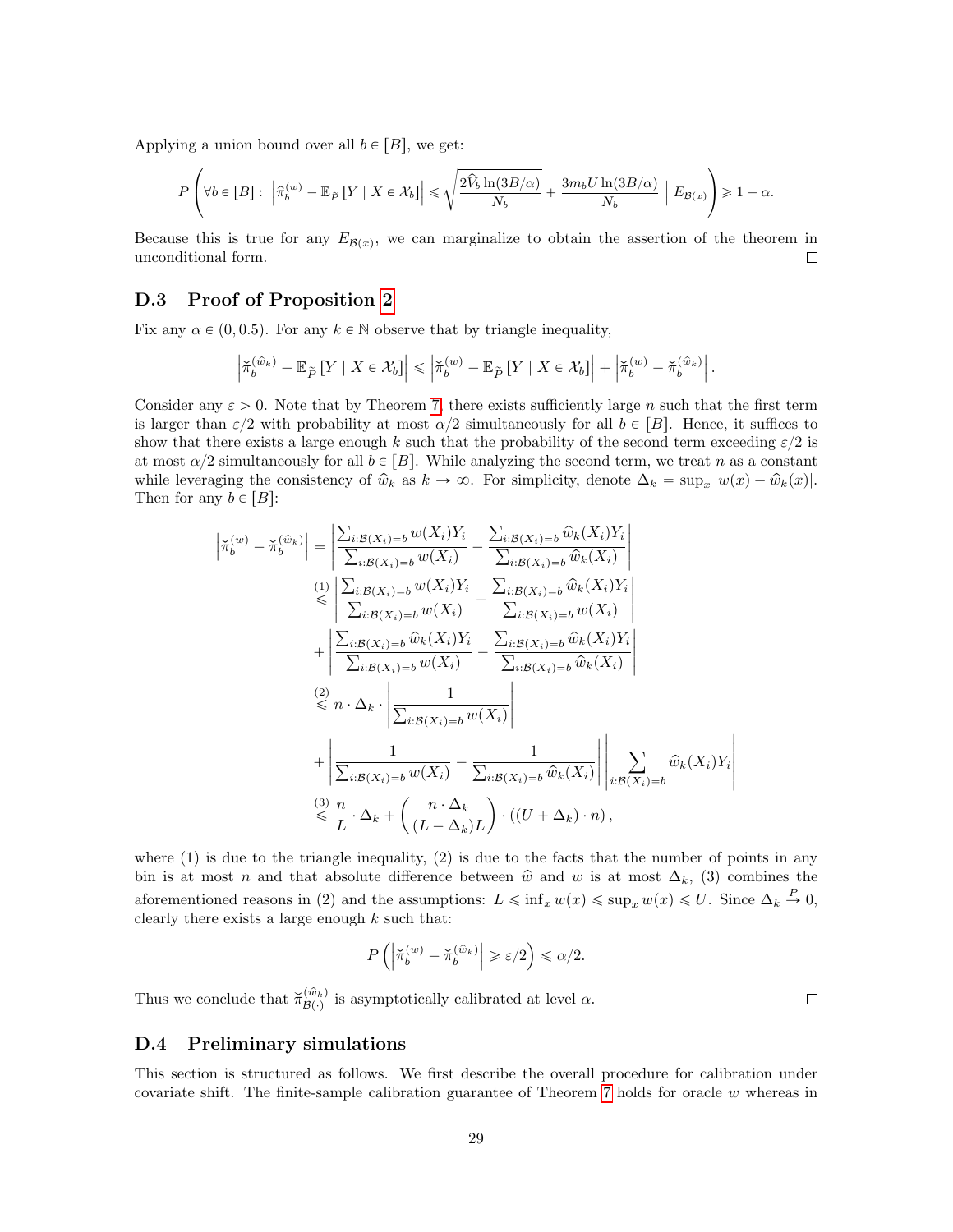our experiments we will estimate  $w$ ; to assess the loss in calibration due to this approximation, we introduce some standard techniques used in literature. The preliminary experiments are performed with simulated data which are described after this. Finally, we propose a modified estimator  $\tilde{\pi}_b^{(\hat{w})}$  of  $\mathbb{E}_{\tilde{P}}[Y \mid X \in \mathcal{X}_b]$  which appears natural but has poor performance in practice.

Procedure. We describe how to construct approximately calibrated predictions practically. This involves approximating the importance weights w and the relatives mass terms  $\{m_b\}_{b \in [B]}$ . The summarized calibration procedure consists of the following steps:

- 1. Split the calibration set into two parts and use the first to perform uniform mass binning
- 2. Given unlabeled examples from both source and target domain, estimate  $\hat{w}$ . The unconstrained Least-Squares Importance Fitting (uLSIF) procedure [\[20\]](#page-14-11) is used for this.
- 3. Compute for every  $b \in [B]$ , the estimator as per [\(22\)](#page-11-3), replacing w with  $\hat{w}$ :

<span id="page-29-0"></span>
$$
\breve{\pi}_b^{(\hat{w})} := \frac{\sum_{i:B(X_i)=b} \hat{w}(X_i) Y_i}{\sum_{i:B(X_i)=b} \hat{w}(X_i)}.
$$
\n(46)

4. On a new test point from the target distribution, output the calibrated estimate  $\breve{\pi}_{\mathcal{R}(i)}^{(\hat{w})}$  $\overset{(w)}{\mathcal{B}(X_{n+1})}$ .

Assessment through reliability diagrams and ECE. Given a test set (from the target distribution) of size  $m: \{(X'_i, Y'_i)\}_{i \in [m]}$  and a function  $g : X \to [0, 1]$  that outputs approximately calibrated probabilities, we consider the reliability diagram to estimate its calibration properties. A reliability diagram is constructed using splitting the unit interval [0, 1] into non-overlapping intervals  $\{I_b\}_{b \in [B']}$ for some  $B'$  as " " 

$$
I_i = \left[\frac{i-1}{B'}, \frac{i}{B'}\right), i = 1, ..., B' - 1
$$
 and  $I_{B'} = \left[\frac{B'-1}{B'}, 1\right]$ .

Let  $\mathcal{B}' : [0,1] \to [B']$  denote the binning function that corresponds to this binning. We then compute the following quantities for each bin  $b \in [B']$ :

$$
\text{FP}(I_b) = \frac{\sum_{i:B'(X'_i) = b} Y'_i}{|\{i : B'(X'_i) = b\}|} \qquad \text{(fraction of positives in a bin)},
$$
\n
$$
\text{MP}(I_b) = \frac{\sum_{i:B'(X'_i) = b} g(X'_i)}{|\{i : B'(X'_i) = b\}|} \qquad \text{(mean predicted probability in a bin)}.
$$

If  $g$  is perfectly calibrated, the reliability diagram is diagonal. Define the proportion of points that fall into various bins as:

$$
\widehat{p}_b = \frac{|\{i : \mathcal{B}'(X_i') = b\}|}{m}, \quad b \in [B'].
$$

Then ECE (or  $\ell_1$ -ECE) is defined as:

$$
\mathrm{ECE}(g) = \sum_{b \in [B']} \widehat{p}_b \cdot |\mathrm{MP}(I_b) - \mathrm{FP}(I_b)|.
$$

ECE can also be defined in the  $\ell_p$  sense and for multiclass problems but we limit our attention to the  $\ell_1$ -ECE for binary problems.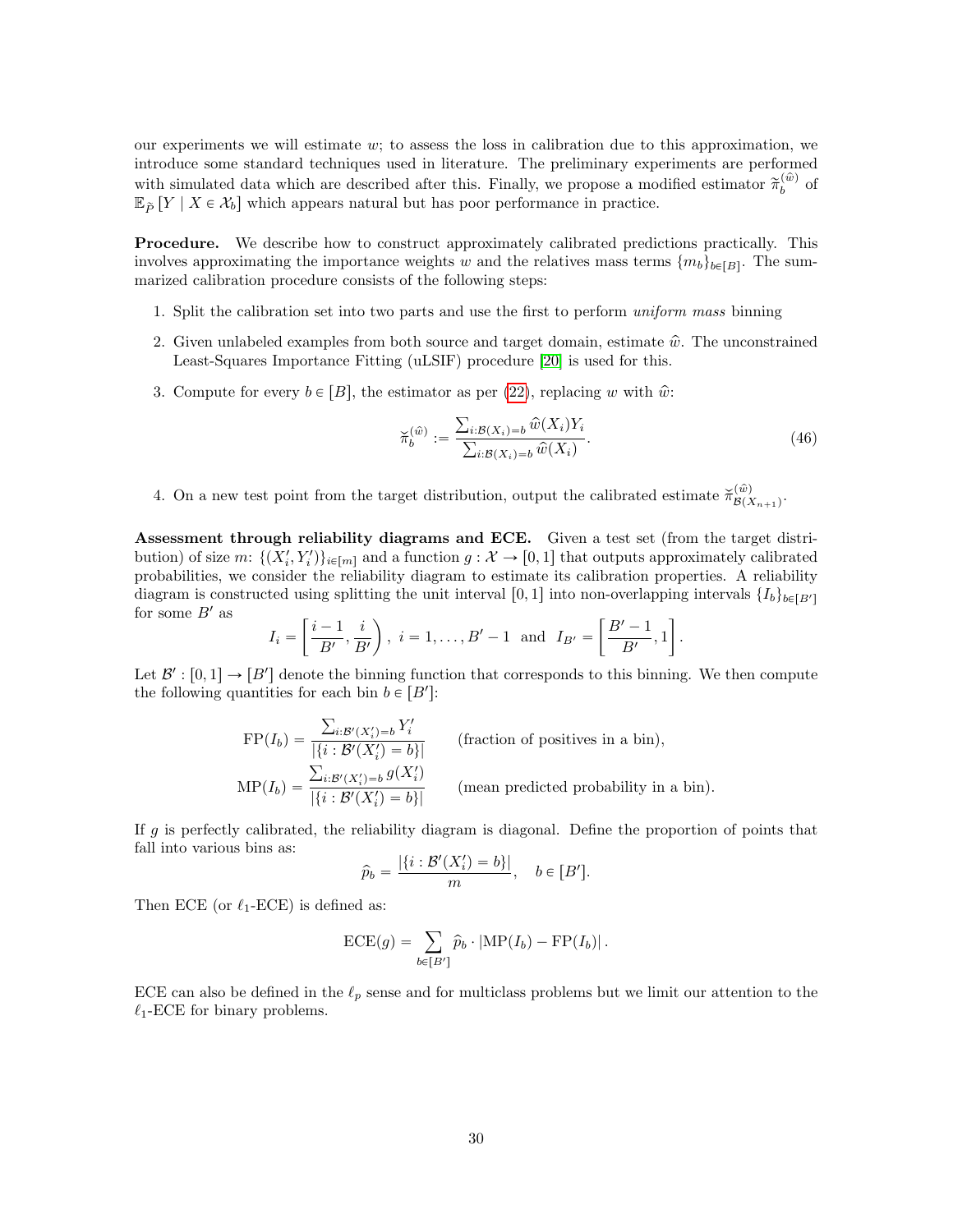<span id="page-30-0"></span>

Figure 2: In Figure [2a](#page-30-0) uncalibrated Random Forest (ECE  $\approx 0.023$ ) is compared with calibration that does not take the covariate shift into account (ECE  $\approx 0.047$ ). In Figure [2b](#page-30-0) uncalibrated Random Forest is compared with calibration that takes the covariate shift into account (ECE  $\approx 0.017$ ).

Simulations with synthetic data. We illustrate the performance of our proposed estimator [\(22\)](#page-11-3) using the following simulated example, for which we can explicitly control the covariate shift. Consider the following data generation pipeline: for the source domain each component of the feature vector is drawn from Beta $(\alpha, \beta)$  where  $\alpha = \beta = 1$ , which corresponds to uniform draws from the unit cube. For the target distribution each component can be drawn independently from  $Beta(\alpha', \beta')$ . If the dimension is d, the true likelihood ratio is given as

$$
w(x) = \frac{d\widetilde{P}_X(x)}{dP_X(x)} = \frac{B^d(\alpha;\beta)}{B^d(\alpha';\beta')} \prod_{i=1}^d \frac{(x_{(i)})^{\alpha'-1} (1-x_{(i)})^{\beta'-1}}{(x_{(i)})^{\alpha-1} (1-x_{(i)})^{\beta-1}},
$$

where  $x_{(i)}$  are the coordinates of feature vector x. We set  $d = 3$  and  $\alpha' = 2, \beta' = 1$  so that  $w(x) =$  $8 \cdot x_{(1)}x_{(2)}x_{(3)}$ . The labels for both source and target distributions are assigned according to:

$$
\mathbb{P}(Y = 1 | X = x) = \frac{1}{2} \left( 1 + \sin \left( \omega \left( x_{(1)}^2 + x_{(2)}^2 + x_{(3)}^2 \right) \right) \right),
$$

for  $\omega = 20$ . As the underlying classifier we use a Random Forest with 100 trees (from sklearn). 14700 data points were used to train the underlying Random Forest classifier, 2000 data points from both source and target were used for the estimation of importance weights. The parameters  $\sigma$  and  $\lambda$ for uLSIF were tuned by leave-one-out cross-validation: we considered 25 equally spaced values on a log-scale in range  $(10^{-2}, 10^{2})$  for  $\sigma$  and 100 equally spaced values on a log-scale in range  $(10^{-3}, 10^{3})$ for λ. Uniform mass binning was performed with 10 bins and 1940 data points from the source domain were used to estimate the quantiles. 7840 source data points were used for the calibration and finally, 28000 data points from the target domain were used for evaluation purposes. We note that this simulation is a 'proof-of-concept'; the sample sizes we used are not necessarily optimal can presumably be improved.

We compare the unweighted estimator [\(17\)](#page-8-4) which corresponds to weighing points in each bin equally as we would do if there was no covariate shift, and the estimator [\(22\)](#page-11-3) that uses an estimate of w to account for covariate shift. The reliability diagrams are presented in Figure [2,](#page-30-0) with the ECE reported in the caption. For the ECE estimation and reliability diagrams, we used  $B' = 10$ .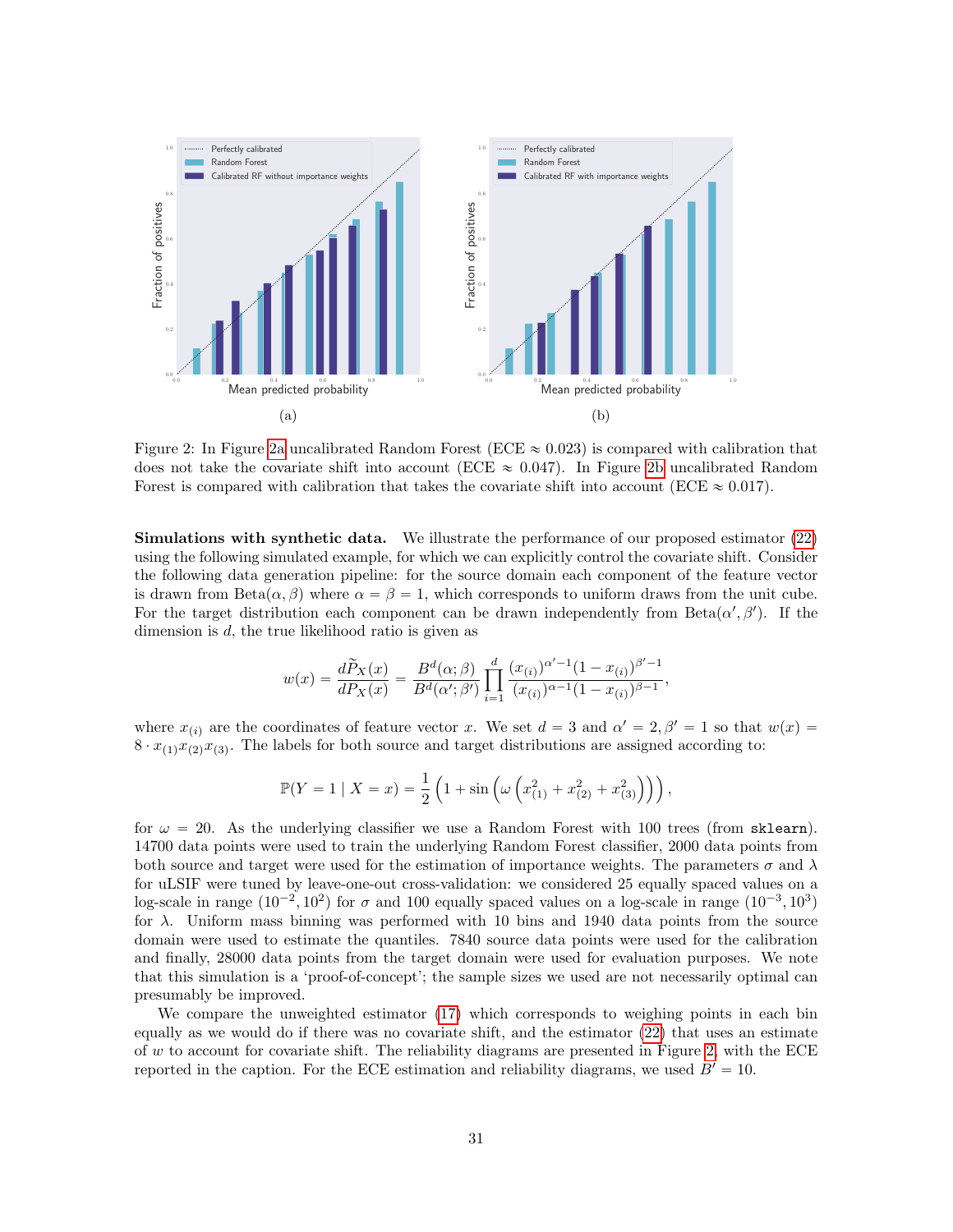<span id="page-31-1"></span>

Figure 3: Calibration of Random Forest with  $m_b$  estimated as per equation [\(42\)](#page-25-5) (ECE  $\approx 0.05$ ).

Alternative estimator for  $m_b$ . Estimator [\(42\)](#page-25-5) is one way of estimating  $m_b$  using the w values, that leads to [\(22\)](#page-11-3). However, there exists another natural estimator which we propose and show some preliminary empirical results for. Suppose we have access to additional unlabeled data from the source and target domains  $({X_i^s}_{i\in[n_s]},$  and  ${X_i^t}_{i\in[n_t]}$  respectively). From the definition of  $m_b = P_X(X \in$  $\mathcal{X}_b$ )/ $\widetilde{P}_X(X \in \mathcal{X}_b)$ , a natural estimator is,

<span id="page-31-0"></span>
$$
\widehat{m}_b = \frac{\frac{1}{n_s} |\{i \in [n_s] : \mathcal{B}(X_i^s) = b\}|}{\frac{1}{n_t} |\{i \in [n_t] : \mathcal{B}(X_i^t) = b\}|}, \quad b \in [B].
$$
\n(47)

In this case, the estimator [\(40\)](#page-25-2) reduces to:

$$
\widetilde{\pi}_b^{(\hat{w})} = \frac{\widehat{m}_b}{N_b} \sum_{i: \mathcal{B}(X_i) = b} \widehat{w}(X_i) Y_i.
$$

We show experimental results with this estimation procedure. We used 8500 data points from the source domain and 8000 points from the target domain to compute [\(47\)](#page-31-0). The reliability diagram and ECE with this estimator is reported in Figure [3.](#page-31-1) On our simulated dataset, we observe that the estimators  $\tilde{\pi}_b^{(\hat{w})}$  perform significantly worse than the estimators  $\tilde{\pi}_b^{(\hat{w})}$ . While this is only a single experimental setup, we outline some drawbacks of this estimation method that may lead to poor performance in general.

- 1.  $\tilde{\pi}_b^{(\hat{w})}$  requires access to additional unlabeled data from the source and target domains without leading to increase in performance.
- 2. The denominator of  $\hat{m}_b$  could be badly behaved if the number of points from the target domain in bin  $b$  are small. We could perform uniform-mass binning on the target domain to avoid this, but in this case  $N_b$  may be small which would lead to the estimator  $\tilde{\pi}_b^{(\hat{w})}$  performing poorly.

Our overall recommendation through these preliminary experiments is to use the estimator  $\hat{\pi}_b^{(\hat{w})}$  as proposed in Section [4.4](#page-11-0) instead of  $\tilde{\pi}_b^{(\hat{w})}$ .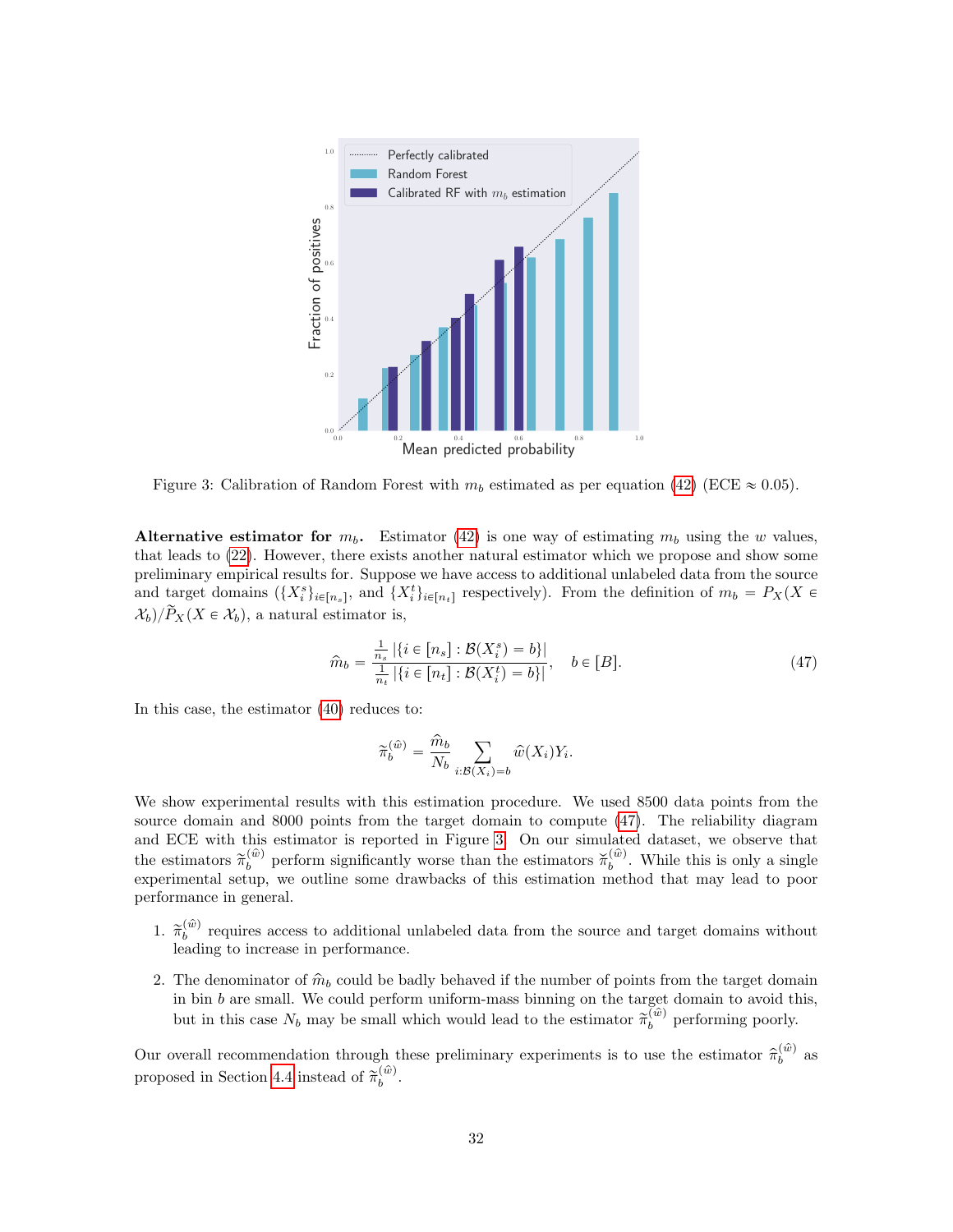### <span id="page-32-0"></span>E Venn prediction

Venn prediction [\[27,](#page-15-13) [46](#page-16-3)[–48\]](#page-16-0) is a calibration framework that provides distribution-free guarantees, which are different from the ones in Definitions [1](#page-3-4) and [2.](#page-3-5) For a multiclass problem with  $L$  labels, Venn prediction produces L predictions, one of which is guaranteed to be perfectly calibrated (although it is impossible to know which one). These are called multiprobabilistic predictors, formally defined as a collection of predictions  $(f_1, f_2, \ldots, f_L)$  where each  $f_i \in \{X \to \Delta_{L-1}\}\$  (here  $\Delta_{L-1}$  is the probability simplex in  $\mathbb{R}^L$ ). Vovk and Petej [\[46\]](#page-16-3) defined two calibration guarantees for multiprobabilistic predictors, the first being oracle calibration.

**Definition 4** (Oracle calibration).  $(f_1, f_2, \ldots, f_L)$  is oracle calibrated if there exists an oracle selector S such that  $f<sub>S</sub>$  is perfectly calibrated.

Venn predictors satisfy oracle calibration [\[46,](#page-16-3) Theorem 1] with  $S = Y$ . In the binary case, this means that when  $Y = 1$ ,  $f_1(X)$  is perfectly calibrated but we do not have any guarantee on  $f_0(X)$ ; on the other hand if  $Y = 0$ ,  $f_0(X)$  is perfectly calibrated but we know nothing about  $f_1(X)$ . Since Y is unknown, oracle calibration seems to us to primarily serve as theoretical guidance, but does not give a clear prescription on what to output and what theoretical guarantee that output satisfies. In practice, it seems reasonable to suspect that if  $f_0(X)$  and  $f_1(X)$  are close, then their average should be approximately calibrated in the sense of Definition [1,](#page-3-4) but to the best of our knowledge, such results have not been shown formally (other aggregate functions apart from average are also suggested (without formal guarantees) by Vovk and Petej [\[46,](#page-16-3) Section 4]). For instance, it may be tempting to think that oracle calibration of a multiprobabilistic predictor leads to approximate calibration in the following way. Consider the prediction function

$$
f(X) = \frac{\min f_i(X) + \max f_i(X)}{2},
$$

and the radius of the interval  $\lceil \min f_i(X), \max f_i(X) \rceil$ :

$$
\varepsilon(X) = \frac{\max f_i(X) - \min f_i(X)}{2}.
$$

Since Venn predictors satisfy oracle calibration, one might conjecture that f is  $(\varepsilon, \alpha)$ -calibrated (per Definition [1\)](#page-3-4) for the given function  $\varepsilon$  and for any  $\alpha \in (0, 1)$ . We examined this claim but were unable to prove such a guarantee formally. In fact, it seems that no general calibration guarantee should be possible with the size of the calibration interval being  $O(\varepsilon(X))$ ; we evidence this through the following construction.

Consider a setup, with no covariates and only label values  $Y$ , and a single bin that contains all points (in the Venn prediction language: a taxonomy under which all points are equivalent). For a test-point  $Y_{n+1}$  and any predictor f, note that  $\mathbb{E}[Y_{n+1} | f]$  is simply equal to  $\mathbb{E}[Y_{n+1}]$  since any information used to construct f is independent of  $Y_{n+1}$ . To ensure calibration, we may look for a guarantee of the following form for some  $\delta$ :

$$
|\mathbb{E}\left[Y_{n+1} \mid f\right] - f| = |\mathbb{E}\left[Y_{n+1}\right] - f| \leq \delta.
$$

In essence, f is an estimator for the parameter  $\mathbb{E}[Y]$  with a corresponding deviation bound of  $\delta$ . Without distributional assumptions, we only expect to estimate such a parameter with error at best<br> $\sum_{n=0}^{\infty} O(1/\sqrt{n})$  for a fixed system underliking of failure. On the thanks had the Vanus undistinguistic  $\delta = O(1/\sqrt{n})$  for a fixed constant probability of failure. On the other hand, the Venn prediction interval  $[\min f_i, \max f_i]$  often has radius  $O(1/n)$ . Thus for valid approximate calibration, we would need to provide a larger interval than  $[\min f_i, \max f_i]$ , even though one of the  $f_i$ 's is perfectly calibrated. Given this example, our conjecture is that it might be possible to show that there always exists an  $f_i(X)$  that this example, our conjecture is that it might be possible to show that there always exists an  $f_i(X)$  that is  $(n^{-0.5} \text{polylog}(1/\alpha)), \alpha)$  calibrated. Without knowing which  $f_i(X)$  to pick, perhaps one can show that an aggregate point in the interval  $[\min f_i, \max f_i]$  is  $((\max f_i - \min f_i) + n^{-0.5} \text{polylog}(1/\alpha), \alpha)$ calibrated. In Section [4,](#page-8-0) we showed such a result for histogram binning (which can be interpreted